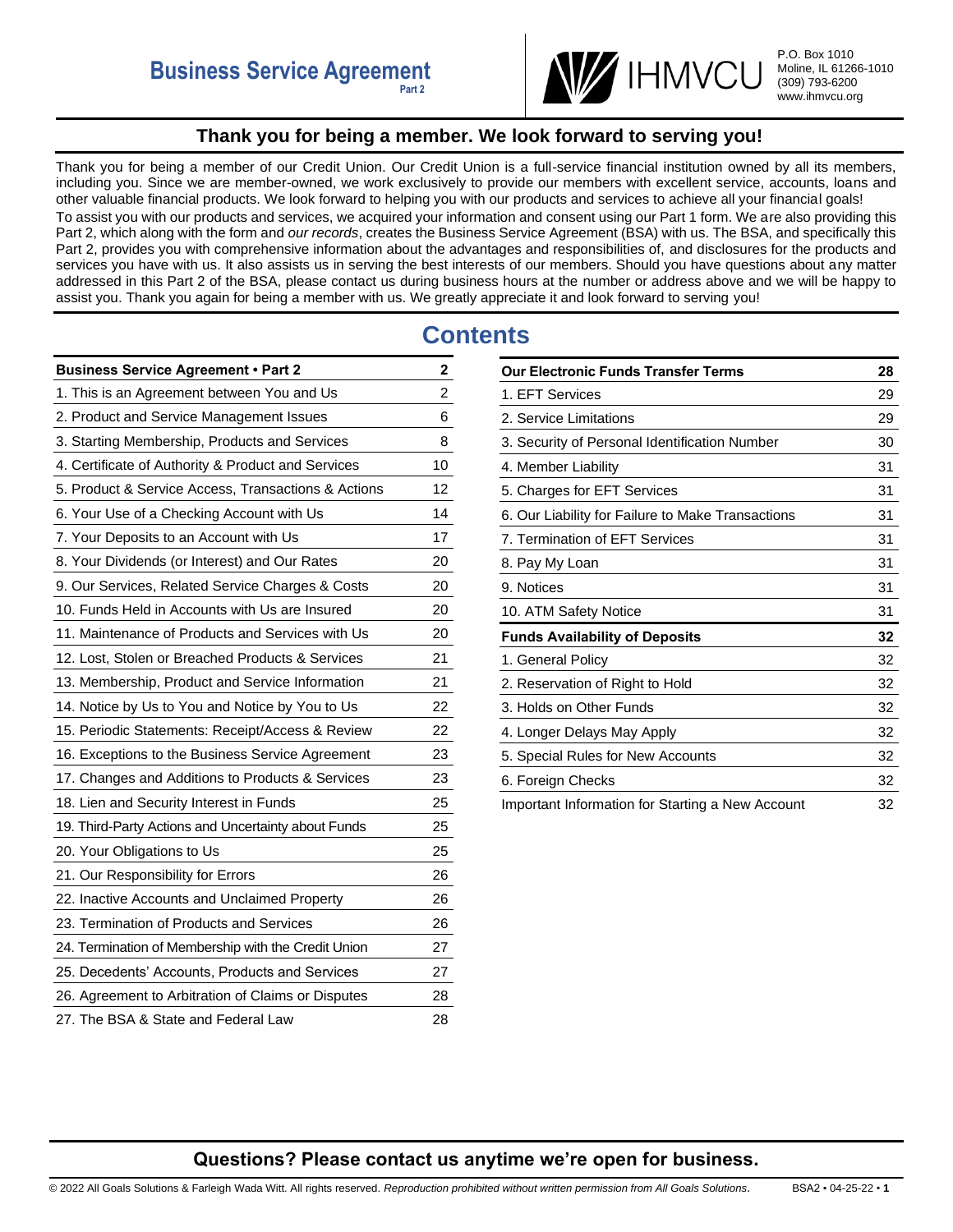# **Business Service Agreement • Part 2**

### <span id="page-1-1"></span><span id="page-1-0"></span>**1. This is an Agreement between You and Us**

**a. The Purpose of this Part 2 of the Business Service Agreement**  This Business Service Agreement (BSA) Part 2 provides you with comprehensive information about the privileges and responsibilities of the products and services you have with us. It also assists us in serving the best interests of the members of our Credit Union. Please read and keep a copy of this BSA Part 2 *document*, and all contracts you have with us, for future reference.

### **b. Agreement to Membership, Products and Services**

When you join our Credit Union and start accounts, loans, products and services with us, you may sign a Part 1 service form, and will be provided or be able to access this Part 2 *document*. The Parts 1 and 2, along with the related information and *documents* in *our records*, create the Business Service Agreement with us.

We refer to our Business Service Agreement form as a "Part 1 form" or "service form." We (or you) may complete the form, which you review and sign or authorize to use our products and services. The form may include information about the business or organization, you and the products and services you have requested. This information is entered in our *documents* or *computer system*. In fact, the service form may consist entirely of information in our *computer system*. The forms, *documents* and information are retained in *our records* and are used to start, maintain and *manage* the products and services you have with us. They are the first part of our Business Service Agreement-- the "Part 1."

We refer to this *document* as the "Part 2" of our Business Service Agreement. The Part 2 explains the *terms* of membership, products and services with us. It also includes "Our Electronic Funds Transfer Terms," "Funds Availability of Deposits" and "Our Rates & Service Charges." Most of these disclosures are found at the end of this Part 2 and are also accessible separately from the Part 2 on our website or on request from us. The Part 2 is the second part of our Business Service Agreement.

You understand that Parts 1 and 2, along with the information and *documents* in *our records*, create a legally binding contract with us. This contract is the Business Service Agreement, which we refer to as the "BSA." The BSA addresses how membership, products and services are started, confirmed, maintained, reviewed, changed, added or terminated (please see the word "*action*" in Provision 1.e.). The BSA applies when you *take actions, conduct transactions on* or use our products and services. It also addresses how we *manage* and communicate with you about our products and services. The *terms* of the BSA apply to all products and services unless those *terms* are superseded (controlled) by specific provisions in the contracts for those products and services. The BSA also applies to any person or organization that wants to *take action*, *conduct a transaction* or requests us to act on any matter concerning the business of our Credit Union. You consent to the *terms* of the BSA when you apply for membership, share your information with us, sign or authorize a *document*, use a product or service, receive or have access to a periodic statement, or request to do, or do, business with us *by any method we allow*. When you perform any of the preceding activities, you also affirm all the information you provide to us is complete and true, and any *document* has been completed and the information has been entered accurately in a *document* or our *computer system* and according to your instructions, as reflected in *our records*. You agree we may rely exclusively on the *terms* of the BSA and have no obligation to rely on any non-Credit Union documentation unless otherwise required by law. You understand you may contact us and request to review or access a paper or *electronically managed* copy of your information or *document* in *our records*, the current version of this Part 2, and all disclosures or other contracts, any time we are open for business. You may also access a current version of this Part 2 and all disclosures on our website at www.ihmvcu.org.

### **c. Organization of this Part 2 of the BSA**

The twenty-seven (27) Provisions of the Part 2 are organized chronologically, starting with important information, definitions and *management* matters you should know about the BSA. The Part 2 then addresses membership and starting new products and services. The Part 2 thereafter explains how you may *conduct transactions on* and use our products and services, and how we maintain and *manage*  them. It also describes how you or we may make changes and additions to products, services and the contracts that govern them. Finally, the Part 2 addresses product and service termination issues. The Part 2 concludes with three (3) important disclosures that also affect our accounts, products and services: "Our Electronic Funds Transfer Terms," "Funds Availability of Deposits" and "Our Rates & Service Charges." You may see the general organization of the Part 2 by reviewing the left side of the Table of Contents, which contains the twenty-seven (27) Provisions, and then the right side of the Table of Contents, which contains the disclosures. You may access any Provision or disclosure by page number, or by clicking on the title of the Provision or disclosure in the PDF of the Part 2. You may return to the Table of Contents in the PDF of the Part 2 by clicking on the acronym "TOC" located in the right lower corner of the PDF. Should you have questions about the organization of the Part 2, please contact us during business hours and we will be happy to assist you.

### **d. Questions? Please Contact Us at Your Earliest Convenience**

You may visit our branch or contact us at 309-793-6200 during business hours for assistance with questions or concerns about the accounts, loans, products or services you have with us. It is important you read and follow the *terms* of the BSA so 1) we meet your product and service needs, 2) you fully benefit from the advantages of membership with us, and 3) you fulfill all your responsibilities and avoid service charges, costs, losses or liability. The BSA is written in English. It is your responsibility to get help from someone you choose if you have any difficulties in reading or understanding the BSA. Also, if you attempt to initiate an *action* or *transaction on* a product or service by communicating with us in a language other than in English, we have no obligation to permit or conduct the *action* or *transaction* unless we communicate about the *action or transaction* with you in that language. If you need help with any matter addressed in the BSA, contract, product or service, please contact us at your earliest convenience.

### **e. Important Definitions for the Business Service Agreement**

A number of important words and phrases used throughout the BSA are identified below by bolded capitalized words and phrases, and defined in alphabetical order (with the exception of "You" and "Us," which are defined first). To assure you are aware of specific important definitions, several key and frequently used words and phrases that follow are *italicized* throughout this Part 2. They include *action*, *by any method we allow*, *computer system*, *document*, *electronically manage, manage, our records, terms* and *transaction*. Please contact us during business hours with any questions you may have about the definitions of the BSA.

**You and Us.** The words "you" and "your" mean 1) a business (and its owner(s)), organization, representative, transactor or information user, member or person who requests to *take action* or *conduct a transaction on* membership, accounts, loans, products or services with us, and 2) any person or organization that requests us to act on any matter concerning the business of our Credit Union. The words "we," "our" and "us" mean our Credit Union and our associates.

**Accessible.** We use the words "accessible," "access" and "accessibility" to explain how 1) we may provide**,** and you may review and obtain**,** paper or *electronically managed documents* and the information that pertains to products and services with us, and 2) you may start and use a product or service *as we allow.* 

**Account.** The words "account" and "subaccount" mean one of three (3) types of savings products you may start and use to hold your funds with us: a savings (share) account, a checking (share draft) account or a term account (commonly referred to as a certificate or share certificate account). Accounts, along with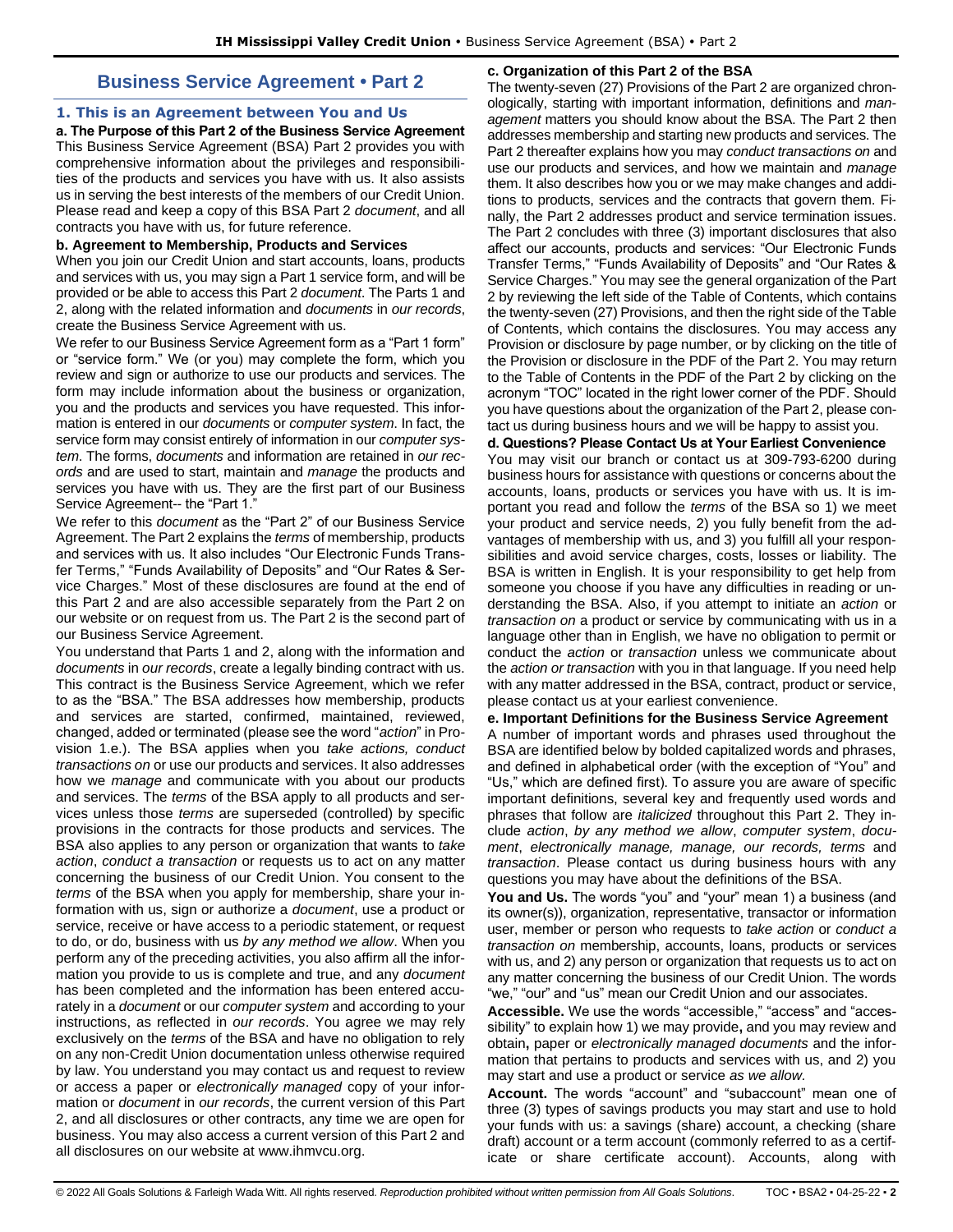membership and loans, are one of the three primary categories of products at our Credit Union. For further information, please see Provisions 2.k., 4., 6., 7.,11.,17. and 23.

**ACH.** Is an abbreviation for an automated clearing house *transaction*, which is an electronic credit to or debit from an account with us processed through an automated clearing house network. An ACH is an electronic fund transfer (EFT).

**Action.** The word "*action*" and the phrases "*action on*," "*take action*" and "*take action on*" mean to start, confirm, maintain, review, change, add or terminate membership, accounts, loans, products or services with us *by any method we allow*.

**Add.** The words "add," "adding," "addition" and "additional" mean to *take action* to start and add a new account, product or service to the current products and services you have with us *by any method we allow*. We may note an addition by placing an "A" (for added) in

a box on our form. For further information, please see Provision 17. **As We Offer.** The phrases "as we offer" and "we offer" mean the products and services we may provide, and the methods (ways) you may access them. For further information, please see Provision 1.f.2). **Associate.** The word "associate" and the phrases "associated person" and "associated organization" mean any person or organization employed or approved by us to assist us in any way with the business of our Credit Union.

**ATM.** Is an abbreviation for an Automated Teller Machine.

**Beneficial Owner.** The phrase "beneficial owner" means a person who owns twenty-five percent (25%) or more interest in a member business. We may refer to this person as a "beneficial owner" in *our records* to assist us in providing excellent service and *managing* our products and services for the business. For further information, please see Provision 4.

**BSA.** Is an abbreviation for the Business Service Agreement, which is a contract composed of our Part 1 service form, the *documents* and information in *our records* and this Part 2.

**Business.** The word "business" when used to describe any "going concern" or "enterprise," means a privately-owned entity organized and/or recognized under the law (a legal entity) that can join our Credit Union and use our products and services.

**Business Service Agreement.** The Business Service Agreement (the BSA) is a contract composed our Part 1 service form, the *documents* and information in *our records* and this Part 2.

**By Any Method We Allow.** The phrases "*by any method we allow*," "*as we allow*" and "*we allow*," and the word "method" mean the ways you may start, consent to, access, *take actions, conduct transactions on* or use membership, accounts, loans, products and services with us in-person, online or by phone, mail or ATM as we offer. For further information, please see Provision 2.i.

**Change.** The words "change," "changed," "changing," "revise," "revised," "revising," "update," "updated" and "updating" mean to *take action* to amend or modify any information, contract or matter pertaining to a person, account, product or service, or add a person to or remove a person from an account, product or service *as we allow*. We may note a change by placing a "C" (for changed) in a box on our form. For further information, please see Provision 17.

**Check.** The word "check" means a check, share draft or draft issued, negotiated, deposited, collected, presented, paid or dishonored in any physical or *electronic* format we recognize. For further information, please see Provisions 6., 7. 6., 7., 15. and 22.b.

**Close.** The words "close," "closed" and "closing" mean to "terminate" an account, product, service or contract *as we allow*. Please see the definition of "Terminate."

**Computer System.** The phrase "*computer system*" means, but is not limited to, all hardware, software and technology we use to *electronically manage* any aspect of our Credit Union's business, including your *actions* and *transactions on* membership, accounts, loans, products, services, information and *documents*. Our data processing system is part of our *computer system*, and our

*computer system* is part of *our records*. For further information, please see Provision 2.e.

**Conduct.** The words "conduct," "conducts" and "conducting" mean your consent and 1) performance of a *transaction* to deposit or withdraw funds from, 2) access to information about, or 3) use of, a product or service *by any method we allow*. For further information, please see Provisions 2.i. and 5.

**Consent.** The words "consent," "agree," "authorize," "authorization" and "authorizing" mean your assent to (approval of) 1) the BSA and any contract, as applicable, 2) any product or service, and 3) any *actions, transactions on* and use of membership, accounts, loans, products or services *by any method we allow*. For further information, please see Provision 2.b.

**Contents.** The word "Contents" and the phrase "Table of Contents" refer to the first page of this Part 2 *document* that lists the twentyseven (27) Provisions (in the left column) and the Disclosures (in the right column) that are contained in this Part 2. You may access a specific Provision or disclosure by clicking on the title in the Table of Contents in the PDF of the Part 2. You may also go to the Table of Contents from anywhere in the Part 2 by clicking on the acronym "TOC" located in the right lower corner in the PDF of the Part 2.

**Contract.** The words "contract" and "agreement" mean the BSA, any other contract or agreement that addresses membership, accounts, loans, products and services you have with us, and any changes or additions we make to the BSA, contract or agreement from time to time. For further information, please see Provision 1.f.2).

**Control Person.** The phrase "control person" means a person who has significant responsibility to control, manage or direct a business. We may refer to this person as a "control person" in *our records* to assist us in providing excellent service and *managing* our products and services for the business. For further information, please see Provision 4.

**Costs.** The words "cost" and "costs" mean all expenses, employee time, fees, charges, reimbursements, penalties, attorney or other professional fees, collection costs, losses, liabilities, physical damages, travel and related expenditures or litigation we incur addressing any matter involving you or the products and services you have with us.

**Disclosures.** The words "disclosure" and "disclosures" generally mean the explanatory information that addresses your rights under specific federal or state laws that we provide (or you may access) along with or separately from this Part 2, and are part of the BSA. Please review the right column of the Table of Contents to see the disclosures included at the end of this Part 2.

**Document.** The words "*document*" or "*documents*" mean, but are not limited to, anything on paper or any *electronically managed*  copy, image, text, information, data, record and file we create or use to *manage* any aspect of our Credit Union's business, including your *actions* and *transactions on* our products and services. An example of a typical *document* is a contract you authorize to start a product or service with us. Our *documents* are retained *in our records*. For further information, please see Provision 2.d.

**Documentation.** The word "documentation" means anything on paper or any *electronically managed* copy, image, text, information, data, record and file you offer to us (or we request) to perform due diligence or verify your authority to allow you to *take action* or *conduct a transaction on* a product or service. For further information, please see Provision 2.d.1).

**EIN.** Is an abbreviation for Employer Identification Number.

**EFT.** Is an abbreviation for electronic fund transfer, which is an electronic credit to or debit from an account with us. For further information, please see "Our Electronic Funds Transfer Terms" at the end of this Part 2 of the BSA.

**Electronically Manage.** The phrases "*electronically manage*," "*electronically managed*," "*electronic management*" and the words "*electronically"* and *"electronic"* mean the use of our *computer system* and technology to create, start, enter, obtain consent to, copy,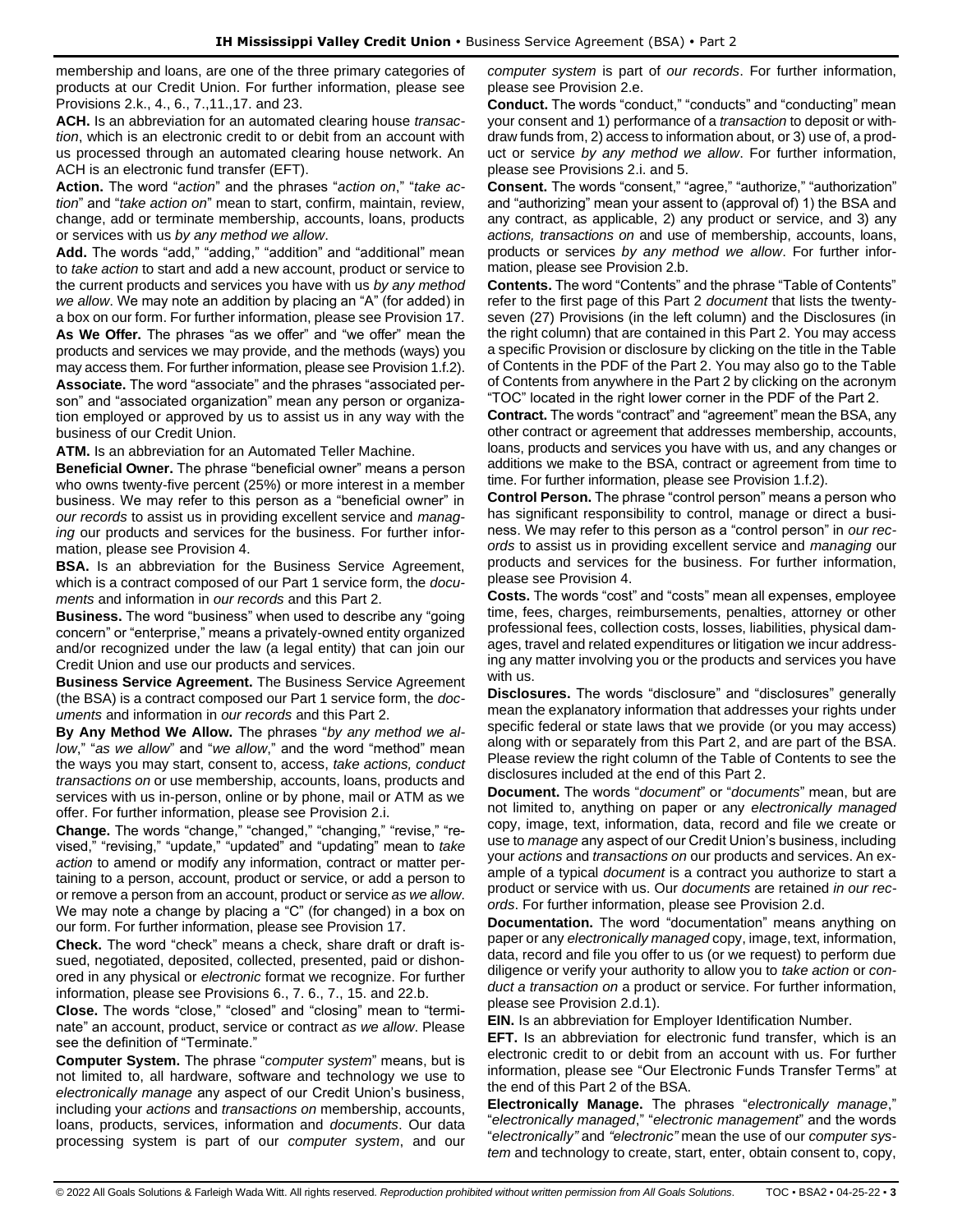image, retain, provide, operate, conduct, execute, facilitate, secure, administer, maintain, support, service, assist with, change, add, update, collect on, terminate and protect any aspect of our Credit Union's business. This definition includes the *electronic management of* all your information, *documents*, *actions* and *transactions on* our products and services. For further information, please see Provision 2.e.1).

**Enter.** The words "enter," "entered," "entering," "note," "noted," "noting," "reflect," "reflected" and "reflecting" mean that we (or you**,** *as we allow*) type, input or write your information in *documents* or our *computer system* that pertains to your *actions* and *transactions on* our products and services, which becomes part of and is retained in *our records*.

**Funds Availability of Deposits.** Is the explanatory information we provide about your rights concerning the availability of funds from deposits to an account with us. Please see "Funds Availability of Deposits" at the end of this Part 2 of the BSA.

**ID.** Means current government-issued photo identification.

**Information User.** The phrase "information user" means a person in *our records* designated by the business or organization to access information about the accounts, products and services used by the business or organization. An information user may be referred to as a "control person" in our data processing system, which is part of our *computer system*. For further information, please see Provision 4.a.3).

**Initiate.** The words "initiate," "initiated" and "initiating" mean to "start" products or services *as we allow*. Please see the definition of "Start."

**Internet Service**. The phrases "internet service," "internet services," "e-commerce services" and "online services" mean our products and services that can be accessed and used through the internet as we offer, which are part of our *computer system*.

**IRS.** Is an abbreviation for the Internal Revenue Service.

**Item.** The word "item" means a promise or order to pay money in any form or medium we recognize.

**Loan.** The word "loan" means one of our lending products. Loans, along with membership and accounts, are one of the three primary categories of products at our Credit Union.

**Maintain.** The words "maintain," "maintaining" and "maintenance" mean your and our activities to keep the accounts, loans, products, services, *actions*, *transactions*, information and *documents* you have with us active, operational and current. For further information, please see Provision 11.

**Manage.** The words "*manage*," "*management*" and "*managing*" mean all our work-related activities to create, start, enter, obtain consent to, copy, image, retain, organize, provide, operate, conduct, execute, facilitate, secure, administer, maintain, support, service, assist with, change, add, update, collect on, terminate and protect any aspect of our Credit Union's business. The definition of "*manage*" includes the *management* of all your information, *documents*, *actions* and *transactions on* our products and services. *Electronic management* (as defined in this Part 2) is one way we *manage* our business and the accounts, products and services you have with us. For further information, please see Provisions 2. and 11.

**Member.** The word "member" means a business or organization that has met the requirements of membership and has joined our Credit Union. The privilege of membership, along with accounts and loans, is one of the three primary categories of products at our Credit Union. For further information, please see Provision 3.

**Membership Share.** The phrase "membership share" means a specific amount of your money in an account that represents the required deposit to be a member and owner of our Credit Union.

**Mobile Device.** The phrase "mobile device" means any transportable equipment or technology (typically a phone or tablet) that allows you to access the internet to *take actions*, *conduct transactions* or use the products and services as we offer.

**NACHA.** Is an abbreviation for the National Automated Clearing House Association, which operates the Automated Clearing House (ACH) *transactions system*. For further information, please see Provision 5.c.

**Open.** The words "open," "opened" and "opening" mean to "start" membership, accounts, products or services with us *as we allow*. Please see the definition of "Start."

**Organization.** The word "organization" means any business, association, group or other private or government entity, whether formally organized and/or recognized under the law or not that can join our Credit Union and use our products and services.

**Original.** The word "original" refers to the first *document* (such as a Part 1 or other form) we use to start new products and services. We may note the original use of a form by placing an "O" (for original) in a box on the form.

**Our Check.** The phrase "our check" means our cashier's or teller's check that we write (issue) to people, organizations or you. For further information, please see Provisions 5.a., 6.e., g., n. and 22.b.

**Our Electronic Funds Transfer Terms.** Is the explanatory information we provide about your rights concerning EFT debits and credits to an account with us. Please see "Our Electronic Funds Transfer Terms" at the end of this Part 2 of the BSA.

**Our Rates & Service Charges.** Is the explanatory information we provide about the rates we pay on accounts and charges we may require for services we offer. This disclosure may also be referred to as the "Rate and Fee Disclosure" in the BSA. Please see "Our Rates & Service Charges," which is part of the BSA. You may access this disclosure on our website or by contacting us during business hours. **Our Records.** The phrases "*our records*," "on file," "in our files" and the word "files" mean all *documents* and information we create, retain and use to *manage* any aspect of our Credit Union's business, including your information, *documents*, *actions* and *transactions on* our products and services. *Our records* are primarily contained in and composed of our physical paper files and *computer system*. For further information, please see Provision 2.h.

**Owner.** The word "owner" means a person with equity interest (an ownership interest) in a member business.

**Part 1.** The phrase "Part 1" means any service form, *document* and/or the information on paper or *electronically managed* in our *computer system*, used for any *action* or *transaction on* our products and services. For further information, please see Provision 2.d.

**Part 2.** The phrase "Part 2" means this *document*, which along with service forms, the information and *documents* in *our records* and other contracts, as applicable, comprises the Business Service Agreement (BSA). This Part 2 contains a majority of the *terms* of the BSA. For further information, please see Provision 2.

**PDF.** The acronym "PDF" is an abbreviation for Portable Document Format file. It is a format we may use to *electronically manage* information and *documents* to address any aspect of our Credit Union's business, including your *actions* and *transactions on* our products and services. For further information, please see Provision 2.e.2).

**People and Person.** The words "people" and "person" mean human beings.

**Personal Identification Number.** The phrase "personal identification number (PIN)" means a confidential number you use to conduct *transactions* with EFT products and services (such as a debit card) to access an account with us. For further information, please see "Our Electronic Funds Transfer Terms" at the end of this Part 2 of the BSA.

**PIN.** Is an abbreviation for personal identification number (please see the definition of "personal identification number" above). For further information, also please see "Our Electronic Funds Transfer Terms" at the end of this Part 2 of the BSA.

**Products and Services.** The words "products" and "services" and the phrases "our products and services" and "the products and services" mean, but are not limited to, 1) our membership, savings and lending products, 2) our services we offer to access the products,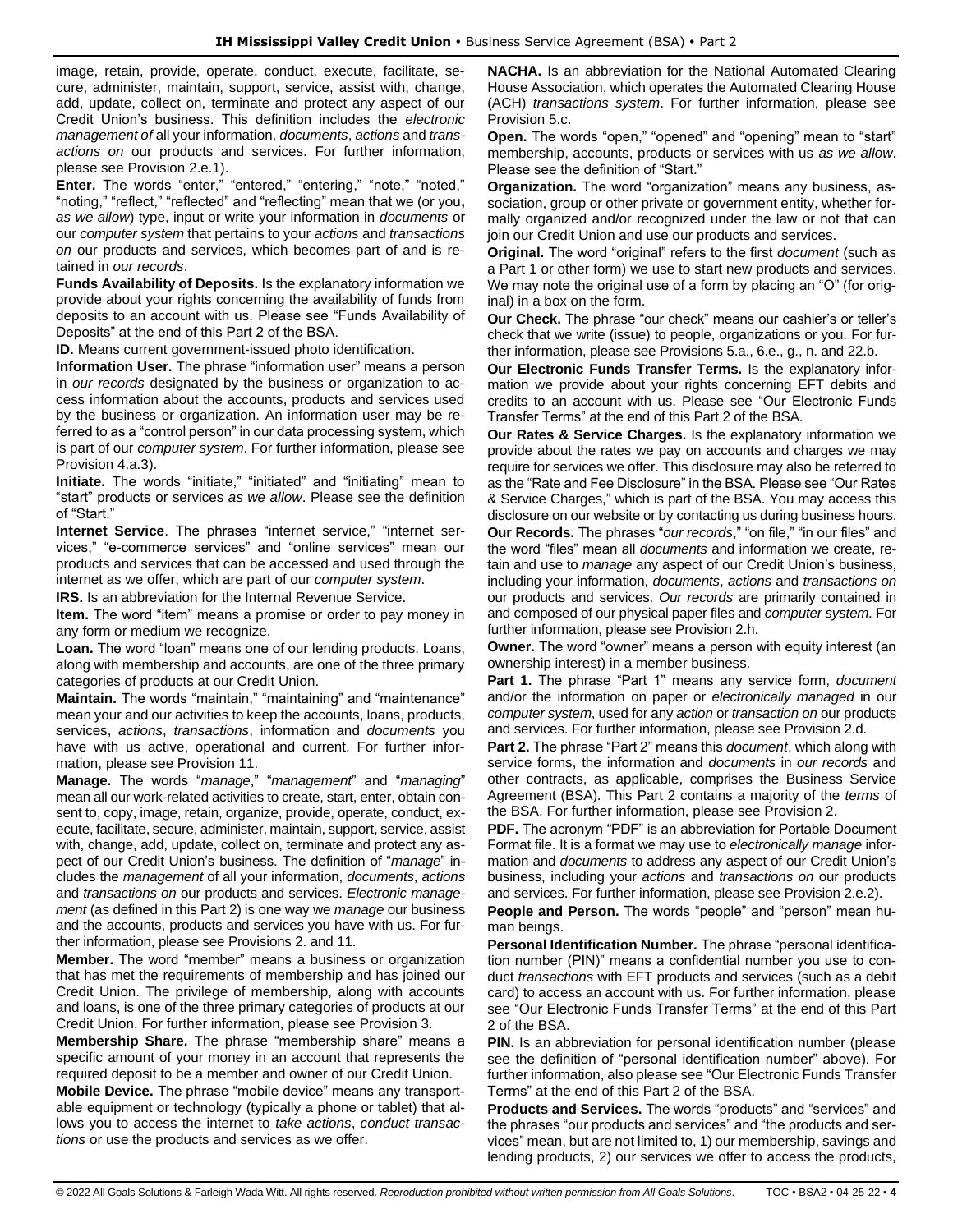and 3) our services we offer independent of the products. Accounts, loans and membership are the three primary categories of products at our Credit Union. For further information, please see Provision 2.k.

**Provision.** The word "Provision" means the twenty-seven (27) Provisions of this Part 2, which are listed in the left column of the Table of Contents. The Provisions of this Part 2 contain a majority of the *terms* of the BSA. For further information, please see Provision 1.c.

**Representative.** The word "representative" means a person who may *take actions*, *conduct transactions* and use our accounts, products and services on behalf of the business or organization she or he represents. A representative may be referred to as a "joint" in our data processing system, which is part of our *computer system*. For further information, please see Provisions 4.a.1), 11., 17. and 23.

**Revised.** The words "revise," "revised" and "revising" mean to "change" an account, product, service or contract *as we allow*. Please see the definition of "Change."

**Section.** The word "Section" refers to the six to ten Sections of the Part 1 service forms. Each Section has a number that is located at the far-right side of each Section on the Part 1s. If a Section number is missing on Page 1 of a form it is because that Section appears on Page 2 of the form. If a Section number is missing on Page 2 of a form it is because that Section appears on Page 1 of that form.

**Service Charge.** The phrase "service charge" and the words "charge" and "fee" mean an amount of money we require you to pay to partially cover the expense of a service you use with us. When the words "service charge" or "charge" are used in the BSA, they will typically be addressed in "Our Rates & Service Charges." For further information, please see Provision 9.

**Service Form.** The phrases "service form" and "Part 1" and the word "form" mean a *document* or the information on paper or *electronically managed* in our *computer system*, used for any *action* or *transaction on* our products and services. For further information, please see Provision 2.d.

**SSN.** Is an abbreviation for Social Security Number.

**Start.** The words "start," "starting," "open," "opened," "opening," "initiate" and "initiating" mean to *take action* to begin membership**,** accounts, loans, products or services *as we allow*. For further information, please see Provisions 2.i., 3. and 17.

**Technology.** The word "technology" means any hardware, software, equipment, instrumentation, system and solution (such as our *computer system*) that enables us to maintain and *manage* any aspect of our Credit Union's business, including your information, *documents*, *actions* and *transactions on* our products and services.

**Terminate.** The words "terminate" and "close" mean to *take action* to end and no longer use an account, product, service, contract or membership with us *as we allow*. We may note a termination by placing a "T" (for terminate) in a box on our form. For further information, please see Provisions 23. and 24.

**Terms.** The word "*terms*" means all the explanatory language of the BSA (which includes any service form, this Part 2 and the information and *documents* in *our records*), and any contract you have with us, as applicable. A majority of the *terms* of the BSA are found in this Part 2. The *terms* of the BSA, like all our contracts, are designed to serve the best interests of the members of our Credit Union.

**Through the Internet.** The phrase "through the internet" and the word "online" mean the use of the internet to *take actions*, *conduct transactions* or use our products and services (which will typically be with the internet services we offer).

**Transaction.** The word "*transaction*" and the phrases "*transaction on*," "*conduct a transaction*," "*conduct a transaction on*" and "*conduct transactions on*" mean 1) any act, instruction, order or request to increase or decrease the balance of, or impose a lien or security interest on, the funds in an account *by any method we allow*, and 2) any request for or use of a product, service or information *by any method* 

*we allow*. The word "*transaction*" in this Part 2 may apply to a "loan" or obligation addressed in the BSA and other contracts, as applicable. The word "*transaction*" does not include any *action* to change, add or terminate an account, product or service. For further information, please see Provisions 2.i. and 5.

**Transactor.** The word "transactor" means a person designated in *our records* by a business or organization to *conduct transactions on* the accounts, products and services used by the business or organization. A transactor may be referred to as a "authorized signer" in our data processing system, which is part of our *computer system*. For further information, please see Provision 4.a.2). **Use.** The word "use," as applied to you, means to *take action*, *conduct a transaction on* or in any way access or utilize our products and services. The word "use," as applied to us, means anything we employ to *manage* the business of our Credit Union, which includes *managing* your *actions* and *transactions on* our products and services.

**Your Check.** The phrase "your check" generally means a check you write to a payee drawn on an account with us. It also means a check drawn on another institution payable to you that you wish to deposit in an account with us or negotiate to us. For further information, please see Provisions 6., 7. and 15.

Your Information. The phrases "your information," "related information," "the information," "any information" and "all information" mean the information you provide to us about the business or organization and you that we use to *manage* any aspect of your *actions* and *transactions on* our products and services, along with *documents* we retain in *our records*. The definition of "your information" includes all data, ID, pictures, photographs, images, film, voice and image recordings, fingerprints and other biometrics you share and we retain in *our records*. The definition does not include information you do not communicate or deliver to us, but we obtain elsewhere. For further information, please see Provisions 2.c. and 13.

**Your Number.** The phrase "your number" means any number we create and assign to an account, loan, product, service, membership or you, to *manage* any aspect of your information, *documents*, *actions* and *transactions on* our products and services. For further information, please see Provision 2.f.

#### **f. Right to Rely on the Business Service Agreement (BSA)**

When you join our Credit Union, attempt to *take action* or *conduct a transaction,* or ask us to act on any matter concerning the business of our Credit Union, you consent to the *terms* of the BSA. You acknowledge we offered you a paper copy of the Part 2 in-person, and emailed it to your address (if provided) in *our records*. If we assisted you by phone, mail or through the internet, your consent acknowledges the Part 2 was accessible to you, and we offered to mail you a paper copy of the Part 2 (please see Provision 3.f.).

You agree we may *electronically manage* (e.g., image or otherwise enter in our *computer system*) your information, *documents*, consent and all accounts, loans, products or services you have with us. This allows us to protect all information, *documents,* products and services, achieve significant savings and provide excellent service to our members. For these same reasons, you understand and agree once we have *electronically managed* any paper *document* along with your information*,* we may also destroy the paper *document* and the information, unless otherwise required by law. You agree that along with all paper *documents* and any information*,* all *electronically managed documents* and your information, in *our records* are binding on you and us. You understand while we own all information and *documents* in *our records* that pertain to membership, accounts, loans, products and services you have with us, you may request to review and obtain a paper or *electronic* copy of a *document* or the information in *our records* any time we are open for business or as we offer. You also understand you may *take action* to start, confirm, maintain, review, change, add or terminate membership, accounts, loans, products or services with us at any time *as we allow*.

You agree we may rely exclusively on the BSA, other contracts, as applicable, and *our records* (and any changes and additions we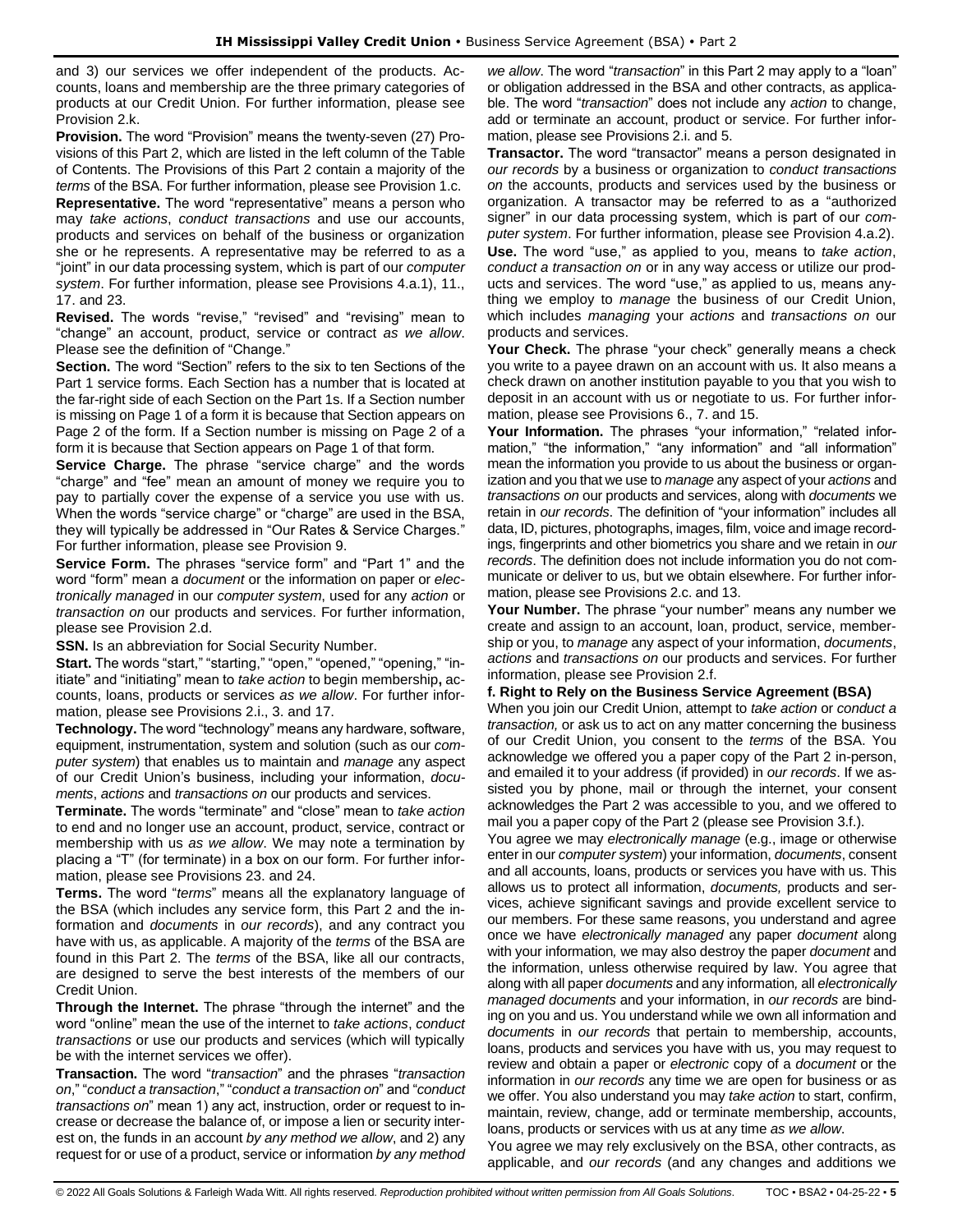make to these contracts from time to time) to start, maintain and *manage* your *actions* and *transactions on* all the accounts, loans, products and services you have with us. Further, you understand any changes and additions you make to the accounts, loans, products or services you have with us will also be governed by the BSA, other contracts, as applicable, *our records* and any changes and additions we make to them from time to time.

**1) Your Actions and Transactions Entered in Our Records.** On your request and for your convenience, we may agree to assist you with any product, service, *action* and *transaction* by phone, mail, inperson or online. To accomplish your request, we may enter the information in a *document* or our *computer system* without having you sign a paper *document as we allow*. This means your consent and membership, accounts, loans, products, services, *actions* and *transactions* will be *managed* with the assistance of our employees or the use of our *computer system by any method we allow* and will be confirmed by your use of the account, loan, product or service. You understand and agree if we honor your request to assist you with any *action* or *transaction* by phone, mail, in-person or online without a signed *document*, we will maintain and *manage* the requested membership, accounts, loans, products, services, *actions* and *transactions* as reflected in *our records*.

You also agree the *action* or *transaction* is governed by the BSA and any other contracts, as applicable. You understand if we *manage* your request without having you sign a paper *document*, we do so to provide you with excellent service and for your convenience to expedite the product, service, *action* or *transaction* you have requested. Should you have second thoughts and prefer we *manage* your request on paper or by another method *we allow*, please let us know at your earliest opportunity. On your notification, we will be happy to provide you with a *document* for your signature or authorization, or find an alternative method for you to *take actions* or *conduct transactions on* accounts, loans, products or services with us. Finally, you understand you may request to review, confirm, obtain, change, add or terminate any product, service, *action* or *transaction*, any time we are open for business or *by any method we allow*. You may also request a paper or *electronically managed* copy of your information or a *document* in *our records* from us any time during business hours or *as we allow*.

**2) Products and Services Addressed by the BSA.** In addition to our products and services addressed in the BSA, we may offer products and services not mentioned in the BSA that are covered by its *terms* and any other contract, as applicable. If a contract for another product or service does not address a matter covered by the BSA, the *terms* of the BSA may apply to the matter. For example, if a contract for a product or service does not address whether that contract can be imaged (which is one method we may *electronically manage* a *document*) and that the image is binding on you and us, then we may *electronically manage* (image) and rely on that contract for the product or service as addressed in the *terms* of the BSA (please see Provisions 1.e. and f.). To provide members with excellent service and plan for future products and services, the BSA may address products and services currently not offered, which may be offered at a future date. Should you have any questions about the applicability of the BSA to a product or service, please contact us any time we are open for business.

#### **g. Obligation for Advice on Matters Involving You**

To protect our Credit Union's interests, we may seek legal or other professional advice to address any matter concerning you or the products and services you have with us. We may seek advice to assist you with any products and/or services you request (for example, to review and advise us on any documentation you present, such as Articles of Incorporation, Operating or Partnership Agreements, registrations with the Secretary of State, business licenses, tax returns, other organizational formation or request affirmation documentation, trusts, powers of attorney, etc.). We may also seek advice in connection with a person's, organization's or your claims or disputes regarding you or your information, funds, *actions* and

*transactions on* products and services (for example, to review and advise us on any subpoenas, summons, levies, garnishments, claims, court orders, etc., that we receive). If we obtain legal or other professional advice to address any matter concerning you or the products and services you have with us, you agree to pay all costs, including reasonable attorney fees, incurred for that assistance. You further agree we may deduct all costs for the assistance from the account(s) you have with us, and you will be obligated for any additional amount owed. You understand and agree since these costs are incurred because of you or the products and services you have with us, fairness dictates that you are responsible for these costs, rather than imposing the costs on the members of our Credit Union.

#### **h. Prohibition on Photography, Filming and Recording**

To protect and assure the privacy of members', employees' and visitors' information, we prohibit photography, filming and recording of any type with any device or technology on our Credit Union's premises without prior **express written** consent from us. This prohibition extends to outdoor areas near any ATM, Kiosk, or any other facility or device that may display, broadcast or provide any information. Any violation of this prohibition may result in the termination of products and services with us, or the exercising of our rights under the BSA or the law.

### **i. Remove all Hats & Sunglasses Before Entering a Branch**

To provide you with the best service possible and for your and our safety and protection, we respectfully require all hats and sunglasses to be removed before entering our branch. This helps us identify all members and you, and safeguards all members and your valuable information and funds. Alternatively, and for your convenience, you may *take actions* or *conduct transactions* by phone, online, mail or by any other method *we allow*.

### **j. Prohibition on Use of Phones when Conducting Business**

To provide all members and you with the best service possible and out of courtesy to other members and our employees, we respectfully request that you do not talk on your phone in the branch or at the drive-up when you are conducting business with us. Alternatively and for your convenience, you may *take actions* or *conduct transactions* online, by mail or any other method *we allow*. We thank you and appreciate your help with this important service matter!

### <span id="page-5-0"></span>**2. Product and Service Management Issues**

### **a. Overview of this Provision**

This Provision addresses a number of important matters that affect how we *manage* our products and services. The Provision begins with an explanation of how you may start and consent to products and services. It then explains how we maintain and *manage* your information, *documents*, *actions* and *transactions on* our products and services, and retain them in *our records*. The Provision concludes by describing the methods you may use to *take actions* or *conduct transactions on* our products and services, along with an explanation of the products and services we may offer. These important *management* issues assist us in serving the best interests of our members.

**b. Consent to Membership, Products, Services and Contracts** You may consent to membership, a contract, an account, loan, product, service, *action* or *transaction by any method we allow*. You may also consent to another person *taking actions* or *conducting transactions on* the products and services you have with us, as addressed in the BSA. Your consent may be demonstrated by, but is not limited to: 1) a signature, thumbprint, fingerprint, stamp, mark, facsimile signature or email, 2) verbal confirmation in-person, by phone, voice command, recorded message or conversation, 3) signing or using a signature pad, tablet, computer, device or mobile device, 4) using a debit card, credit card, ATM card, code, password, PIN, ATM, kiosk or shared branch, 5) a notation by our employee in *our records* as *we allow*, 6) entering the information in *our records* as we offer, 7) the receipt or accessibility of a statement, 8) *electronic* and/or digital signature or agreeing to an internet service we offer, and 9) the maintenance or use of, or allowing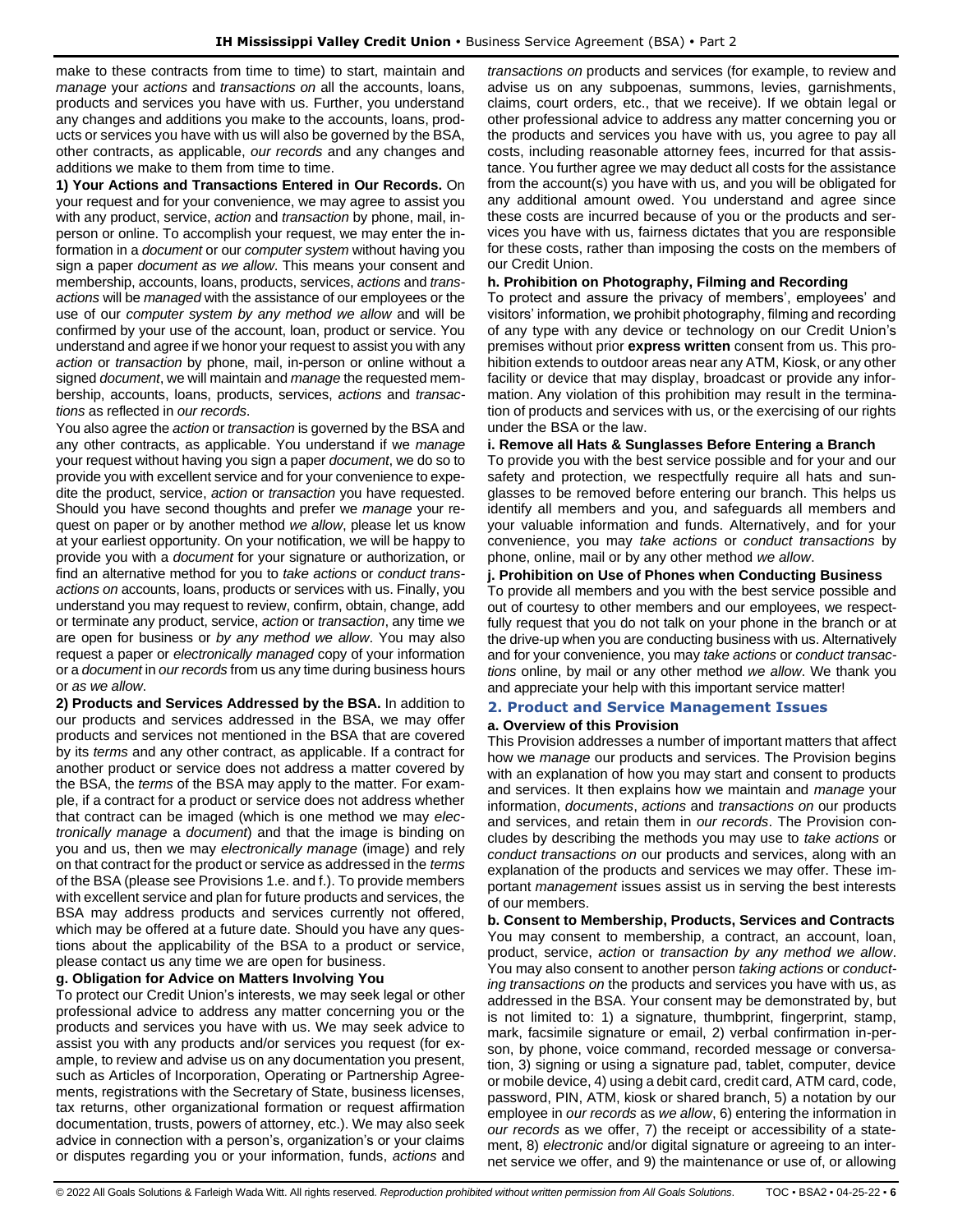another person to use, a product or service. Please see the definition of "consent" in Provision 1.e.

#### **c. Information Management for Products and Services**

The information you communicate or deliver to us is crucial for us to provide you with excellent service and maintain and *manage* all products and services. We may specifically use your information to *manage* your *actions and transactions on* our products and services you have with us. You understand your information may be *managed* on paper or *electronically*. In either case, you may request to review or access your information any time during business hours. Please see the definition of "your information" in Provision 1.e., and Provision 13.

### **d. Document Management for Products and Services**

We use our *documents* to *manage* the business of our Credit Union in general, and your *actions and transactions on* the products and services you have with us in specific. Examples of our *documents* include any paper or *electronically managed* service form (Part 1), form, application, loan form, note, contract, this Part 2, record, file, letter, disclosure, schedule, periodic statement, statement, check, item, receipt, information return, notice, warning, advisory, explanatory material, newsletter or anything else we create or use to *manage* the business of our Credit Union. You understand and agree the *documents* we create and/or use to *manage* our products and services and retain in *our records,* are binding on you and us. You also understand you may request to review or access a *document*  any time during business hours. Please see the definition of "*documents*" in Provision 1.e.

**1) Documentation You Offer for Us to Perform Due Diligence.** You may offer or we may request documentation to perform due diligence or to verify your authority to *take action* or *conduct a transaction on* a product or service on behalf of the business or organization. Examples of documentation may include, but are not limited to, any paper or *electronically managed* letters, business or organization formation or operational agreements, resolutions, letters, licenses, trusts, powers of attorney, wills, estate papers, claims, court orders, legal instruments or anything you deliver or share with us concerning you or your *actions* or *transactions on* products and services. You understand and agree when you provide documentation, which we may retain in *our records* for due diligence purposes, it is not binding on us unless otherwise required by law. Please see the definition of "documentation" in Provision 1.e.

#### **e. Our Computer System to Manage Credit Union Business**

Our *computer system* is vital to providing you with excellent service and maintaining and *managing* all the products and services with us. Our *computer system* may include, but is not limited to, our data processing system, our employees' computers, tablets and mobile devices, our phone system, website, internet services, kiosks, ATMs, networks, backup data storage systems, offsite data archival systems, all data, software and applications retained and utilized in the cloud, and any other software, equipment, instrumentation, solution or technology we use now or in the future. If offered, our *computer system* also includes any Credit Union "member use only" computers, tablets and mobile devices. The information and *documents managed* in our *computer system* are part of *our records*. Please see the definition of "*computer system*" in Provision 1.e.

**1) Electronic Management of Credit Union Business.** We may use our *computer system* to *electronically manage* any aspect of the business of our Credit Union, which includes all your information, *documents*, *actions and transactions on* our products and services. You understand you may request to review or have a copy of *electronically managed* information or *documents* in *our records* any time we are open for business. Please see the definition of "*electronic management*" in Provision 1.e.

**2) Information and Documents may be Accessible in PDF.** For your convenience, to assure accuracy and security, and to reduce costs for our members, we may *electronically manage* any information or *documents* as a Portable Document Format (PDF) file. PDFs may be accessible on our website, in the internet services we offer and as attachments to emails. To open, review, print, download, save and read a PDF *document*, you will need to download a PDF display application, such as Adobe Reader, to your computer, mobile device or other technology. As of the date of the BSA, Adobe Reader is accessible at no charge at Adobe.com. You understand you may also request to access any information or *documents* on paper during business hours. Please contact us and we will be happy to assist you. Please see the definition of "PDF" in Provision 1.e.

### **f. Your Number for Membership, Products and Services**

Your number is extremely important to provide you with excellent service and maintain and *manage* all the products and services you have with us. We may create your number on paper and/or *electronically* with our *computer system*. We may refer to your number as an "account number," "member number" or "membership number" in communications or when referencing *our records*. The phrase "your number" may also refer to a "subaccount number," which is a secondary number we assign that is organized under your number ("your subaccount number"). We may use a subaccount number to *manage* your *actions and transactions on* our products and services. Should you have any questions about your number, please contact us at your earliest convenience. Please see the definition of "your number" in Provision 1.e.

### **g. Management of Accounts, Products, Services & Numbers**

You understand while you have the privilege to start, use and maintain an account we offer, we *manage* the privilege to have an account at our Credit Union. You also understand and agree for business, compliance and risk management purposes, we may change, suspend or terminate an account (and if applicable subaccounts) and reimburse the funds to you as needed. We may decline to re-start an account (or subaccount) at our discretion. You further agree we *manage* the privilege to use our products and services and may change, suspend or terminate this privilege, as needed and at our discretion, as addressed in the BSA and other contracts, as applicable, unless otherwise required by law. Finally, you agree we *manage* your number(s) for business and compliance purposes, and may change or terminate your number(s) (or subaccount numbers) as needed and at our discretion.

#### **h. Our Records are Used for All Business Purposes**

We create and use *our records* to *manage* the business of our Credit Union in general, and your *actions and transactions on* the products and services you have with us in specific. *Our records* are composed of all information and *documents* retained 1) on paper in physical files, 2) *electronically* in our *computer system,* or 3) in any other solution or technology we use to *manage our records* (such as offsite data archival systems). To protect all information and *documents*, achieve cost-savings and for the convenience of our members, we may *electronically manage* most of *our records*. For these same reasons, ultimately all *our records* may be *electronically managed*, unless otherwise required by law. You may request to review or obtain your information or a *document* in *our records* any time we are open for business. Please see the definition of "*our records*" in Provision 1.e.

#### **i. Methods to Take Actions and Conduct Transactions**

You may *take actions*, *conduct transactions on* and use our products and services *by any method we allow*. Specifically, the ways you may access, *take actions*, *conduct transactions on* and use our products and services may include, but are not limited to, 1) inperson, by phone, mail, facsimile, email, drive-through window, night deposit or drop box (or lock box), 2) through the use of a debit card, credit card, ATM card, code, password, PIN, check, signature pad or device, ATM, kiosk, shared branch or any product or service, and 3) through the internet with a computer, tablet, phone, device, mobile device or other technology. An *action* or *transaction* conducted *by any method we allow* is valid no matter what method *we allow* you to use. Please see the definitions of "*action*," "*by any method we allow*" and "conduct" in Provision 1.e.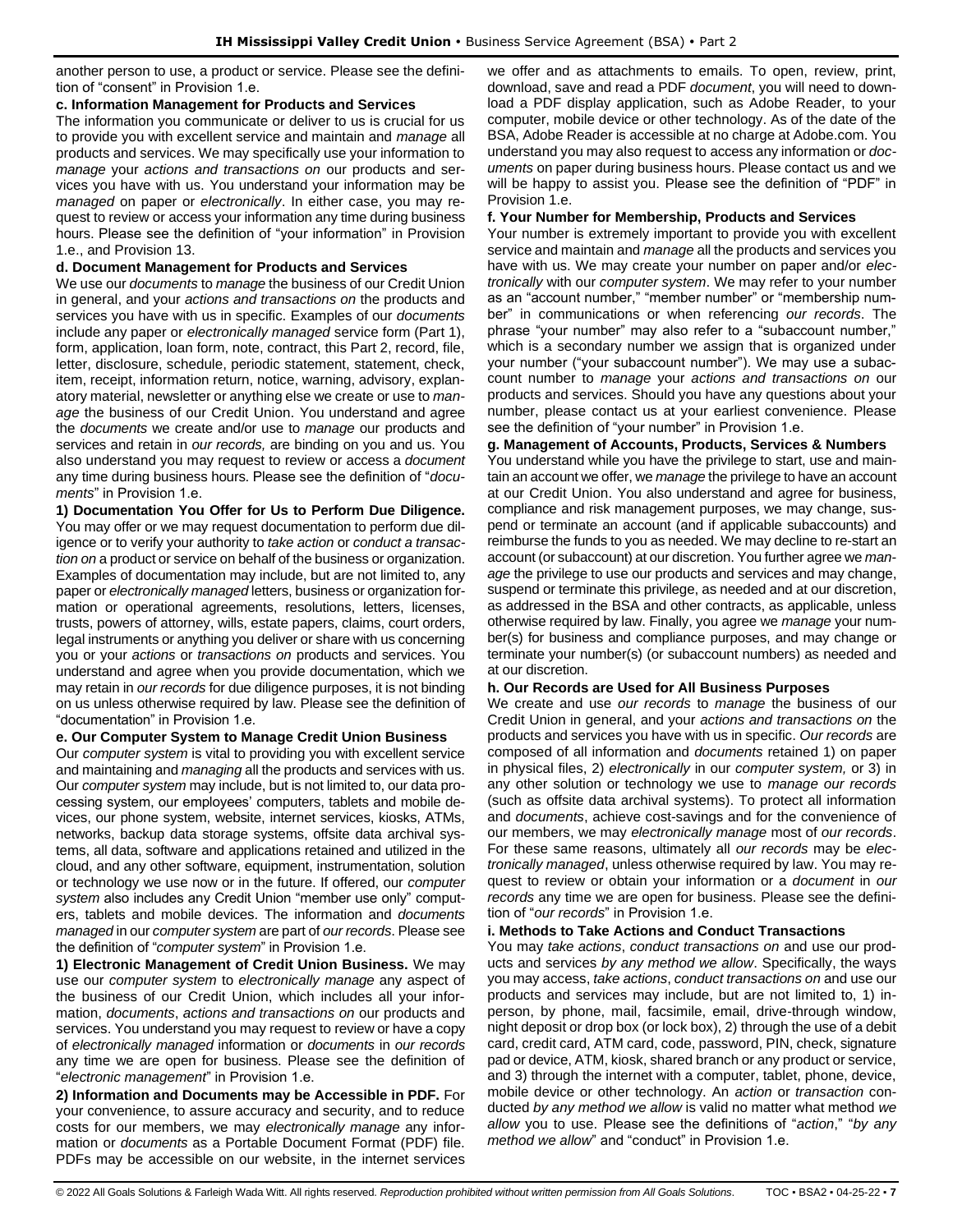### **j. The Title of Products and Services You Have with Us**

The products and services you have with us are generally titled on our *documents* and in our *computer system* so the name used on the product or service (typically the business or organization name) matches the EIN and SSN certified. This allows us to maintain and *manage* the product or service in *our records* for you and satisfy reporting requirements. Due to the maintenance, *management* and reporting requirements, the information and *documents* accessible to you may not contain the full or exact title you prefer. However, on your request, we often can include a description or legal title on a *document* or in *our records* that explains the purpose of and/or business, organization and/or person(s) who may use a product or service.

### **k. Our Exclusive and Beneficial Products and Services**

To be entitled to use and enjoy all our financial products and services, a business, organization or person must first be eligible for the privilege of being a member of our Credit Union (our first product). As a member, you may request the exclusive products and services we offer that generally come under one of two categories: our savings products and services, and our lending products and services. Both are valued by our members for their rates and our excellent service. However, we may offer other beneficial financial products and services in addition to our traditional savings and lending solutions. Examples of products include membership, accounts and loans as we offer. Examples of services include teller assistance, phone assistance, *transactions* and safe deposit boxes, which typically require use of our premises, employees or *computer system* to provide the service to you. Please see the definition of "products and services" in Provision 1.e.

**1) The Products and Services We Offer.** *Please see "Our Products and Services" for a comprehensive summary of our beneficial products and services.*

**2) All Non-Business Products and Services We Offer.** All nonbusiness and non-organization products and services you have with us are governed by the Member Service Agreement (MSA). The MSA Part 2 can be accessed on our website or on request from us any time we are open for business.

#### **l. The Length of this Part 2 of the BSA**

To assure excellent service, comprehensive information, and to proactively answer your questions about our products, services and Credit Union, we provide this Part 2. It is lengthy 1) because of the numerous legal, operational and practical matters that affect membership, accounts, loans, products and services, and 2) because it is important to explain why everything we do at our Credit Union is in the best interests of the members. Should you have questions about any matter addressed in the BSA, please contact us during business hours and we will be happy to assist you.

### <span id="page-7-0"></span>**3. Starting Membership, Products and Services**

All our members together own our Credit Union. The Provisions of the BSA are intended to serve the best interests of our members.

#### **a. Requirements to Start Membership with Us**

To become a member of our Credit Union, you must be in our field of membership, provide any information we request and meet all our requirements for eligibility, due diligence and verification. Before allowing a business or organization to join our Credit Union, we may require a representative to provide proof of five (5) important matters. First, that the business or organization is lawfully formed (e.g., by providing of Articles of Incorporation, Operating or Partnership Agreement, registration with the Secretary of State, business license, tax returns, client/customer references and/or other documentation from the last three years (though we may serve non-lawfully formed businesses or organizations at our discretion)). Second, that the business or organization is eligible for membership with us. Third, that the business or organization wants to join our Credit Union and start membership, products and services with us. Fourth, each representative must substantiate her or his authority to act as a representative for the business or organization (e.g., by providing a notarized board resolution, partnership letter, business license,

driver's license or other proof of ownership or authority). And fifth, each representative must substantiate her or his identity as a representative of the business or organization (typically with ID). By consenting to the BSA, you acknowledge you have informed us of the persons who are representative(s), transactor(s) and/or information user(s) who may act on behalf of the business or organization when *taking actions* or *conducting transactions* on the accounts, loans, products and services the business or organization has with us. You agree to notify us in writing of any change in authority of any representative, transactor and/or information user. You also agree to notify us if the beneficial owner(s) or control person of the business changes, as addressed in Provision 4. of this Part 2. We may rely on the BSA and *our records* until you tell us in writing of any changes and we have had a reasonable time to act on the written notice. By consenting to the BSA, you certify the business or organization does not engage in the internet gambling business, and will notify our Credit Union before engaging in any internet gambling business in the future.

Please understand that membership is a privilege and not a right, and is granted to you by our Credit Union on the condition you observe all applicable laws, regulations, the BSA and all other contracts, obligations and responsibilities with us.

#### **b. Your Identification, EIN or SSN and Backup Withholding**

To join our Credit Union we may require the business's or organization's and your full current name(s), the physical address of the business or organization and your residence (and, if different, your business's or organization's and your mailing addresses), and the business's or organization's phone number and your phone number, birthdate, employer and occupation. We may also require all necessary due diligence documentation to validate the business or organization (as addressed above in Provision 3.a.), the business's or organization's Employer Identification Number (EIN) or Social Security Number (SSN), your SSN and your current governmentissued photo identification. We require all this information to both provide you with excellent service and to protect your valuable information and funds (and without it, we may not be able to start membership, products and services). For IRS reporting purposes, you may need to certify that the EIN or SSN matches the name and address provided, and indicate if you are subject to backup withholding. Your delivery, review and certification of this information may be required for membership, products or services. For your and our protection and to fulfill our due diligence responsibilities, you may need to obtain an EIN for an account, product or service relationship you wish to start that is not for your personal use. For your convenience and protection we may also request your mother's maiden name, your email address, other identification and information requirements and other undiscoverable confidential information (such as your most or least favorite subject in school, artist, fruit or vegetable, etc.) and require you to create a password in order to *take actions* or *conduct transactions on* our products and services (please see Provision 5.a.). To provide you with excellent service, for your convenience and for your and our protection, you agree we may photograph you and retain a copy or image of your current government-issued photo identification (hereafter referred to as ID) to identity you for the products and services you have with us. We may request to see your current government-issued military photo identification, and though we will not image or copy it, we may enter the information in *our records*. We may also require other current government ID (such as your driver's license or passport) that can be copied or imaged along with entering the information from your military ID. If our copy or image of your ID (or other identification) is expired, to continue to serve you, for your convenience and for your and our protection, you agree we may request, review and retain a copy or image of your current ID. If the IRS notifies us of a discrepancy with the name, EIN, SSN or information in *our records*, you may be subject to backup withholding, requiring us to withhold and pay a portion of dividends, interest or other payments to the IRS.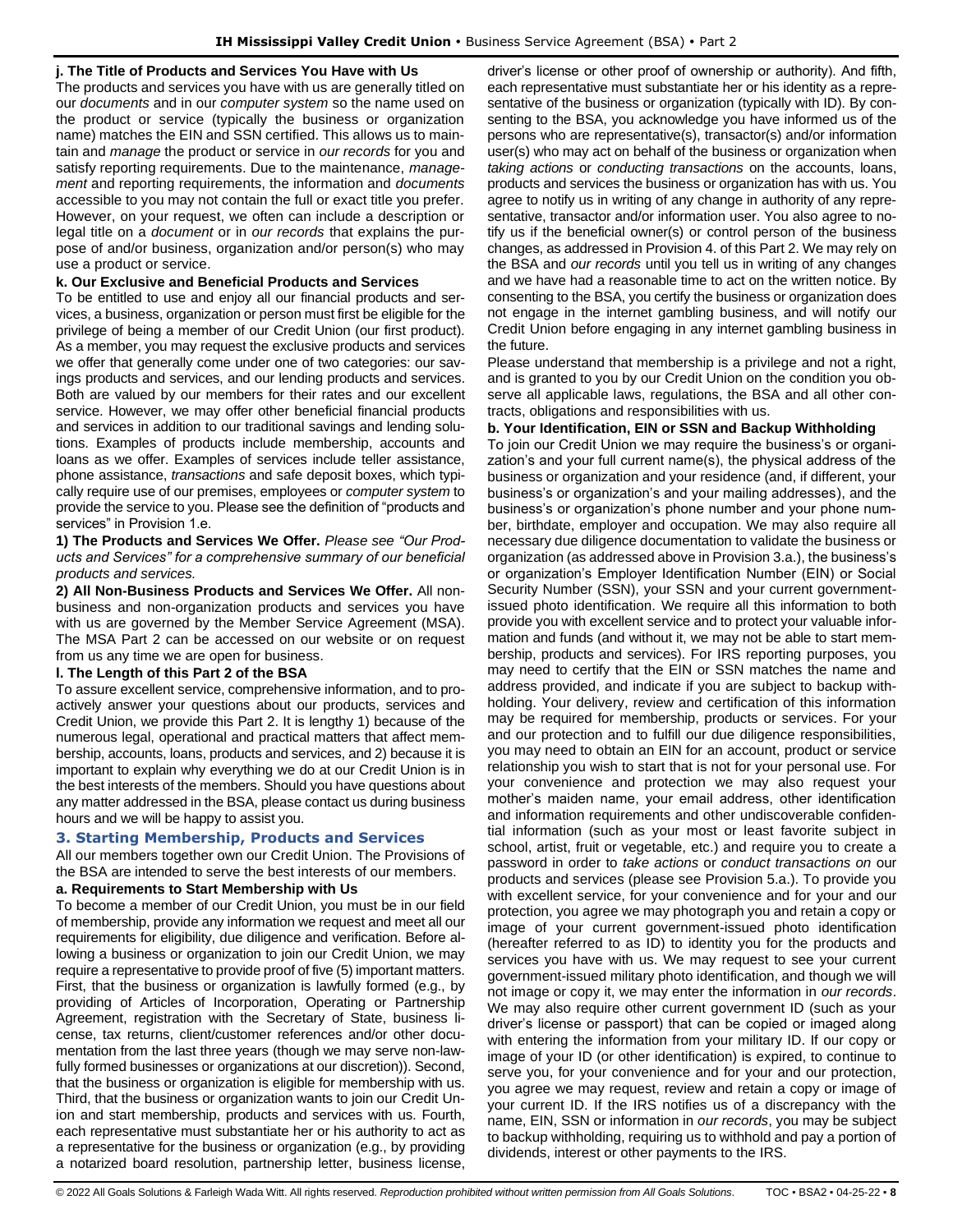When you join our Credit Union and start products and services, we may require you to sign or authorize a service form to assist us in *managing* the products and services you have with us. We may note the original use of the form by placing an "O" (for original) in a box on the form. Alternatively, on your request we may agree to start, obtain your consent to and *manage* membership, products and services with the assistance of our employees or the use of our *computer system* (please see Provision 1.f.1)). You agree for purposes of accuracy, we may subsequently verify and correct, complete or update your information in *our records*. You understand and agree that to provide you with excellent service and for your and our protection, we may photograph, film and retain all pictures, photographs, film, likenesses or images of any person (including you) who enters or uses our (or an associate's) premises, facility, location or service solution. Additionally, to provide excellent service, for training and quality assurance purposes and for your and our protection, you agree we may record and retain all conversations with you and anyone who contacts, calls and/or leaves us messages *by any method we allow*. You agree we may obtain, retain and use all ID, pictures, photographs, images, film, voice and image recordings, fingerprints and other biometrics of you with our *computer system* or other technology to identify you and *manage* any product, service, *action* or *transaction* addressed by the BSA or other contract, as applicable. Finally, you agree we may obtain, retain, maintain and *manage* all ID, photographs, images, film, voice and image recordings, fingerprints and other biometrics of you in *our records*.

### **c. Your Authorization for Us to Obtain Information**

You agree we may review your account, employment and credit history, which includes obtaining reports from third parties and credit reporting agencies, to confirm your eligibility for membership, accounts, loans, products and services we may offer. We obtain reports for two important reasons. The first is to provide you with excellent service by pre-qualifying you for products and services with us: that way we can make a product or service available to you as soon as possible. The second is for loss prevention purposes, which is required to fulfill our due diligence responsibilities to our members. Additionally, to provide you with excellent service, for your convenience and your and our protection, we may request additional information to assist you with any currency needs for the accounts, loans, products and services you may request.

#### **d. Starting Membership, Products and Services Online**

We may offer an internet service that allows you to join our Credit Union and start products and services with us online. This internet service is governed by any contract you agree to online, the BSA, all other contracts, as applicable, and *our records*. Should you have any questions about this service, please contact us at your earliest convenience.

#### **e. Starting Membership, Products and Services by Mail**

On your request and for your convenience, we may at our sole discretion mail *documents* with your information to you to join our Credit Union and start products and services with us. We do not advise mailing your confidential information since it exposes you to numerous problems (ID theft, fraudulent *transactions*, etc.). We recommend you come to our Credit Union at your convenience (or use an internet service we offer) to start membership, products and services with us. In fairness to the members, if you request us to mail your information, you agree to take responsibility for all problems and losses that result from theft and/or unauthorized use of your information. Please contact us during business hours for information about starting membership by mail.

#### **f. Starting Membership, Products & Providing the Part 2**

When you join our Credit Union we will first review a number of important matters about membership, products, services and the BSA (please see Provision 3.g.). Thereafter we (or you) may complete a service form (which we may require to be notarized) and/or enter the business's or organization's and your information in *our records* according to your instructions to start the products and services you have requested. Once you have reviewed your information, you will consent to the *terms* of the BSA and to the use of our products and services. If we assist you in-person we will offer you a paper Part 2 of the BSA, and email it to your address (if provided) in *our records*. If we assist you by phone, mail or through the internet, we will make the Part 2 of the BSA accessible to you *by any method we allow*, or offer to mail you a paper Part 2 of the BSA. We will ask (or advise you to ask) if you have questions about any matter addressed in the BSA, and encourage you to contact us during business hours for help with any product or service. Finally, we will remind you that you can always access a current Part 2 of the BSA and disclosures on our website, and may contact us about the information or *documents*  in *our records* any time we are open for business.

#### **g. Matters We Address when You become a Member**

When you join our Credit Union we: 1) review all required documentation and obtain information that substantiates the validity of the business or organization and its eligibility for membership to fulfill our due diligence responsibilities, and verify your ID, 2) may obtain relevant account, employment and credit reports, as needed, 3) review important information about membership, products, services, privileges and responsibilities with you, 4) enter the information about the business or organization and you and the product(s) and/or service(s) in a form or our *computer system* and review that information with you, 5) offer you a paper Part 2 of the BSA (or offer to mail it to you), email you the Part 2 of the BSA (if we have an address on file), and make the Part 2 of the BSA accessible to you on our website or in an internet service we offer, 6) run all required verifications and reviews, and address all applicable compliance requirements, 7) review and have you consent to membership, products, services and the BSA, *as we allow*, 8) start the accounts, products and services requested by you, 9) ask you (or advise you to ask) if you have any questions and encourage you to contact us during business hours about any matter pertaining to our products and services, *and* 10) remind you that you may always access a current Part 2 of the BSA and disclosures on our website, and contact us about the information or *documents* in *our records* any time we are open for business.

#### **h. Denial of the Privilege of Membership**

We may deny the privilege of membership to a business, organization or person for any reason not prohibited by law, including but not limited to, 1) ineligibility for membership, 2) failure to provide required documentation, information or ID, 3) information from a third-party report, 4) any lost or stolen check, card or access device, 5) overuse of *actions* on our products or services, 6) a breach of or unauthorized access to a product or service, 7) business or compliance purposes, 8) to stop or prevent a loss, 9) potential lack of capacity or victim of undue influence, 10) failure to comply with any *term* of a contract, 11) failure to use products or services to justify membership, 12) inactive or abandoned products or services, 13) chronic dissatisfaction with us, 14) disparaging our reputation, 15) default on any obligation, 16) causing us a loss, 17) not voluntarily repaying a loss, 18) previous expulsion, 19) anything unethical or unlawful concerning your business or organization, you or our business, 20) any alteration, forgery or fraud concerning your business or organization, you or our business, 21) any falsification or misrepresentation concerning your business or organization, you or our business, 22) any alleged crime concerning your business or organization, you or our business, 23) abuse of or threats to anyone associated with us, or 24) any other reason we believe is appropriate to *manage* the business of our Credit Union.

### **i. Also Please Review the Three Important Disclosures**

We recommend you also review "Our Electronic Funds Transfer Terms," "Funds Availability of Deposits" and "Our Rates & Service Charges." These disclosures have specific application to this Provision as well as a number of other matters throughout the BSA. Most of these disclosures are found at the end of this Part 2, and are accessible to you separately from the Part 2 on our website or upon request from us.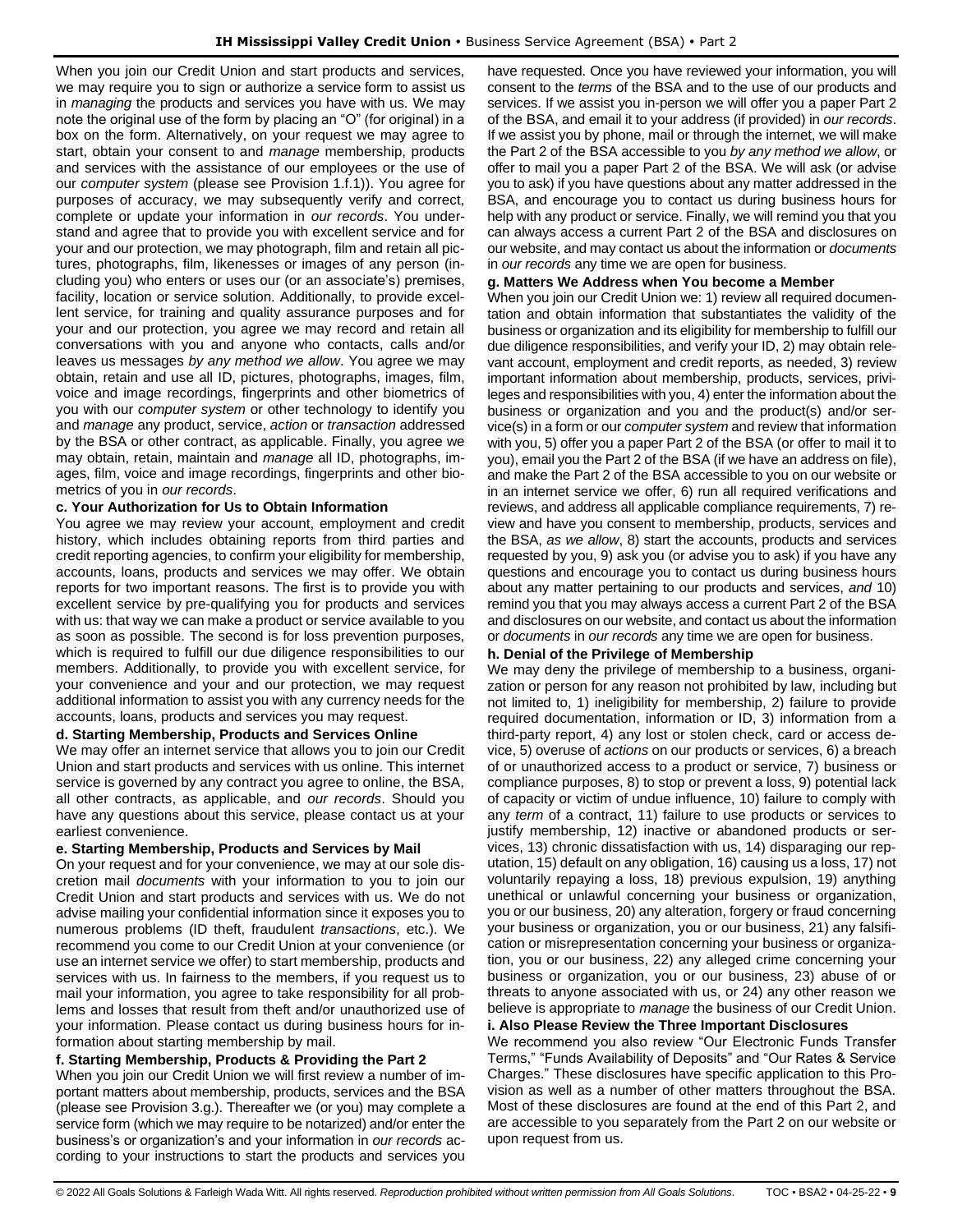### <span id="page-9-0"></span>**4. Certificate of Authority & Product and Services**

When you start the accounts, products and services your business or organization has with us you acknowledge you have designated the representative(s) to act on behalf of the business or organization as reflected in *our records*. You understand it is your responsibility, and not our responsibility, to assure all *actions* and *transactions on* accounts, products and services by your representative(s) coincide with your business's or organization's affairs and activities, and its and your financial and/or estate planning needs. Because you are in control of the account(s) with us, you irrevocably waive the right to dispose of the funds in the account(s) with us by will (please see Provision 4.d.). To provide you with excellent service, assist you with products and services, and fulfill our due diligence responsibilities with respect to your business, we may need to obtain important specific information about any person who owns or manages the business. Initially we may need to identify the number of people who have at least a twenty five percent (25%) ownership interest in the business, along with each such owner's name, birthdate, physical address and SSN. If an owner of the business is a trust, we will need to obtain the trustee's name, birthdate, physical address and SSN. We will note each such owner's interest in the business with the letter "O" in her or his Section of our form or in *our records*. If a representative, transactor or information user is an owner, we will include the letter "O" in her or his Section of our form or in *our records*. The "O" indicates the owner is a "beneficial owner" of the business in *our records*. We may also identify the person who has significant responsibility to control, manage or direct the business (and his or her title if applicable). We will note this person's management responsibility with the letter "C" in her or his Section of our form or in *our records*. The "C" indicates that this person is the "control person" of the business in *our records*. You agree to notify us if the beneficial owner(s) or control person of the business changes. All this information assists us in providing excellent service to and *managing* the products and services for the business, and provides us with the key individuals in the event we need to contact a specific person about the business's products and services with us.

The business or organization, and each owner, officer, partner, director, member, employee, manager, volunteer, fiduciary or person, that consents to the BSA warrants that the business or organization has been duly formed and currently exists and certifies the following provisions.

### **a. Representatives, Transactors and Information Users**

The representative(s), transactor(s) and/or information user(s) identified on the BSA Part 1 form and/or in *our records* is/are authorized to act on all the accounts, loans, products and services the business or organization has with us based on the designated authority and Certificate of Authority as addressed below.

**1) Representatives & Accounts, Products and Services.** To start, maintain, *take actions* and *conduct transactions on* the accounts, products and services with us, the business or organization will designate a person or persons to be the representative(s) of the business or organization. We will require each representative to provide all her or his information and ID (as explained in Provisions 3.b. and 4. above) and consent to the BSA. The business or organization may have one representative or multiple representatives on the accounts, products and services it has with us. Multiple representatives have equal rights to *take actions* and *conduct transactions on* the accounts, products and services. These rights allow each representative alone to start, confirm, maintain, review, change, add, terminate and *conduct transactions on* the accounts, products and services on behalf of all representatives and the business or organization for any purpose. This includes a representative withdrawing funds, terminating and adding new accounts, products and services, or adding or removing a representative, transactor or information user, on behalf of the business or organization. In order to remove a representative from an account, we may require that the account be terminated and a new account started. You understand and agree any representative may sign the signature of any other representative (or transactor) on an account, product or service (such as to issue or deposit checks or initiate wires), and guarantees the signature or authorization of any or all other representatives (or transactors as applicable) for all *actions* and *transactions on* the accounts, products and services. You also agree a representative may conduct any *transaction* by cash, check, EFT, wire, etc., *by any method we allow* on behalf of the business or organization with or without the knowledge, signature, endorsement or authorization of any other representative (or transactor as applicable) on the account(s), product(s) and service(s). Furthermore, by the business or organization maintaining the accounts, products and services with one or multiple representatives, you consent to any *actions* or *transactions on* accounts, products and services by any representative on the accounts, products and services. If you request us to designate a person as a representative by entering the representative's information in *our records* without signing or authorizing a form, you agree this person is a representative. You further agree this person may subsequently sign or authorize a form as a representative. Once the business or organization has designated a representative, it is your sole responsibility (and not our responsibility) to monitor the representative's *actions* and *transactions on* the accounts, products and services. You agree we have no duty or responsibility to monitor, inquire about or notify you of the use and purpose of any *action* or *transaction* conducted by a representative, or assure any *action* or *transaction* is for your benefit. You understand you take full responsibility for any representative, and for all *actions* and *transactions on* the accounts, products and services by that representative. You agree the business or organization is responsible for any service charges, costs, losses or liabilities incurred for any *action* taken or *transaction conducted on* an account, product or service by a representative regardless of whether the business or organization benefited from the *action* or *transaction*. A representative's authority to *take actions* and *conduct transactions* will continue until we receive written notice that you have terminated the representative's authority and have a reasonable opportunity to act on that notice. If you wish to terminate a representative's authority on an account, product or service you must notify us and complete the termination *as we allow*. We have no duty to prevent a representative from *taking actions* and *conducting transactions* until you have notified us and completed the termination as we allow. A representative may remove her or himself from the accounts, products and services you have with us, and we have no duty to notify the business, organization or any representative of the removal. If a representative decides to remove her or himself, we may require her or him to notify us in writing and/or sign or authorize a form (or be removed *as we allow*). A representative's removal from the accounts, products and services, does not relieve the business or organization or the representative from any responsibilities, obligations or liabilities for *actions* taken or *transactions* conducted as a representative under the BSA. If a business (or any owner) or organization owes us money for any reason, we may enforce our rights against all funds in any account used by the business (or owner) or organization, regardless of which representative (or transactor) deposited the funds in the account. You agree a security interest granted by a representative on an account will continue to secure that obligation to us, regardless of whether that person is a representative or not. Finally, for any obligation owed to us, our rights take priority over all other claims to the funds in an account unless otherwise required by law (please see Provisions 18. and 20.).

**2) Transactors & Accounts, Products and Services.** A representative may designate a person (or persons) to be a transactor on the accounts, products and services that the business or organization has with us. A transactor is authorized by you to *conduct transactions on* (i.e., deposit and withdraw funds, and obtain information about) the accounts, products and services on behalf of the business or organization. We will require each transactor to provide all her or his information and ID (as explained in Provisions 3.b.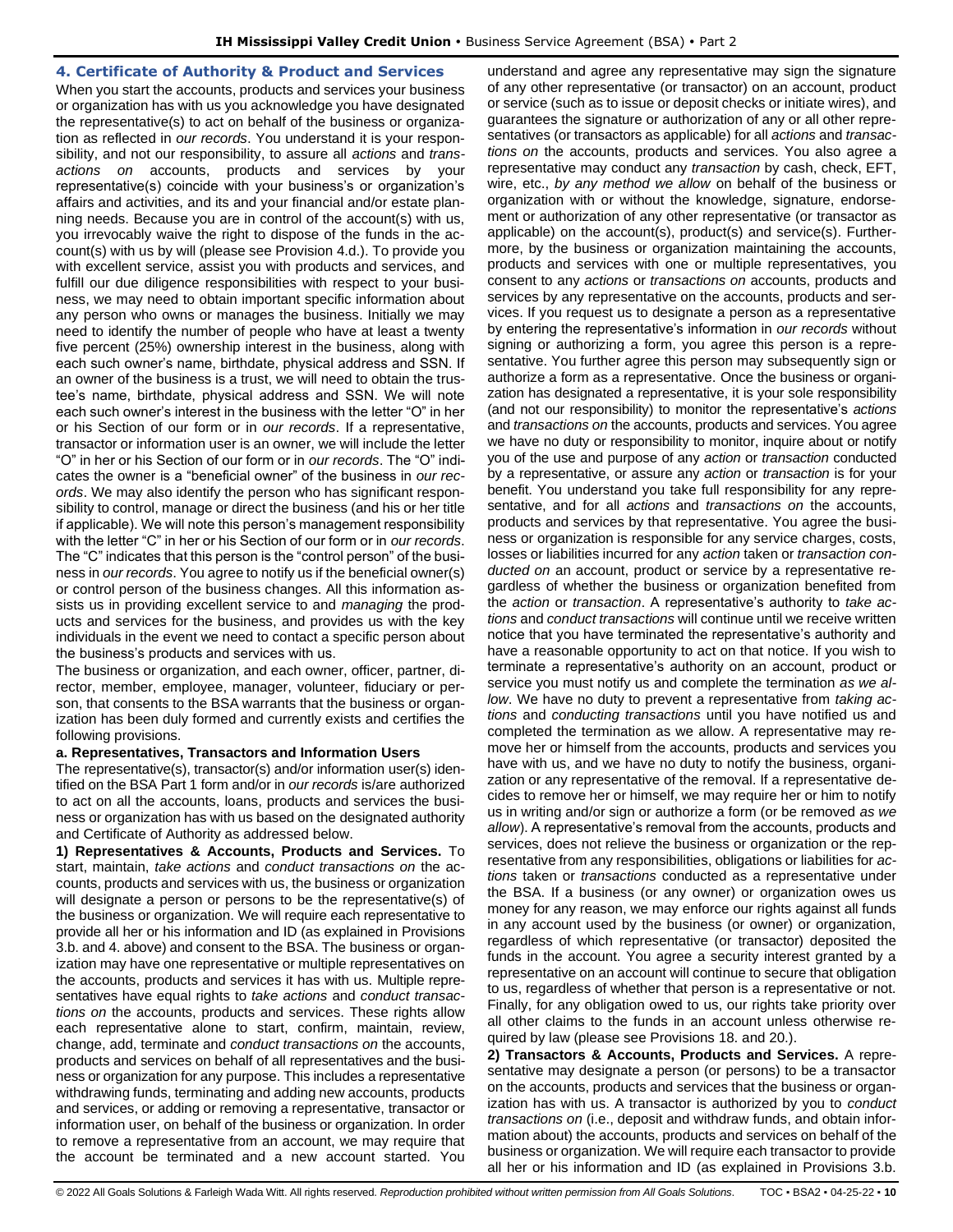and 4. above) and consent to the BSA. A transactor only has the right to *conduct transactions on* the accounts, products and services, and has no other rights to the accounts, products and services. Further, a transactor cannot *take action* to start, change, add or terminate an account, product or service, except to remove her or himself from the accounts, products and services as explained in this Provision. You understand and agree any transactor may sign the signature of any representative or other transactor on an account, product or service (such as to issue or deposit checks or initiate wires), and guarantees the signature or authorization of any or all other representatives and transactors for all *transactions on*  the accounts, products and services. You also agree a transactor may conduct any *transaction* by cash, check, EFT, wire, etc., *by any method we allow* on behalf of the business or organization acting alone, with or without the knowledge, signature, endorsement or authorization of any other representative or transactor on the account(s), product(s) or service(s). If you request us to designate a person as a transactor by entering the transactor's information in *our records* or *as we allow* without signing or authorizing a form, you agree this person is a transactor. You further agree this person may subsequently sign or authorize a form as a transactor. Once you have designated a transactor, it is your sole responsibility (and not our responsibility) to monitor the transactor's *transactions on* the accounts, products and services. You agree we have no duty or responsibility to monitor, inquire about or notify you of the use and purpose of any *transaction* conducted by your transactor, or assure that any *transaction* is for your benefit. You understand you take full responsibility for any transactor, and for all *transactions on* the accounts, products and services by your transactor. You agree the business or organization is responsible for any service charges, costs, losses or liabilities incurred for any *transaction on* an account, product or service conducted by a transactor, regardless of whether the business or organization benefited from the *transaction*. The transactor's authority to *conduct transactions* will continue until we receive notice (which we may require in writing) you have terminated the transactor's authority, and we have a reasonable opportunity to act on that notice. Any representative may remove a transactor from the accounts, products and services, which we may require to be confirmed in writing. We may also suspend any further *actions* and *transactions* on the account until you sign or authorize an updated form (or remove the transactor *as we allow*) or terminate the accounts, products and services. A transactor may remove her or himself from the accounts, products and services you have with us, and we have no duty to notify the business, organization or any representative of the removal. If a transactor decides to remove her or himself, we may require her or him to notify us in writing and/or sign or authorize a form (or be removed *as we allow*). A transactor's removal from the accounts, products and services, does not relieve the business, organization or the transactor from any responsibilities, obligations or liabilities for *transactions* conducted by the transactor under the BSA.

**3) Information Users & Accounts, Products and Services.** A representative may designate a person or persons to be an information user on the accounts, products and services that the business or organization has with us. An information user is authorized by you to request and access all information about the accounts, loans, products and services with us on your behalf *by any method we allow*. Your information user and you (and not us) are responsible for how your information user utilizes your information. We will require each information user to provide all her or his information and ID (as explained in Provisions 3.b. and 4. above) and consent to the BSA. An information user only has the right to access all information about the accounts, loans, products and services you have with us and has no other rights to the accounts, loans, products and services. Further, other than accessing information, an information user cannot *take actions* or *conduct transactions on* accounts, loans, products or services, except to remove her or himself as an information user as explained in this Provision. If you request us to designate a person as an information user by entering the information

user's information in *our records* or *as we allow* without signing or authorizing a form, you agree this person is an information user. You further agree this person may subsequently sign or authorize a form as an information user. You agree we have no duty or responsibility to monitor, inquire about or notify you of the information user's access to or use of the information about the accounts, loans, products and services, or assure that the access or use of that information is for your benefit. You understand you take full responsibility for any information user on accounts, products or services with us, and for anything your information user does with your information. You agree the business or organization is responsible for any service charges, costs, losses or liabilities incurred for any access of information about an account, product or service by an information user regardless of whether the business or organization benefited from the access of information. The information user's authority will continue until we receive notice (which we may require in writing) you have terminated the information user's authority, and we have a reasonable opportunity to act on that notice. Any representative may remove an information user from the accounts, loans, products and services, which we may require to be confirmed in writing. We may also suspend any further *actions* and *transactions* on the account until you sign or authorize an updated form (or remove the information user *as we allow*) or terminate the accounts, products and services. An information user may remove her or himself from the accounts, loans, products and services you have with us, and we have no duty to notify the business, organization or any representative of the removal. If an information user decides to remove her or himself, we may require her or him to notify us in writing. We may also suspend any further *actions* and *transactions* on the account until you sign or authorize an updated form (or remove the information user *as we allow*) or terminate the accounts, products and services. An information user's removal from the accounts, loans, products and services, does not relieve the business, organization or information user from any responsibilities, obligations or liabilities undertaken or incurred as an information user under the BSA.

#### **b. Certificate of Authority**

The business or organization and each representative, transactor or information user identified in the BSA and/or in *our records* certifies and agrees the business's or organization's accounts, loans, products and services will be governed by the *terms* of the BSA, as amended from time to time. The authority given to a representative, transactor or information user will remain in full force until written notice of revocation is delivered to and received by us. Any such notice will not affect any checks, drafts or items in process at the time notice is given. A representative will notify us of any change in the business's or organization's composition, assumed business names, or any aspect of the business or organization affecting the BSA before the change occurs. We have no duty to inquire about the powers and duties of any representative, transactor or information user and have no notice of any breach of fiduciary duties by any representative, transactor or information user unless we have actual notice of wrongdoing.

#### **c. Your and Our Liability under this BSA**

The business or organization agrees we will not be liable for any losses due to your or a representative's failure to notify us of changes in the business's or organization's composition, assumed business names, or any aspect of the business or organization that affects the BSA. The business or organization and each representative, transactor or information user agree to indemnify and defend us against and hold us harmless from any loss, damage, claim or liability as a result of unauthorized acts of any current or former representative, transactor or information user or acts of any representative, transactor or information user which we rely on before notice of any change to either an account, product, loan or service or the business or organization.

#### **d. Waiver of Testamentary Account Distributions**

You understand and agree it is your sole responsibility as a business (and owner) or organization (and not our responsibility) to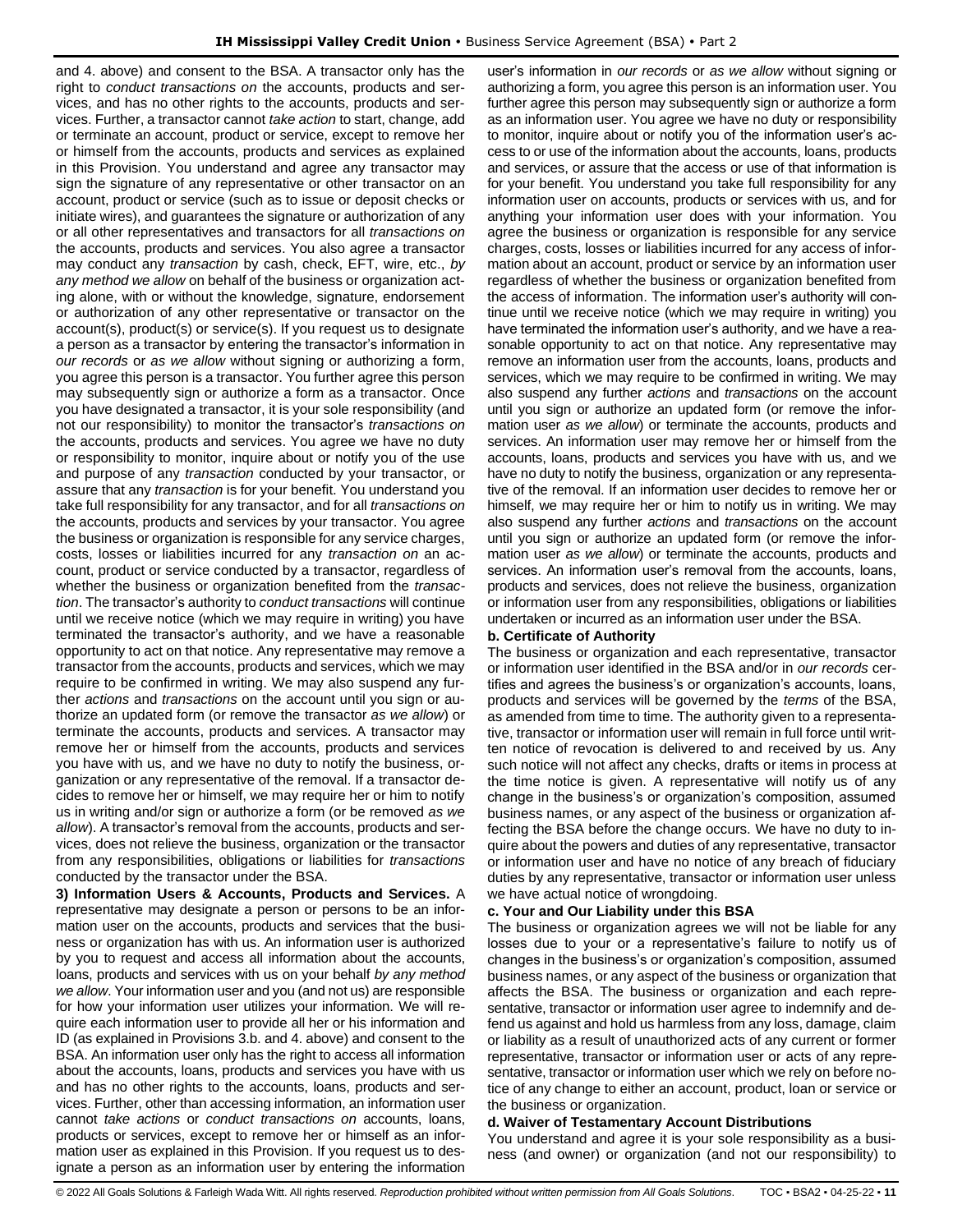assure the features of the accounts, products and services you have with us, as designated by your representative in *our records*, accurately reflect your personal, domestic, financial, business and estate planning needs. Matters you may want to consider include, but are not limited to, those created, changed or terminated by marriage, children, grandchildren, adoption, separation, divorce, remarriage, disability, retirement, death or as a result of any agency, power-of-attorney, guardianship, conservatorship, trusts, wills, businesses, corporations, partnership agreements, contracts, indebtedness, etc. If permitted by applicable state law, you irrevocably waive your rights to make testamentary dispositions from any account, and do so with the understanding that the features of an account control and supersede any inconsistent testamentary disposition. It is your responsibility to assure the features of the accounts, products and services you have with us accurately reflect and take into consideration your personal, domestic, financial, business and estate planning needs. In addition, you can *take action* to start, confirm, maintain, review, change, add or terminate an account, product or service at any time *as we allow*. Therefore, you irrevocably waive your right to make a testamentary disposition of any account at our Credit Union, both now and in the future. You agree since you are in complete control of the features of the accounts with us, and can, as a representative or through a representative, *take action* to start, change, add or terminate the accounts at any time *as we allow*, on your death we may rely exclusively on the BSA and *our records* concerning all matters that affect the accounts, products and services you have with us.

#### **e. See "Our Rates & Service Charges"**

We recommend you also review "Our Rates & Service Charges," which has specific application to this Provision as well as a number of other matters throughout the BSA.

### <span id="page-11-0"></span>**5. Product & Service Access, Transactions & Actions a. Authorization of Transactions and Actions**

Your signature on a form, *document* or *as we allow* (when required) is important for identifying you and allowing you to start, consent to, *take actions* and *conduct transactions on* our accounts, loans, products and services. On your request, we may agree to obtain your consent to *take actions* and *conduct transactions* on products and services with the assistance of our employees or the use of our *computer system* (please see Provision 1.f.1)). You understand and agree that all ID, photographs, images, film, voice and image recordings, fingerprints and other biometrics obtained when you take any *action* or conduct any *transaction* are *managed* by us as explained in Provision 3.b. To provide you with excellent service and for your and our protection we may require your physical signature or reconfirm your signature in-person or before a notary public prior to any *action* or *transaction on* an account, loan, product or service. We may also require your ID, a second form of ID and other (or updated) information (such as your physical address, SSN, birthdate, password, mother's maiden name, thumbprint or fingerprint, date and type of last *transaction*, other historical factual and confidential information, etc.) before you may *take action* or *conduct a transaction on* an account, loan, product or service.

You may deposit and withdraw funds by cash, check, EFT, wire or by any other method *we allow*. You may also authorize the payment of checks, other *transactions* or *actions by any method we allow*. You agree we may pay checks and honor *actions* or *transactions on* an account, loan, product or service that contain your signature or authorization, even if you later claim the method of consent or the *action* or *transaction* was not authorized. On your request, we may allow you to include a legend on or notation in *our records* and on checks requiring two or more signatures or authorizations on your checks, *actions*, *transactions* or any other matter pertaining to the accounts, loans, products or services you have with us. You understand this legend or notation requiring two or more signatures or authorizations may only be entered in *our records* or as *we allow*. You agree any such legend or requirement is for your convenience only, and it is your sole responsibility (and not our

responsibility) to supervise your internal control affairs with all persons you authorize. You also agree we may pay a check, or honor any *action*, *transaction* or other matter pertaining to the accounts, loans, products or services with us, with only one signature or authorization by any person you authorize. You understand we have only allowed you to add a legend or requirement for two or more signatures or authorizations because you 1) are in the best position to address your own internal control affairs with the persons authorized, and 2) have agreed to take responsibility for and recover any loss that occurs from a violation of your requirement.

If we contact you about an *action* or *transaction on* an account, loan, product or service that you confirm is authorized (which our employee may note in *our records* or *as we allow*), you agree we may rely on your confirmation. If you share your information, password, code or PIN (or any other method of authorization *we allow*) with any person or organization, you agree you authorize *actions* or *transactions on* the account, loan, product or service conducted by this person or organization. You further understand that until you notify us and revoke your authorization, all *actions* or *transactions on* the account, loan, product or service conducted by this person or organization are authorized and genuine, even if they are not conducted for your benefit or according to your instructions. If you request and we agree to provide you with cash for any *action* or *transaction*, you understand once you are in possession of the cash, you (and not us) are completely responsible for its care and safekeeping from any loss, theft, damage or destruction. Should you have any concerns about the loss or theft of cash, please let us know and we may be able to provide you with one of our checks (for which there may be a service charge). Additionally, for your and our protection and security purposes, you agree we may pay any person (including you) requesting a withdrawal in cash with a limited amount of cash, our check, an EFT or wire. You understand and agree these cash withdrawal options are appropriate since a person can obtain cash by depositing the check at her or his own financial institution, and we can schedule the delivery of cash for you on your request.

### **b. Transaction and Action Options & Required Forms**

When you *take action* or conduct a *transaction on* accounts, loans, products or services, we may require you to use a specific form or *document* to conduct or complete the *action* or *transaction*. If you do not use that form or *document*, for your and our protection we may refuse to honor, perform or complete the *action* or *transaction*. Whether an *action* or *transaction* is honored, completed or not, you are responsible for any loss or liability we incur as a result of your failure to use a required form or *document* or follow the *terms* of the BSA.

### **c. Account Transfers by Wire or ACH**

We may offer wire transfers or ACH transfers that allow you to send or receive debits or credits to an account with us. We may require all wire transfers to be authorized in writing. When you initiate a wire or ACH transfer you may identify either the recipient or any financial institution by name and account or identifying number. We (and other institutions) may rely on the account or other identifying number you give us as the proper identification number, even if it identifies a different person or institution. You understand we may confirm the information on all wire requests before sending the wire. Once we have sent an outgoing wire, the transfer is final and cannot be stopped, so please make sure all the information about the wire is correct and that you want the wire sent according to that information. If you provide incomplete or inaccurate written or verbal transfer instructions to us, we will not be responsible for any resulting wire transfer losses, delays or failed *transactions*. You understand international wire transfers may not be completed for several weeks**,** or at all.

Wire transfers are governed by Federal Reserve Regulation J if the transfer is cleared through the Federal Reserve. ACH *transactions* are governed by the rules of the National Automated Clearing House Association (NACHA). You acknowledge that our processing of international *transactions* may be delayed if necessary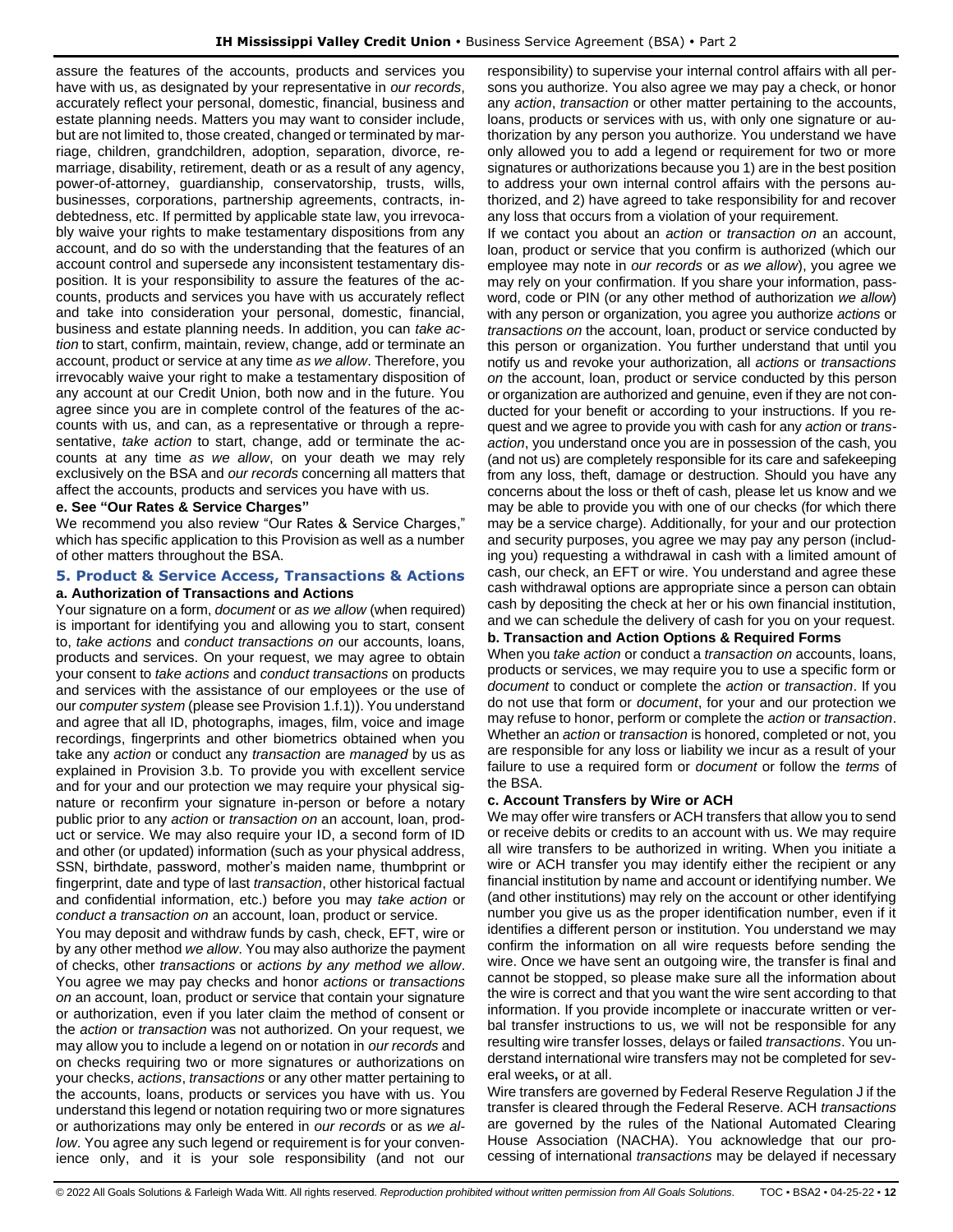to complete screening required by Federal law. You must ensure that all international entries you initiate are designated with the appropriate international entry code, as required by NACHA rules. All entries will be credited to or debited from the account you have with us in U.S. dollars. Currency conversion will be at rates determined by, or available to, us or the Automated Clearing House. You bear all currency conversion risk as well as all gains or losses associated with currency conversion for international entries. All wires and ACH transfers must comply with applicable U.S. law. If you use these services and receive funds by wire or ACH transfer, you agree to confirm the transfers by reviewing your periodic statement (or online service we offer), since we are not obligated to notify you when funds are received. While we may conditionally and provisionally credit the account you have with us with an ACH transfer, if we are not finally and ultimately paid for the transfer, we may reverse the credit to the account and the sender will be deemed not to have paid you. If we cannot reverse the credit or you do not have sufficient funds in an account, you agree to reimburse us for the amount of the reversed transfer.

### **d. Limitations on Account Transactions**

**1) Account Withdrawal Limitations.** You understand we have no obligation to honor a request to withdraw funds if you do not have 1) sufficient available funds in an account or 2) one of our overdraft services (please see "available balance" in Provision 6.i.). If a check or other transfer or payment order is presented against insufficient available funds in an account, we will require a service charge. If there are sufficient available funds to pay some but not all checks or items drawn or presented against the account, we may pay or allow withdrawals for those checks, transfer or payment orders for which there are sufficient funds in any order we choose, according to applicable law and the *terms* of the BSA. There are a number of circumstances where you may not be able to withdraw funds from an account, including but not limited to: 1) our methods are inoperative due to emergencies or problems, 2) the product or service has been terminated, 3) we are unable to contact you, 4) failure to provide required documentation, information or ID, 5) failure to use a required method or *document*, 6) exceeding a limit or an amount set by us, 7) failure to meet a minimum balance for thirty (30) days, 8) deposited check funds are not available, 9) funds are collateral for an obligation, 10) any lost or stolen check, card or access device, 11) a breach of or unauthorized access to a product or service, 12) business or compliance purposes, 13) to stop or prevent a loss, 14) potential lack of capacity or victim of undue influence, 15) failure to comply with any *term* of a contract, 16) funds held or offset per a security interest or lien, 17) account and/or funds held for a dispute or uncertainty, 18) unpaid check(s) or EFT(s) for insufficient funds or stop payment orders, 19) deposited item(s) charged back for nonpayment or a claim, 20) a garnishment, levy or similar legal claim or notice, 21) default on any obligation, or 22) our belief that an *action* or *transaction* may be fraudulent. To comply with the law and to protect you and the members of our Credit Union, you understand we may require written notice of your intent to withdraw funds from an account you have with us at least seven (7) calendar days and up to sixty (60) calendar days before the time you would like to make the withdrawal. Finally, you understand in the event any account is overdrawn, any loan is past due, or you are otherwise in default under any contract with us, we may suspend your ability to conduct *actions or transactions* to any or all accounts, products, services, until you have resolved the matter with us.

**2) Account Transfer Limitations.** You may make unlimited withdrawals from the checking account(s) you have with us by any method we allow. However, we may limit the number of certain types of withdrawals from some types of accounts as identified in "Our Rates & Service Charges."

**3) Account Transaction Volume Limitations.** We may limit the number of items deposited and the frequency of deposits and other *transactions* you can make each day to the account(s) you have with us. The date we use to determine the number of *transactions* is the date a *transaction* is posted to (actually credited to or debited from) an account, rather than the date you conducted the *transaction*. Should the *transactions on* an account with us exceed the limitations we establish, we may limit your *transaction* activity, require a service charge or terminate the account. You understand if *we allow* or honor a *transaction* that exceeds these restrictions (a nonconforming *transaction*), we are not required to allow or honor any future *transaction* that exceeds these restrictions.

**4) Limits on ATM Transactions.** For your and our protection, we may limit the number and dollar amount of cash withdrawals at ATMs. We may also limit the number and amount of deposits by cash and check at ATMs. Our current limitations on ATM cash withdrawals are stated in "Our Electronic Funds Transfer Terms" at the end of this Part 2 of the BSA. Should you need to make withdrawals and deposits that exceed our ATM limits, you may come to our branch any time we are open for business.

### **e. Accounts May Not be Transferred to Others**

The accounts you have with us are non-negotiable, non-assignable and non-transferable to another person or organization. This means you may not endorse, negotiate, transfer, secure or pledge any account and the funds in that account to a person or organization other than us for any reason. Unless a person's name appears on a service form or is in *our records*, she or he may be denied access to all accounts, products and services and all funds and information pertaining to the accounts, products and services unless otherwise required by law.

### **f. When a Transaction or Action May be Refused**

Generally to conduct an *action* or *transaction* on an account, product or service with us, you must be a representative on the account, product or service. For your and our protection, you understand we may refuse an *action* or *transaction on* an account, loan, product or service for any reason not prohibited by law, including but not limited to, 1) our methods are inoperative due to emergencies or problems, 2) we are unable to contact you, 3) failure to provide required documentation, information or ID, 4) failure to use a required method or *document*, 5) exceeding a limit or an amount set by us, 6) failure to meet a minimum balance for thirty (30) days, 7) inactive or abandoned products or services, 8) deposited check funds are not available, 9) funds are collateral for an obligation, 10) any lost or stolen check, card or access device, 11) a breach of or unauthorized access to a product or service, 12) business or compliance purposes, 13) to stop or prevent a loss, 14) potential lack of capacity or victim of undue influence, 15) the product or service has been terminated, 16) failure to comply with any *term* of a contract, 17) funds held or offset per a security interest or lien, 18) account and/or funds held for a dispute or uncertainty, 19) unpaid check(s) or EFT(s) for insufficient funds or stop payment orders, 20) deposited item(s) charged back for nonpayment or a claim, 21) a garnishment, levy or similar legal claim or notice, 22) default on any obligation, 23) limited to a savings account and voting by mail, 24) ineligible for membership, 25) membership terminated, 26) notification of death, 27) anything unethical or unlawful concerning your business or organization, you or our business, 28) our belief that an *action* or *transaction* may be fraudulent, 29) any alteration, forgery or fraud concerning your business or organization, you or our business, 30) any falsification or misrepresentation concerning your business or organization, you or our business, 31) any alleged crime concerning your business or organization, you or our business, 32) abuse of or threats to anyone associated with us, or 33) any other reason we believe is appropriate to *manage* the business of our Credit Union.

### **g. Transactions and Actions Online**

We may offer an internet service that allows you to *take actions* or *conduct transactions on* products or services with us online. For your convenience, and in order to remind you to go online to start the service, we may note your request for this internet service on a form or enter it in *our records*. This internet service may be governed by a contract you agree to online, the BSA, all other contracts, as applicable, and *our records*. Should you have any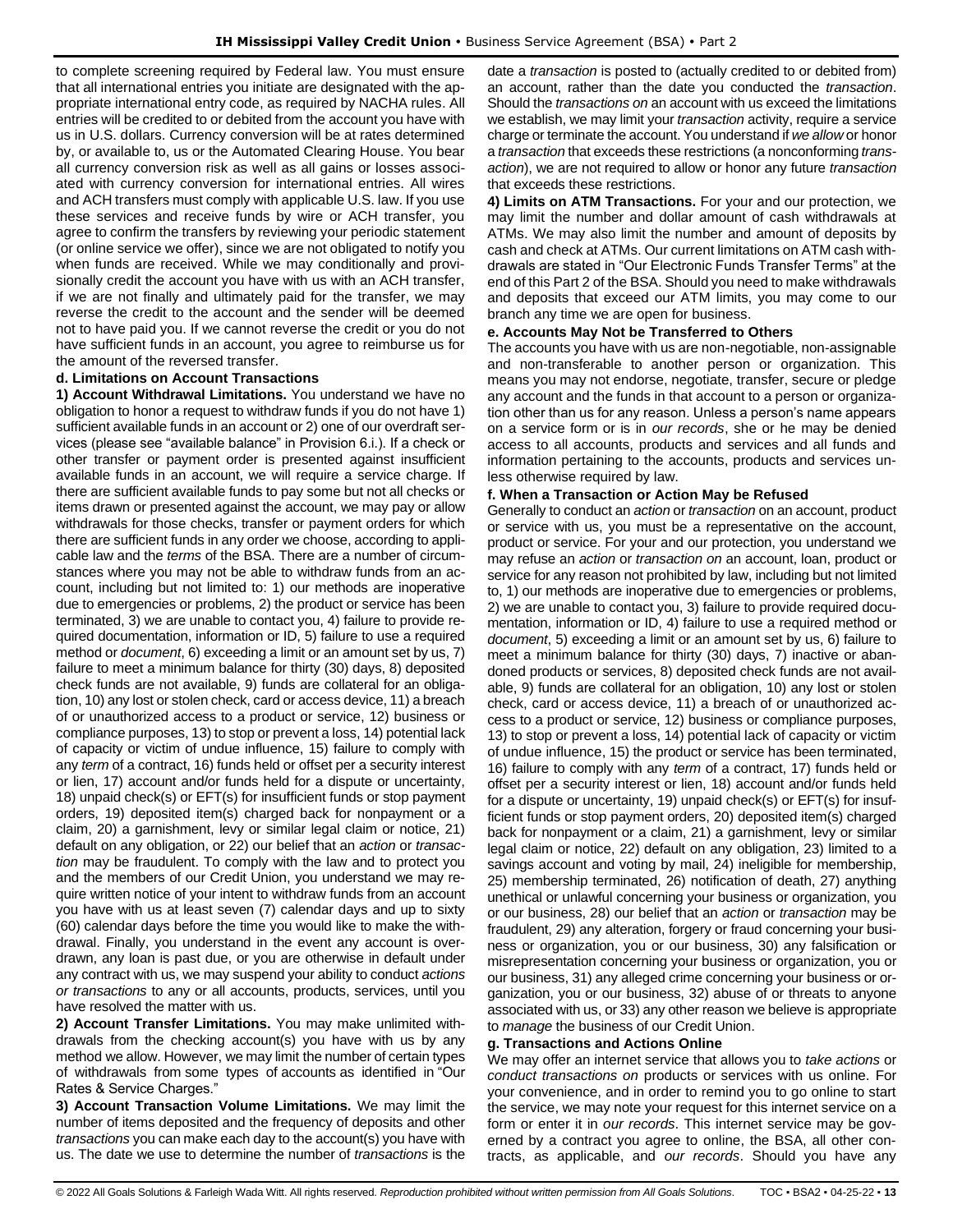questions about this service, please contact us at your earliest convenience.

### <span id="page-13-0"></span>**6. Your Use of a Checking Account with Us**

#### **a. Completing Your Checks and Check Register**

When you write a check drawn on a checking account with us, you must write your payee's name, complete the numerical and written amount lines on the check and sign your name. Always begin by writing the payee's name and the amounts at the start of the farleft side of these lines to avoid leaving any spaces; this will reduce the risk of your check being altered. It is also important to draw a line after the payee's name and after the written amount to protect yourself against alterations. Please make sure all information you write on your check is legible. Finally, make sure the numerical and written amounts of your check match, since the written amount is likely the amount we may pay from the account. If the amounts do not match, you agree we may pay either amount or return the check unpaid, at our sole discretion.

Once completed, you should write the check number, amount, date, payee's name and purpose in your check register or payment records, and deduct the amount of the check from the account balance. This helps you to keep track of the current balances of an account, which in turn helps you avoid insufficient funds or overdraft service charges (please see Provisions 6.i. through l.). It also allows you to detect and report checks with alterations and forged drawer's signatures (please see Provision 15.b.). Please use dark permanent ink (preferably black ink) to complete and sign your checks. You agree you are responsible for any losses incurred for your checks if you do not use a dark permanent ink when writing your checks. You should also keep your checks in a secure location and separate from your ID so they are not stolen from you. If there are multiple representatives or a transactor on the account, each representative or transactor may sign (or authorize), issue and endorse checks in the business's or organization's name. If you require more than one signature on a check drawn on an account with us, you agree we may pay that check regardless of the number of signatures on it if the check is issued by a person authorized to *conduct transactions on* the account (please see Provision 5.a.). You understand when you write a check you are ordering us to pay the check, and that payment is proper even if you did not completely fill out or sign your check.

#### **b. Please Use the Check Forms We Provide**

For your protection, when starting a checking account you agree to use the checks we make available that we refer to as, "your checks." Your checks are actually forms (check forms) provided to you by our approved associate. It is important that you use our associate-provided checks because 1) the security features help protect against fraud losses, and 2) the forms help us confirm that a check is your check when presented for payment. Using any other check form may indicate fraud, and you agree we may refuse to pay it if we believe our refusal may prevent a loss, and is not dishonor or wrongful. Alternatively, if you use and we pay a check not provided by our associate that results in any loss or service charges, you agree to be responsible for any loss and service charges incurred. The reason you are responsible for any loss and service charges is because in order to obtain check forms from another organization or person, you must provide your information to unknown people, any of whom may create a fraudulent check drawn on the account. Accordingly, we use an associate's check forms to help avoid losses, and require you to take responsibility for all losses and service charges for not using these forms.

#### **c. Dates on Your Checks**

We may pay a check you write regardless of its date or language limiting payment to a certain time (for example, "stale dated" checks or checks bearing a "void after" date legend). However, we are not obligated to pay a check before its date or more than six (6) months after its date. Attempts to limit payment of a check by date or language are ineffective because 1) checks presented as EFTs or other transfers may not include the date, 2) our processing technology

may not allow for the examination of a date, and 3) a person in possession of your unpaid check may take legal action against you for the amount and costs. If you do not want an outstanding check paid, you may place a stop payment order on the check (please see Provision 6.d.). Similarly, if you date a check for payment in the future (often referred to as a "postdated check notice") and notify us, we may agree not to pay a check before its date. Please be aware this postdated check notice will only be effective if it allows us a reasonable amount of time to act on and not pay the check. Additionally, for the notice to be effective we will need your name, your number, the check's number and date, amount and the payee's name. You understand that failure to fulfill any of these requirements may result in payment of the check. If you fulfill these requirements, we will return the check as postdated and require a service charge to cover some of our employee's time. Should you request us to cancel a postdated check notice and pay the check, we may also require a service charge to cover some of our employee's time. For your convenience, we may agree to a verbal postdated check notice that will expire after fourteen (14) calendar days unless you confirm that notice in writing. Once confirmed in writing, the notice will be effective for six (6) months, and can be renewed for an additional six (6) months for a service charge. You understand we have no duty to notify you when your notice will or has expired.

### **d. Stop Payment Orders on Your Checks and ACHs**

You may request us to stop payment on any check drawn on or ACH debit scheduled from a checking account you have with us by a stop payment order *as we allow***,** which we may require to be confirmed in writing. Your request (order) to stop payment will be effective only if we have a reasonable amount of time to act before the check is presented or the ACH entry is transmitted to us. For the request (order) to stop payment to be effective we will need your name, your number, check number, the date of the check or ACH entry, the name of the payee and the amount of the check or ACH entry. You understand that failure to comply with any of these requirements may result in payment of the check or ACH entry. If you fulfill these requirements, we will return the check or ACH entry and require a service charge to cover some of our employee's time. Should you request us to cancel a stop payment order and pay the check or ACH entry, we may also require a service charge to cover some of our employee's time. For your convenience, we may agree to a verbal stop payment order that will expire after fourteen (14) calendar days unless you confirm that order in writing or *as we allow*. A stop payment order on a check placed or confirmed in writing will be effective for six (6) months and can be renewed for an additional six (6) months for a service charge. A stop payment order on an ACH entry will continue until the entry is returned or until you cancel the stop payment order (which may require the payment of a service charge). We have no duty to notify you when your stop payment order will or has expired.

You understand that although you may stop the payment of your check, generally the person or organization in possession of the check may recover the full amount of the check from you (which may include interest and costs). In addition, if you owe money to the payee of the check or ACH entry, stopping payment on the check or ACH entry means you will not have paid the money to that person. In the unlikely event we pay a check or ACH despite a timely, accurate and complete stop payment order, we may be obligated to credit the account you have with us. We also may not be obligated to credit the account and you will need to address the matter with the payee. If we issue a credit to the account, you agree to sign or authorize a statement explaining the dispute with your payee, and assist us in taking legal action against any and all persons or organizations to recover our loss. You understand if you repeatedly place stop payment orders on your checks drawn against insufficient funds, we may consider that account abuse and may terminate the account.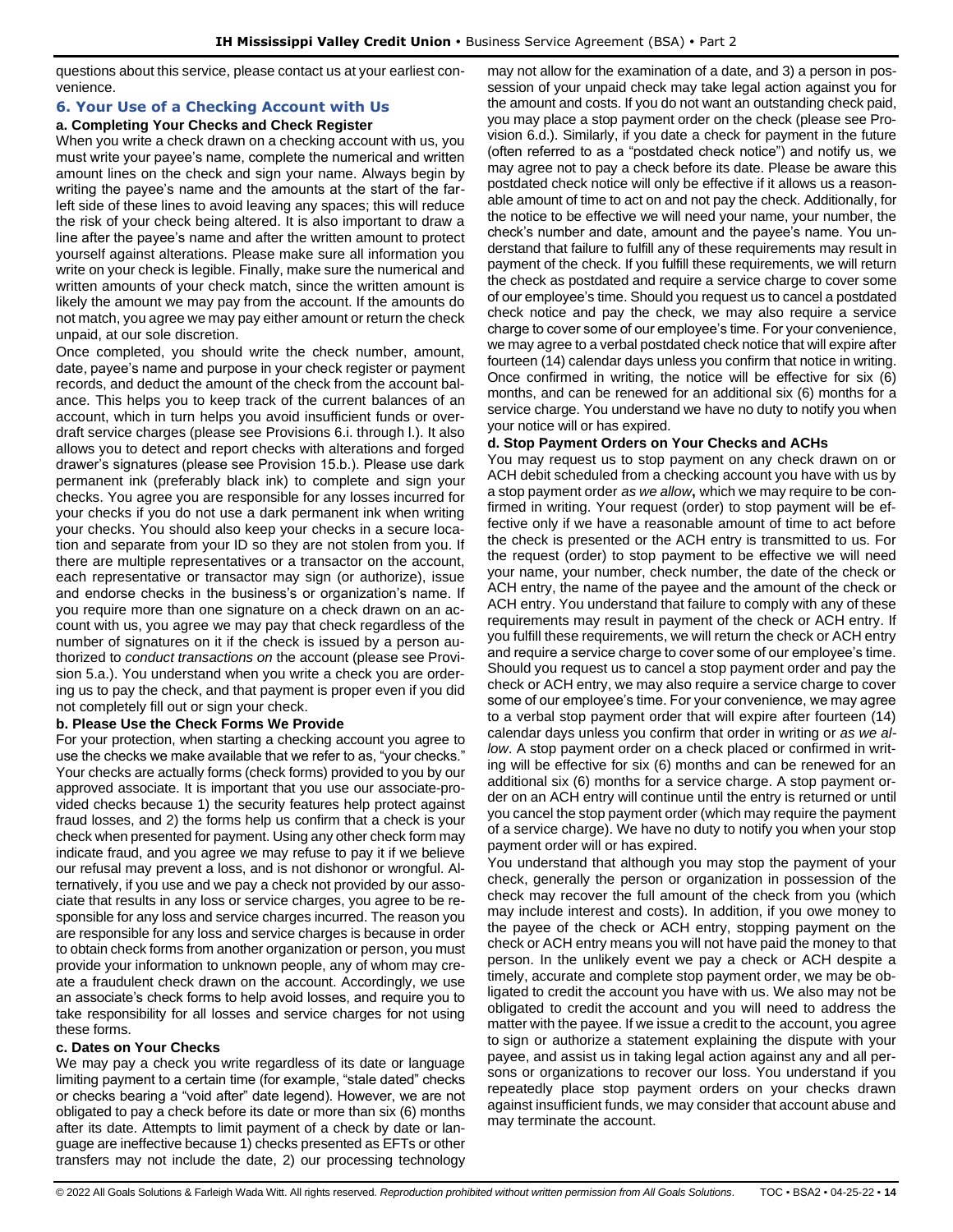### **e. No Stop Payment on Our Cashier's or Teller's Checks**

If we provide you with one of our checks that is payable to you or that you have requested us to make payable to another person, business or organization, it is your sole responsibility to make sure you want the person, business or organization to be paid with the check before you deliver the check to that person, business or organization. You understand that if you give our check to a person, business or organization, and afterwards become displeased with the person, business, organization or *transaction* and do not want the check paid, *we will not be able to stop payment on our check.* **If you have any** doubt about the person, business, organization or *transaction*, do not give the check to that person, business or organization, since we will not be able to stop the payment of the check. Should you change your mind and decide not to use one of our checks, you may return the actual physical check to us and request a refund for the amount of the check.

### **f. Conversion of Checks to Electronic Fund Transfers**

In some circumstances, a person, merchant, business or organization can convert your check and check information into an EFT and debit the account you have with us. The conversion of your check to an EFT is covered by "Our Electronic Funds Transfer Terms," which is part of the BSA (and is found at the end of this Part 2). You agree we may honor the EFT and debit the account just as if the original check was presented for payment. Should a person, business or organization convert your check to an EFT, you will have to contact that person, business or organization if you wish to access a copy of your check. You understand that if we return your check to a business or organization unpaid for insufficient funds or stop payment, the business or organization may try to re-present the check as an EFT. The EFT that represents the dishonored check will be treated as a re-presented check.

### **g. Presentment of Your and Our Checks**

For your and our protection, compliance purposes and to cover costs for our members, we may require any person presenting your or our check to comply with our due diligence requirements before we pay the check. These requirements may include, but are not limited to, the presenter supplying us with her or his ID, SSN, birthdate, physical address and authority to present (negotiate) the check. We may also require the person to sign a statement of receipt, place her or his thumbprint or fingerprint on the check and pay a service charge. If a check is payable to two or more persons (whether payable sequentially or together), we may require all payees or endorsers to sign the check in-person at our Credit Union (or *as we allow*) to assure all endorsements are valid. You agree that if a person presenting a check declines to carry out any of these requirements, we may refuse to pay the check, and that our refusal is not dishonor or wrongful since this person has not complied with our presentment requirements. (A presenter always has the option to deposit and receive funds for the check at the presenter's own financial institution). For your and our protection, checks presented after our 2 p.m. cut-off hour may be treated as if presented on the next business day we are open. You agree to be responsible for legal advice we require regarding any matter concerning a check drawn on an account you have with us (please see Provision 1.g.). Also, for your and our protection and security, we may pay a person presenting your check with our check or an EFT, and we may decline to pay this person with cash. You understand and agree that payment with our check is not wrongful since this person can obtain cash by depositing the check at her or his own financial institution. Additionally, for your and our protection and security purposes you agree we may pay any person (including you) presenting our check with a limited amount of cash, our check or an EFT, and may decline to pay the check entirely with cash. You understand and agree these payment options are appropriate since a person presenting our check can obtain cash by depositing the check at her or his own financial institution, and we can schedule the delivery of cash to you on your request, for which there may be a service charge.

**h. Our Use of Automated Collection and Payment Processes**  We use electronic check deposit, transmission, presentment, payment and return technology to *manage* the greatest number of checks in the most cost-effective manner for the benefit of the members of our Credit Union. These automated processes rely on and can only recognize information in the Magnetic Ink Character Recognition (MICR) line at the bottom of the check, which contains your number, amount of the check and check number. To achieve these cost efficiencies for our members, you agree when we pay or take a check for deposit and collection we may disregard all information on the check (including notes and legends) other than 1) the identity of the institution the check is drawn on, and 2) the information encoded in the MICR line (whether consistent with other information on the check or not). You also agree when we pay a check without physically or visually examining it, it does not mean we failed to exercise ordinary care in paying the check.

#### **i. Determination of Available Balance to Pay Items**

Checks and other *transactions on* a checking account with us are paid based on your available balance, and not the actual balance. Your actual balance is the actual amount of funds in the account (based on credits and debits posted to the account at that time). Your available balance is generally equal to the actual balance, less the amount of any holds placed on recent deposits, holds placed for other reasons, and holds for pending *transactions* (such as debit card purchases) we have authorized but have not yet posted to the account. If an item presented for payment against the account exceeds the available balance, we will treat it as presented against insufficient funds even if the actual balance exceeds the amount of the item (please see Provision 6.k.).

We use available balance at the time transactions are presented to us to decide whether to authorize them for payment. We also use available balance at the time transactions are posted and actually paid (not when they are authorized) to decide whether to charge Overdraft Fees. The following example illustrates how this works: Assume your actual and available balance are both \$100, and you swipe your debit card at a restaurant for \$60. As a result, your available balance will be reduced by \$60 so your available balance is only \$40. Your actual balance is still \$100. Before the restaurant charge is sent to us for posting, a check that you wrote for \$50 clears. Because you have only \$40 available (you have committed to pay the restaurant \$60), your account will be overdrawn by \$10, even though your actual balance was \$100. In this case, we may reject the check, in which case we will impose an Insufficient Funds (NSF) charge. If you are eligible for Courtesy Pay, then we may pay the \$50 check, but we will impose a service charge because your available balance was not sufficient at the time of payment to cover the check. Also, when the \$60 restaurant charge is later submitted to the Credit Union and posted to your account, you will not have enough money in your available balance because of the intervening check, and we will impose a service charge for that transaction as well, even though your available balance was positive when it was authorized.

It is very important to understand that you may still overdraw your account even though the available balance appears to show there are sufficient funds to cover a transaction that you want to make. This is because your available balance may not reflect all your outstanding checks and automatic bill payments that you have authorized, or other outstanding transactions that have not been paid from your account. In the example above, the outstanding check will not be reflected in your available balance until it is presented to us and posted to your account.

In addition, your available balance may not reflect all of your debit card transactions. For example, if a merchant obtains our prior authorization but does not submit a one-time debit card transaction for payment within three (3) business days of authorization (or for up to thirty (30) business days for certain types of debit card transactions), we must release the authorization hold on the transaction. The available balance will not reflect this transaction once the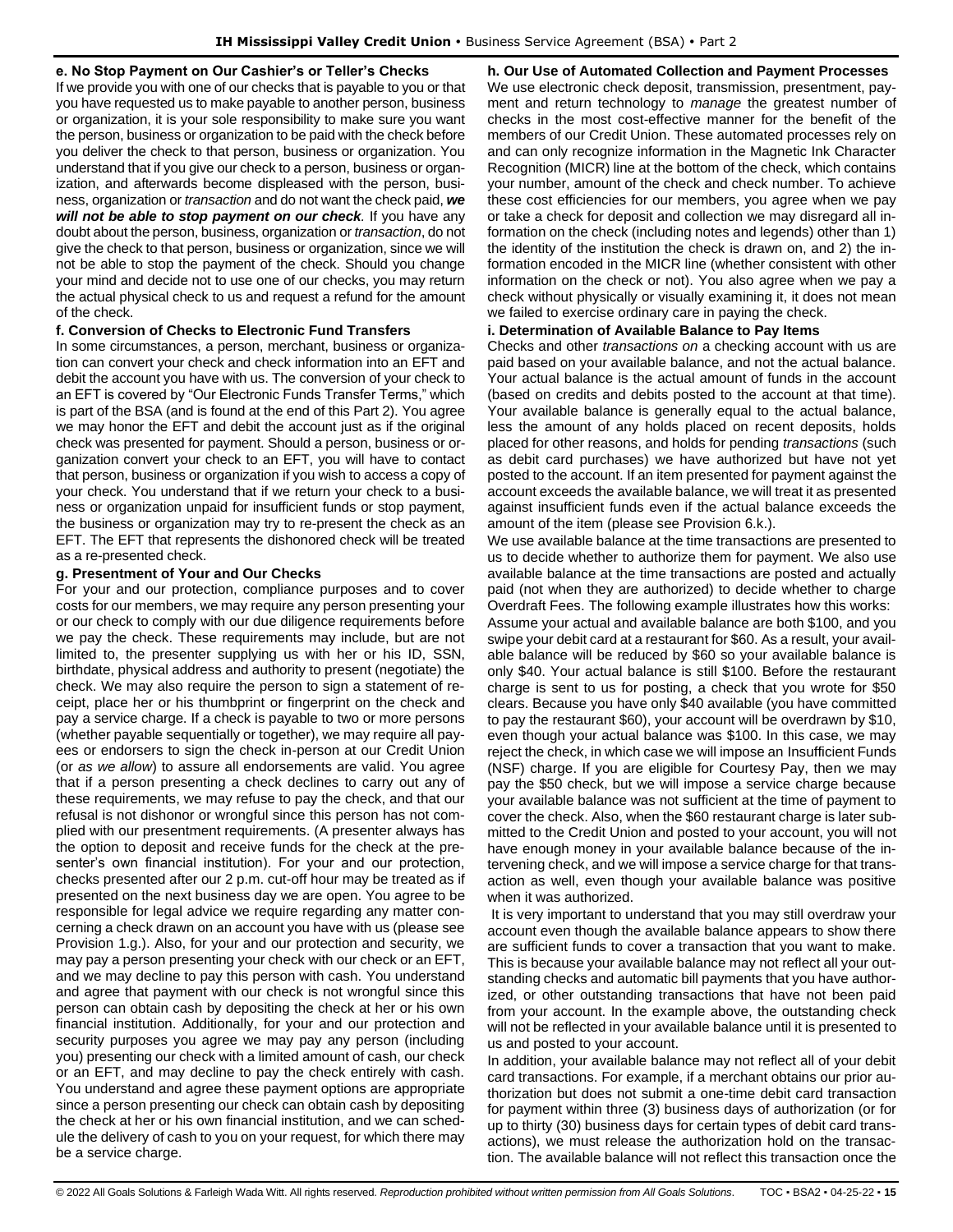hold has been released until the transaction has been received by us and paid from your account.

#### **j. The Order in which Checks and Other Items are Paid**

In general, we pay checks and other *transactions* in the order they are presented to us, regardless of when you issued or authorized them. Insufficient funds balances on accounts may result from 1) checks paid, 2) holds on funds of deposited checks, 3) ACH debits such as online bill payment *transactions*, 4) payments authorized by a representative (or transactor) or other withdrawal requests, 5) items deposited by a representative (or transactor) and returned unpaid by the paying institution, and 6) imposition of requested or required service charges. Checks and ACH debits may be presented to us in batches or data files, and are paid when we process the data file. Checks in the same data file are processed in order by the date and time they are stamped. Checks presented for payment at our branch are processed at the time of payment. Debit card *transactions* are processed when transmitted to us, which may occur immediately or up to several days later. You understand that the merchant or its processor (and not us) determines when the *transaction* will be transmitted to us. When a merchant obtains authorization for a debit card *transaction*, we place a temporary hold against the funds in the account for the amount of the authorized *transaction*. In some cases, such as restaurants, gas stations, or car rental *transactions*, there may be a hold for an initially authorized amount, but the *transaction* is submitted at a different amount. You should be certain there are sufficient funds in your available balance at all times to pay checks or *transactions*, or they will be handled according to the overdraft and insufficient funds *terms* of the BSA, or paid under one of our check overdraft services if applicable. This Provision reflects our practices in effect at the time the BSA was prepared. You agree we may change these practices at any time without prior notice to you to address data processing constraints, changes in law, regulation, clearing house rules or to *manage* the business of our Credit Union.

### **k. Insufficient Funds to Pay Checks and Other Items**

If the available balance of funds in a checking account are not sufficient to pay a check or other item presented on the account, we may return it for insufficient funds, and require a service charge for the dishonored check or item (as explained in Provision 9.). You understand we have no duty to notify you if there are insufficient funds to pay your check or other items drawn on an account: *this is a matter you must pay attention to and are responsible for*. If we pay a check or transfer that exceeds the available balance in an account, you agree to immediately repay us the amount of the paid check or transfer and any charge for that service, unless otherwise addressed by the BSA or other contract with you. If we pay a check or transfer that exceeds your available balance, it does not mean we will pay a check or transfer that overdraws an account in the future. If we charge an account you have with us for any obligation you owe, you understand the balance thereafter may be insufficient to pay a check or item drawn on the account, and we will rightfully refuse to pay the check or item for insufficient funds. If we return an item for insufficient funds, the payee (or the payee's institution) may re-present it. Each presentment against insufficient funds will result in a separate fee. Finally, if we are repeatedly presented with checks or items drawn on an account for insufficient funds, we may consider that account abuse and may terminate the account.

### **l. Payment of Checks & Items that Overdraw an Account**

**1) Account Overdraft Transfer Payment Services.** To assist you when you want or need your checks and EFTs or other items paid, we may provide you with overdraft payment services. If you qualify for and we agree to provide these services, we will pay your checks or EFTs drawn against insufficient funds by transferring funds from another account to a checking account with us. If an internal transfer does not satisfy a non-sufficient balance, accounts with non-sufficient funds will be assessed non-sufficient funds (overdraft) fees. Transfers from account(s) to a checking account are covered by the BSA and "Our Electronic Funds Transfer Terms." You agree we may apply funds deposited to account(s) with us to your outstanding overdrafts and service charges, regardless of the source of the deposit, including directly deposited government entitlements or benefits, such as Social Security deposits.

**2) Courtesy Pay Services.** If you have a checking account and are in good standing, you may use the privilege of our Courtesy Pay service which allows you to overdraft an account up to a set limit. We will notify you if you qualify for the program. If you qualify, we may pay your overdrafts up to a set limit and require a service charge. Your overdraft limit will increase to \$750 after you have qualified for 90 days unless we notify you otherwise. To be in good standing requires that you have a checking account for at least sixty (60) calendar days, be eighteen (18) years of age or older, and to have not caused us a loss. If you use this service, you will have thirty (30) calendar days to reimburse us for paid checks, draft items, EFTs, and service charges. For more information on this service, please contact us at 309-793-6200.

### **m. Your Lost or Stolen Checks: Notify Us Immediately!**

If your checkbook, a box of checks or a check is lost or stolen, please contact us immediately at 309-793-6200. The sooner you contact us, the less liability you have for unauthorized checks drawn on the account, and the sooner we can provide new checks, a new account and new number as required. When you notify us that your checks are lost or stolen, we may require you to sign or authorize a notice (*as we allow*) so we can rightfully refuse to pay the check(s) if presented for payment. You further agree that for your and our protection we may terminate an existing account and provide you with a new account (and potentially a new number to replace your number) to avoid a loss to you or us. In fairness to our members, there may be a service charge for all termination and replacement costs when you lose your checks. However, there will not be a service charge when your checks are stolen. If you give, mail or send your check to your payee (such as a creditor) who informs you that your check is purportedly lost or stolen, please contact us immediately at 309-793- 6200. When you notify us that your check to a payee is lost or stolen, for your and our protection you agree to sign or authorize a notice (*as we allow*) so we can rightfully refuse to pay the check if presented for payment.

### **n. Lost or Stolen Cashier's or Teller's Checks**

If one of our cashier's or teller's checks in your possession is lost, stolen or destroyed, you (and your payee if applicable) agree to sign or authorize a notice (*as we allow*) so we may rightfully refuse to pay the check if presented for payment. We may require you (or your payee if applicable) to post a bond, furnish us with collateral or a security interest in collateral, or wait ninety-one (91) calendar days from the date of the check, to receive a replacement check or refund. If you do not receive one of our checks that was sent or mailed to you, you agree to sign or authorize a notice (*as we allow*) so we may rightfully refuse to pay the check if presented for payment. At our discretion, we may require you to post a bond or furnish us with collateral or a security interest in collateral, prior to obtaining a replacement check or refund for our check that you did not receive.

**1) Delivery of Our Checks to You.** When you request one of our cashier's or teller's checks and are unable to take possession of the check in-person, we may send the check to you by a secure delivery service. This service may include but is but not limited to using Federal Express or United Parcel Service, which require your signature and proof of receipt. We use this secure method to deliver our checks for your and our protection to assure only you receive the check, and to spare you from having to post a bond and/or furnish collateral. Since this service is for your convenience and protection, you may be responsible for the cost of this method of check delivery. If you authorize us to deliver the check to you by regular U.S. mail, you agree to all time delays and to repay all costs and losses if the check is lost or stolen.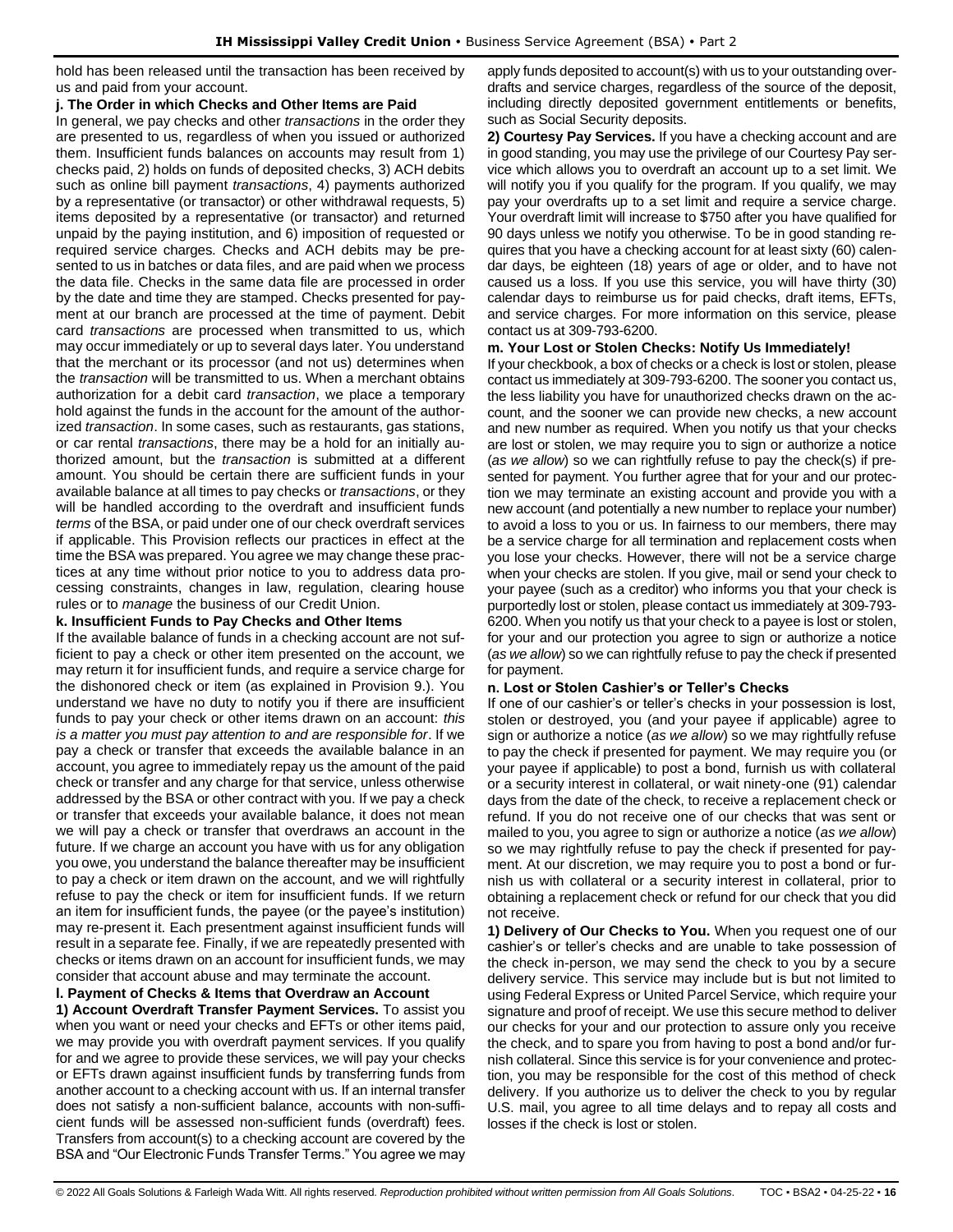#### **o. Your Checks & Family Members, Friends and Employees**

If you report your check has been forged or altered, we will investigate the potential crime. If we determine your family member, friend or employee committed or assisted with the crime, we will investigate your use of ordinary care in the matter. If we determine you failed to use ordinary care (i.e., were negligent) in handling or managing the check (or your ID), you agree to take responsibility for recovering any loss for the check. You understand you, like each member of our Credit Union, are in the best position to both prevent and address the crime with your family member, friend or employee, rather than imposing the cost on the members of our Credit Union.

#### **p. Right to Refuse Payment for Potential Risks**

For your and our protection, we may refuse to pay any check or item we believe has a potential payment or fraud problem. Payment problems include, but are not limited to, insufficient funds, stop payment, closed account, illegible checks or checks or items written in a language other than English. Fraud problems include, but are not limited to, alterations and forgeries. You understand our non-payment or non-action under these circumstances is beneficial to you because it protects your funds and reduces the risk of loss and is therefore not wrongful. Alternatively, if we believe there is a fraud problem with your check and the presenter is the perpetrator of the fraud, you agree that for your and our protection we may retain the check to determine if it is fraudulent. You understand that our retention of the check protects you and us from incurring a loss on the account. You also agree that retaining the check is not wrongful because it may substantiate the commission of a crime, and its retention eliminates potential additional crimes. Following appropriate due diligence, if we determine the check is not fraudulent, we will either pay the check or offer to return it to the presenter. Finally, if we believe there is a fraud problem with your check and the presenter is not the perpetrator of the fraud, you agree that for your and our protection we may note the type of fraud on the face of the check before returning it to the presenter to alert branches and other institutions of the potential fraud problems with the check. Our action or inaction in these circumstances is purely at our discretion. You agree we are not required to take or refrain from taking any particular action on any of these matters.

#### <span id="page-16-0"></span>**7. Your Deposits to an Account with Us**

*Please see our "Summary of Our Service for Your Checks Offered for Deposit" for an overview of our check deposit services.*

#### **a. How You May Deposit Funds**

You may make deposits to an account with us *by any method we allow*, including in-person, mail, phone, online, ATMs, night depository, wire transfer and EFT. You may deposit funds in the form of cash (U.S. dollars), check, wire transfer and EFTs as we offer.

### **b. Our Rights on Your Deposit**

When we agree to take your deposits we are providing you a service by saving you the time and expense of having to go to the paying institution to receive your funds. In providing this service, we will credit the amount of the deposit to the account you have with us. However, depending on the type of deposit, we may hold some or all of the funds from the deposit. We may also refuse or return a deposit if we believe it is necessary to prevent you and us from incurring a loss. If we elect to hold the funds from your deposit the time period for the hold will depend on 1) the type of deposit (cash, check, wire, etc.), 2) the amount, 3) the account it goes into, 4) the source of funds, 5) our ability to verify persons, organizations and institutions issuing, negotiating and making payment, and 6) any other facts we consider important. In addition to this Provision, we encourage you to review "Funds Availability of Deposits," which is part of the BSA and found at the end of this Part 2. You understand if we make funds available to you from a check you deposit (in cash or otherwise) we are only *providing you with credit,* and are not *cashing, promising or guaranteeing payment of the check you deposited*.

Please be aware any check you deposit that is drawn on another financial institution can come back to us for a number of reasons. For

reference, we group these reasons into two categories: nonpayment reasons (such as, but not limited to, insufficient funds, stop payment, closed account) and fraud reasons (such as, but not limited to, alterations or forgeries). It may take as many as nine days (seven business days and two weekend days), and in some instances more, for your deposited check to be returned by the paying institution for a nonpayment reason. If there is a fraud problem with the check, the paying institution may make a claim against us (even after the check has been paid) and demand repayment for the amount of the check for several years after you deposit the check (the number of years varies by state). If your deposited check is returned unpaid or we are required to repay the amount of the check for any reason, you are responsible for the amount of the check and all related service charges and costs. Accordingly, when we take your checks drawn on other institutions for deposit, to attempt to prevent losses for you and us, you agree we may hold the funds from the deposited check for a period of time. Also please see "Funds Availability of Deposits" at the end of this Part 2.

If we have reasonable cause to doubt collectability of a check you offer for deposit (typically for a nonpayment or fraud reason), we may hold the funds from the check. If we hold the funds in a checking account, we will provide you with a notice of the status of your deposit and when the funds will be available. If we believe there may be a problem with a check, we may choose to not take the check for deposit unless you agree that we may place an extended hold on the funds of the check offered for deposit. The extended hold is for your and our protection to determine if the check will be paid or is not subject to a fraud claim. In such cases, if you do not want us to place an extended hold on the funds, please tell us before we have processed the check for payment and we will return the check to you so you may obtain payment elsewhere.

In some instances, we may require the check to be deposited into a savings account that has transactional limitations, with the funds held for an extended number of days. We may provide you with a notice of the status of your deposit and when the funds will be available. We may choose to not allow you to deposit the check unless you consent to an extended hold on the funds of the check. The extended hold is for your and our protection because it gives us time to attempt to determine if the check will be paid and is not subject to a fraud claim. If you do not want us to deposit the check to a savings account and place an extended hold on the funds, please tell us before we have processed the check for payment and we will return the check to you so you may obtain payment elsewhere.

On your request and consent, we may also send a check you offer for deposit for special collection. Special collection means that we will not deposit the check in an account, but rather send the check directly to the paying institution for payment (for which there may be a service charge). You understand if we send the check for special collection, no funds will be deposited to an account you have with us until the paying institution agrees to pay the check. If we send the check for special collection it may take an extended (indeterminate) amount of time for the check to be finally paid. If you do not want us to send a check you offer for deposit for special collection, please tell us and we will return the check to you so you may obtain payment elsewhere.

Please be aware that we have no way to guarantee that any check you offer for deposit that is not drawn on our Credit Union will not be sent back to us for a nonpayment, fraud or other reason that requires us to repay the amount of the check. This is true even if we place a hold on funds from the check or send it for special collection. You understand if the check comes back to us and we are required to repay it, you are responsible for the amount of the check, and all related service charges and costs. You also agree that before you deposit a check, you will tell us about any circumstances or information you are aware of that could indicate the check may not be paid, or may be fraudulent or issued in connection with an illegitimate, unlawful or fictitious *transaction* or enterprise. You understand, regardless of the facts, circumstances and information you disclose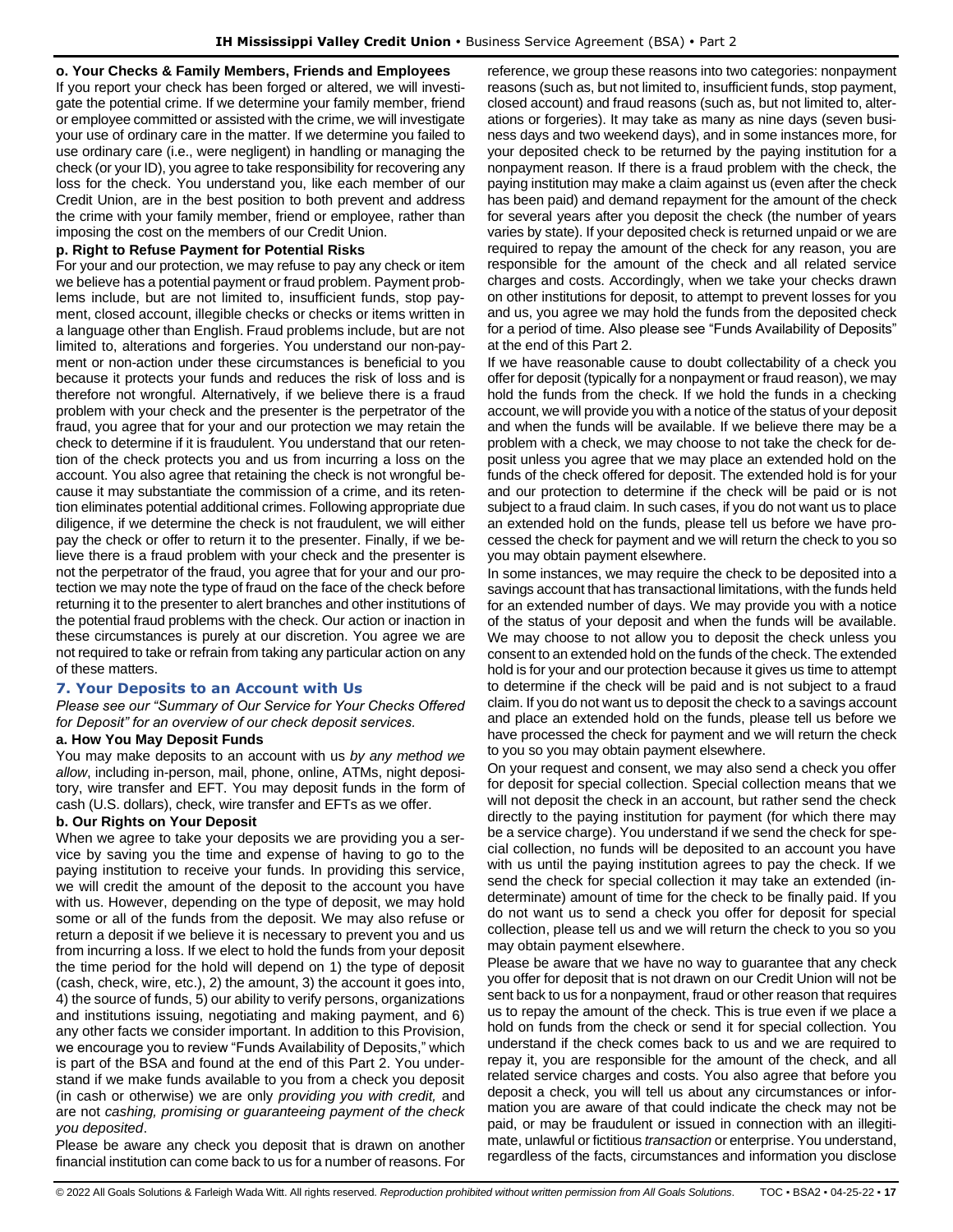about the check, you are still completely responsible for the amount of the check and all service charges and costs if it is dishonored, returned or a claim is made. Further, you understand that for your and our protection, prior to or after your deposit, should we believe there is a problem with the check you have offered for deposit, we may refuse to take the check and may return it to you so you may obtain payment elsewhere. Alternatively, if you request us to take a check for deposit and we believe there is a fraud problem with the check, for your and our protection you agree we may retain the check to determine if the check is fraudulent, and if so, the identity of the perpetrator of the fraud. You understand that our retention of the check protects you and us from incurring a loss on the check. You agree that in such cases, our retention of the check is not wrongful because the check may substantiate the commission of a crime, and our retention of the check avoids additional potential crimes. Following appropriate due diligence, if we determine the check is not fraudulent, we may take the check for deposit or return the check to you. Finally, if we believe there is a problem with a check and elect to return the check to you, you agree we may note the problem on the face of the check to alert branches and institutions of any potential fraud or nonpayment problem. You understand that if you do not want us to retain or make a notation on a check with a potential problem, you should not offer the check to us, because once the check is offered for deposit it has potentially involved us in a criminal or nonpayment and collection matter.

### **c. How to Endorse a Check You Wish to Deposit**

When you wish to deposit a check payable to you in an account with us, please turn the check over and locate the designated place for your endorsement on the back of the check at one end (which may have pre-printed lines). We recommend you write the words "For Deposit Only," sign your name beneath those words, and write your number beneath your signature in the endorsement space. If there is no designated endorsement space (or lines) on the back of the check, please write "For Deposit Only," sign your name and write your number in the blank area no more than one and one-half (1½) inches from the top edge of the check. For all mobile check deposits, you must endorse the original paper check with your signature and write: "FOR IH MISSISSIPPI VALLEY CREDIT UNION MOBILE DEPOSIT ONLY" in the endorsement area. Please make sure the endorsement language, signature(s) and number go on the back of the check at the top edge, and are no more than one and one-half (1½) inches from the top edge of the check. Endorsing the check in any other way may risk the account not being credited for the amount of the check.

You agree we may ignore any other language or markings on the check, and you will be responsible for any loss that results from endorsements, language or markings inside or outside of your designated endorsement space. Also please use dark permanent ink (preferably black ink) for all endorsements, since you are responsible for any losses incurred for not meeting this requirement. Finally, you should use our deposit slips and envelopes when making your deposit. You understand you may not deposit 1) a substitute check without our consent, or 2) a substitute check or similar item you have created or for which no institution has made the substitute check warranties and indemnity. If you do so, you agree to indemnify us for all losses we incur in connection with the substitute check or item.

### **d. How to Write Your Check for Deposit with Us**

If you want to write a check drawn on an account you have at another financial institution, and deposit it into an account with us (in order to receive money back for the deposited check), please complete the check as follows. Make the check payable to yourself as the payee, and then complete and sign the check. Turn the check over and write "For Deposit Only" on the top of the back of the check, sign your name below this language along with your number and offer the check to us for deposit. While your check will be treated as any other check offered for deposit that is drawn on another institution, should you have an immediate need for cash or credit, please let us know. We have a number of ways we may be able to assist you.

#### **e. Authority to Negotiate Checks and Endorsements**

We may take checks for deposit into any accounts you have with us, and recommend you endorse all checks you deposit. If we take a check for deposit without your endorsement, you agree that your liability for the check is the same as if you had endorsed it. If there are multiple representatives or transactors on the account, each representative or transactor may endorse and deposit checks for the business or organization. For identification and tracking purposes we may place your number on any check you offer for deposit. If you do not want your number on a check, please tell us and we may return the check to you to obtain payment elsewhere. For your and our protection, we may confirm the endorsement on any check you offer for deposit, and require you to carry out specific endorsement requirements for business, insurance or government checks.

If you wish to deposit any check payable to two or more persons, businesses or organizations (whether negotiable sequentially or together), we may require the check to be endorsed (or re-endorsed) in-person at our Credit Union by everyone required to endorse the check. However, we may choose to take such a check for deposit regardless of the number of endorsements on it (or whether those endorsements were made in-person at our Credit Union) if the check is deposited by you or a person you have authorized according to the BSA. For checks not made payable to you as the payee (or endorsee), we may require proof 1) of your authority to endorse a check on behalf of another person, business or organization, and 2) that any endorsement on a check prior to your endorsement is authentic and authorized. These measures are necessary so we can provide you with our check deposit services and for your and our protection. You agree to be responsible for legal advice we require regarding any matter concerning a check you offer for deposit (please see Provision 1.g.). Finally, if you send us a check for deposit (payable to you or us) and do not specifically tell us in writing what is to be done with the check (i.e., you do not explain the exact purpose or reason you are sending the check to us, such as for a loan payment), we may deposit the check to either a checking or savings account you have with us.

#### **f. Your Options for Direct Deposit Services**

We offer direct deposit services that allow you to preauthorize deposits to accounts with us or preauthorize transfers from accounts with us (such as regularly-scheduled payments to creditors). You must initiate direct deposits by a method acceptable to the initiator of the deposit. You understand we may refuse and return any or all funds transfers for any lawful reason. Should we be required to reimburse the federal or state government or other initiator of a transfer for any payment directly deposited into an account you have with us, you agree we may deduct the reimbursed amount from the account, and may recover any amount you owe according to the *terms* of the BSA unless otherwise required by law. If you file for bankruptcy and do not cancel a direct deposit authorization to an account, you agree we should continue to apply your direct deposits according to the instructions previously given to us.

### **g. Deposits Made at a Night Depository**

If you make deposits at a night depository, you agree to use any special container, bag or envelope we may require. You understand we access night depositories only once on each business day we are open. Containers, bags or envelopes placed into the night depository before we access it are processed that business day, whereas those placed after we access it are processed the next business day. Night depositories are opened and items placed in the depository are removed and logged in the presence of two (2) of our employees or associates. The contents of each container, bag and envelope is counted, and we issue a credit to the account on the deposit ticket accompanying the deposit for the amount, as indicated by our count.

You agree we are a bailee of items placed in the night depository (i.e., we are simply in possession of the container, bag and envelope)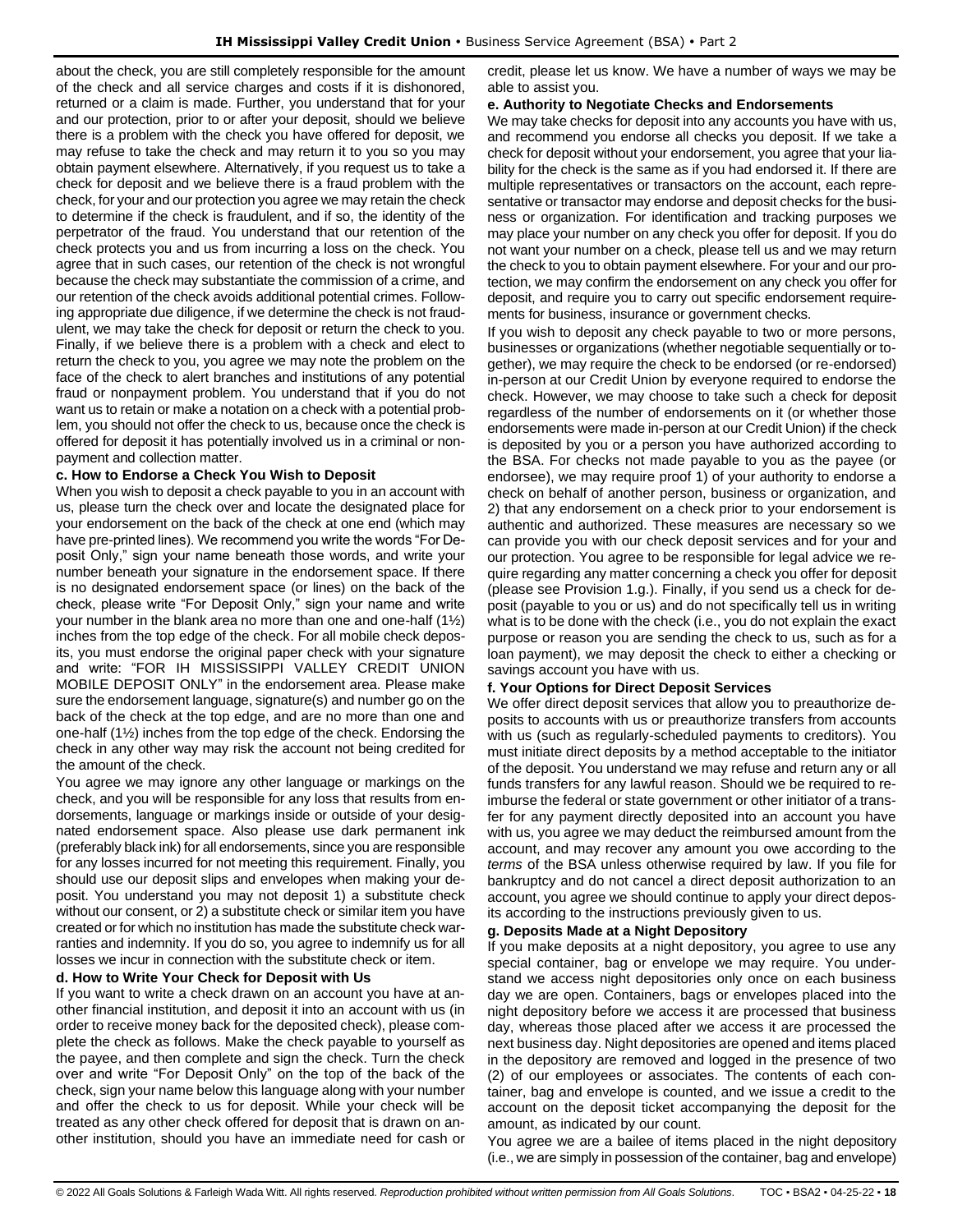until we have opened the containers, bags and envelopes, verified the contents, and credited the contents to an account you have with us or returned the container, bag or envelope and contents to you. You acknowledge that our count of any deposit placed into the night depository is the final determination of the contents of a container, bag or envelope placed in the depository. We will use reasonable efforts to notify you of any difference between the amount of a deposit we counted and that shown on a deposit ticket, though we will not be liable for any delay or failure of this notification. No deposit is considered to have been made until we have removed it and processed it as explained in this Provision, and a credit has been issued to the account you have with us. You agree you will be responsible for any damage to the night depository or delay in crediting deposits if you use a container or bag other than those we supply or you do not follow our instructions on the use of envelopes. You understand and agree the procedures explained in the BSA are commercially reasonable, and if we follow these procedures, we are not negligent in handling items placed into the night depository.

### **h. Taking Checks from You for Deposit is a Service**

You understand that in handling checks, drafts, items, images or money you wish to deposit, we are providing you a valuable service. Not only are we saving you the time and expense of having to take checks or items to the institution they are drawn on and present them in-person for payment, we are also safeguarding and paying dividends/interest on your money. While we are pleased to provide you with this service when collecting the payment of your deposited checks or items, we act only as your agent, and assume no responsibility for the checks or items beyond using ordinary care as a depositary institution. We are also not responsible for any deposit sent by mail or made at an unstaffed facility (for example, an ATM not at a branch) until we actually receive the deposited item or money. We are not liable for the negligence or default of any correspondent institution or for loss in transit, and each correspondent will only be liable for its own negligence. You agree we may send any check offered for deposit for special collection, as explained in Provision 7.b. You further agree we have the right to charge an account you have with us for any check taken for deposit should it become lost in the collection process.

### **i. When Your Deposits Will be Credited to an Account**

Deposits to an account with us will generally be credited on the business day of the deposit. Deposits made after our end of business day or on a holiday, will be credited to the account on the next business day we are open (please see the "Funds Availability of Deposits" disclosure at the end of this Part 2). Deposits of checks made any time at ATMs are credited to the account on the business day on which they are deposited. Deposits made at unstaffed facilities other than ATMs will be credited to the account on the day funds are removed and processed by us. Deposits of coin or currency will not be finally credited until we have counted the deposit and confirmed the amount. If we are aware of a discrepancy between the amount on a deposit slip and the cash or checks we count, we will provide you with a notice of the discrepancy by a method accessible to you. In rare instances, an actual discrepancy may not be detected. In such cases, the amount credited will be the final amount of your deposit unless you or we discover the discrepancy and are able to correct it without loss to the Credit Union. Credit to an account you have with us for funds deposited is conditional (provisional) until we are actually paid for the deposited items (i.e., when we receive final payment). Checks drawn on an institution or organization outside the U.S. may be handled on a special collection basis only (as explained in Provision 7.b.), to attempt to prevent a loss for you or us on the foreign check.

#### **j. When We Do Not Take a Check for Deposit**

For your and our protection, we may decline to take a check from you for deposit if we believe the check has a potential nonpayment, fraud or other problem. Nonpayment problems include, but are not limited to, insufficient funds, stop payment, closed account, illegibility or checks or items written in a language other than English. Fraud problems include, but are not limited to, potential alterations and forgeries. We may also decline a check that we have agreed is ineligible for deposit under this or any contract you have with us (typically for the type or amount of the check when deposited online or at an ATM). You understand that when we decline to take a check from you for deposit, we are providing you with an important service by sparing you from being obligated to us for the amount of the check and all related service charges and costs if the check is dishonored and returned or a claim is made.

#### **k. Erroneous or Fraudulent Deposits to an Account**

If a deposit, payment or other credit (whether by check, cash, EFT, wire or otherwise) is made in error or by fraud to an account you have with us, we may debit the account for the amount of the erroneous or fraudulent deposit, payment or credit. We may do so without notice to you, regardless of when the original deposit, payment or credit took place. If you withdraw any or all of the funds erroneously or fraudulently deposited, paid or credited to an account or you, you agree you will reimburse us for the amount of the erroneous or fraudulent *transaction*, plus all dividends/interest paid on the erroneous or fraudulent amount, along with all service charges and costs.

### **l. Your Responsibility for Unpaid Deposits and Claims**

All deposits or other credits to an account (including checks, items, EFTs, ACH transfers, wire transfers, etc.) are subject to being paid (they are "provisional"). This means if we do not receive final payment on any deposit or credit, we will charge an account you have with us for the amount of the unpaid check or item and a return service charge. Further, if we incur a service charge or any cost to collect a check or item deposited by you, we may charge that service charge or cost to the account you have with us. If the amount in the account is not sufficient to cover the unpaid check or item, and all related service charges and costs, you are responsible for the difference.

After we have received final payment, we refer to these deposits as collected items. If any check or other item deposited to an account is returned to us for any reason, we have the right to charge the account you have with us for the amount of the check or item, plus any service charge incurred. We may charge an account regardless of whether the amount of the check or item was available for your use or not. If any check or other item credited to an account you have is returned to us for any reason, you waive your right to any notice of non-payment or dishonor for the check or item. For your benefit and ours, you agree we may pursue payment of a dishonored check or other item at any time, including giving the financial institution the check or item is drawn on extra time beyond any midnight deadline limits.

Furthermore, if anyone makes a claim against us based on a check or other item credited to an account you have with us, we may charge the account for the amount of the check or item and all service charges and costs even if you have already received final credit and withdrawn the funds. Such claims may include, but are not limited to, forged or missing endorsements, alterations or conversion. If the amount in the account is not sufficient to cover the claim on the check or item, and all service charges and costs, you are responsible for the difference. Finally, even if we provide you with *immediate availability of funds* for your deposited check or other item, you are responsible for the amount of the check or item and all related service charges and costs if we do not receive final payment or whenever a claim is made.

#### **m. Your Deposit Returned as a Substitute Check**

Any check drawn on another financial institution that you deposit in an account you have with us can come back to us for a nonpayment, fraud or other reason. When a check you deposited is sent back by another financial institution, under federal law that institution may send the check back to us as a "substitute check." A "substitute check" is a paper image of the front and back of the original check that satisfies certain legal requirements. The front of a substitute check states: "This is a legal copy of your check. You can use it the same way you would use the original check." If the check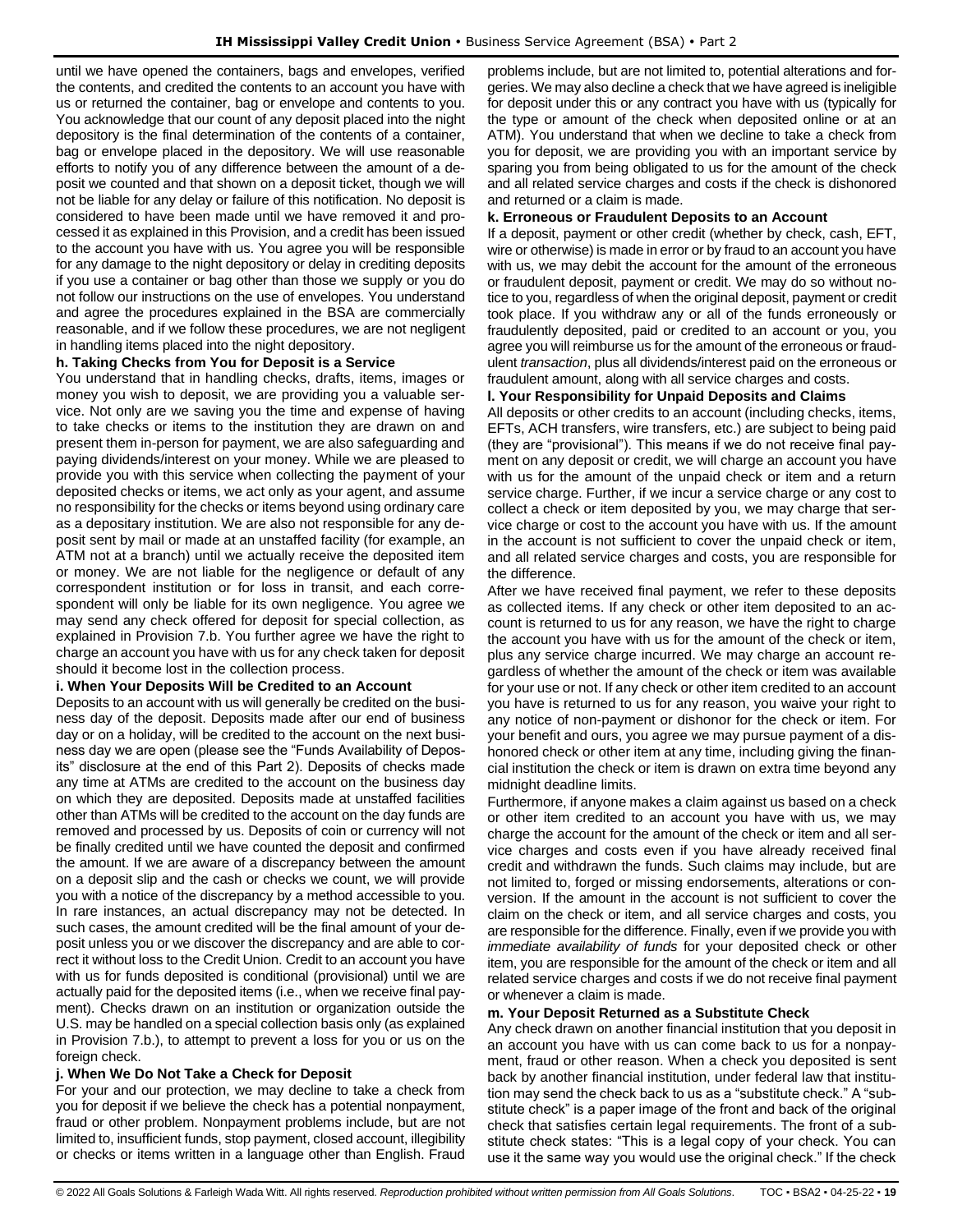you deposited is sent back to us as a substitute check, we will debit the account you have with us for the amount of the check and all service charges and costs owed to us. If the account with us is not overdrawn, we will return the substitute check to you along with a notice that explains your rights when you receive a substitute check. Should you have any questions about checks being returned as substitute checks, please contact us during business hours and we will be happy to assist you.

#### **n. Depositing Checks Through a Mobile or Online Service**

We may offer an internet service that allows you to deposit checks to an account you have with us online. For your convenience, and in order to remind you to go online to start the service, we may note your request for this service on a form or enter it in *our records*. This internet service is governed by the contract you agree to online, the BSA, all other contracts, as applicable, and *our records* (please see Provision 7.c. for endorsement requirements for checks deposited by image). Should you have questions about this service, please contact us at your earliest convenience.

#### <span id="page-19-0"></span>**8. Your Dividends (or Interest) and Our Rates**

The dividends/interest earned on account(s), the dividend/interest rates, balance requirements, annual percentage yields, compounding, crediting and *terms* are provided to you in "Our Rates & Service Charges" of the BSA. Some of this information is also in your periodic statement. To serve the best interests of the members of our Credit Union, we may change or add account dividend/interest rates and annual percentage yields from time to time as explained in that disclosure and this Part 2. You understand you may request and confirm the rate on any account or your information in *our records* (particularly for a term account), or request a copy of the disclosure, by contacting us during business hours. You may also review and confirm the rates on accounts on your periodic statement or through the use of internet services we offer. Further, you can access "Our Rates & Service Charges" of the BSA (along with this Part 2 and all our disclosures) on our website.

You may also confirm the rate on a loan by contacting us any time we are open for business.

#### <span id="page-19-1"></span>**9. Our Services, Related Service Charges & Costs**

We require the payment of service charges and the reimbursement of costs in two circumstances: 1) for products and services that we provide, or services you incur, or 2) as a result of another person's, organization's or your requests or claims for funds or information concerning you or the products and services you have with us. (Please see the definition of "Service Charge" in Provision 1.e.) The amount of each service charge is provided or accessible to you in "Our Rates & Service Charges," and may be noted in your periodic statement. In general, there will be a service charge to cover some of our employees' time and other costs of *managing* a product or service, *action* or *transaction*, or addressing any request or claim for information or funds. We require service charges so that each member is responsible for the cost of each product, service, *action*, *transaction*, request or claim applicable to that member, rather than imposing that cost on the members of our Credit Union. To serve the best interests of the members, you understand and agree we may change or add product and service charges from time to time. We will notify you of changes and additions as explained in the BSA or as required by law. We would be pleased to show you a number of ways to reduce service charges by maintaining sufficient funds to pay checks and EFTs, timely payments on obligations or through the use of the internet services we offer. For help with these cost-savings recommendations, please contact us any time we are open for business.

You may also confirm the amount and reason for a service charge related to a loan by contacting us any time we are open for business.

#### <span id="page-19-2"></span>**10. Funds Held in Accounts with Us are Insured**

We are committed to protecting our members' savings and deposits held with us. In addition to the strength provided by our capital, members' funds are insured at a minimum of \$250,000 for each member by the National Credit Union Share Insurance Fund (NCUSIF). If you are interested in learning more about the account insurance coverage for your funds, please contact us at your earliest convenience.

#### <span id="page-19-3"></span>**11. Maintenance of Products and Services with Us**

Because you are a valued member, we strive to provide you with excellent service when assisting you with the accounts, loans, products and services we maintain and *manage* for you. To assure you are aware of the advantages of membership and new product and service opportunities that may benefit you, you agree we may contact you by any method you have consented to as explained in the BSA. We maintain and *manage* the accounts, loans, products and services you have with us (and your *actions* and *transactions* on the same) to assure they are active, operational and beneficial to you, and to provide you with the best financial service possible. You, in turn, maintain products and services by using or retaining them with us. By maintaining the products and services you have with us and allowing us to maintain and *manage* them for you, you confirm your ongoing consent to the BSA, your other contracts, as applicable, and any changes and additions we make to them from time to time. Should you have any questions about the maintenance and *management* of our products and services, please contact us during business hours and we will be happy to assist you.

#### **a. Safeguard all Information and Documents**

You may request to review and access a copy of your information and *documents* in *our records* for products and services any time we are open for business. Please be aware that a copy of your information or *documents* may contain all your personal financial information, along with passwords, codes, PINs and other data to access the products and services with us. If you request a copy of your information or a *document*, you agree it is your responsibility to keep all information and *documents* confidential, in a secure location, and assure that no one else can access them. If any of your information, *documents*, checks or cards are lost or stolen, please contact us immediately to minimize your liability (please see Provisions 12. and 15.). In fairness to the members, if a copy of your information or a *document* you requested or your passwords, codes, PINs or other data, is/are lost or stolen, we will investigate your use of ordinary care in the matter. If we determine you failed to use ordinary care (i.e., were negligent) in handling or safeguarding a copy of your information or a *document* or any access information, and your negligence contributes to a loss from *actions* or *transactions*, you may be responsible for all losses, costs and service charges that we incur as a result of the loss or theft.

#### **b. Reviewing Products and Services with Us Online**

We may offer an internet service that allows you to review and maintain the products and services you have with us online. For your convenience, and in order to remind you to go online to start the service, we may note your request for this internet service on a form or enter it in *our records*. You understand this service may be governed by the contract you agree to online, the BSA, all other contracts, as applicable, and *our records*. Should you have any questions about these services, please contact us at your earliest convenience.

#### **c. Lack of Capacity and Undue Influence**

If we believe you do not have the capacity to *take actions* or *conduct transactions*, or a person is exerting undue influence over you, we may act to prevent losses for you and us (though are not obligated to do so). Such measures include, but are not limited to, 1) declining to follow instructions, 2) suspending all methods to access the accounts and any loan or line of credit (or any other product or service) with us, 3) placing a hold on the funds in the accounts (as explained in Provision 19.b.) with us, 4) performing due diligence to determine if you have the capacity to *take actions* or *conduct transactions* or are a victim of undue influence over your affairs with us, and 5) notifying the appropriate authorities. Though we may undertake any of these activities, you agree we are not required to do so. You further agree we may continue the hold on the funds and decline all requests and the continue suspension of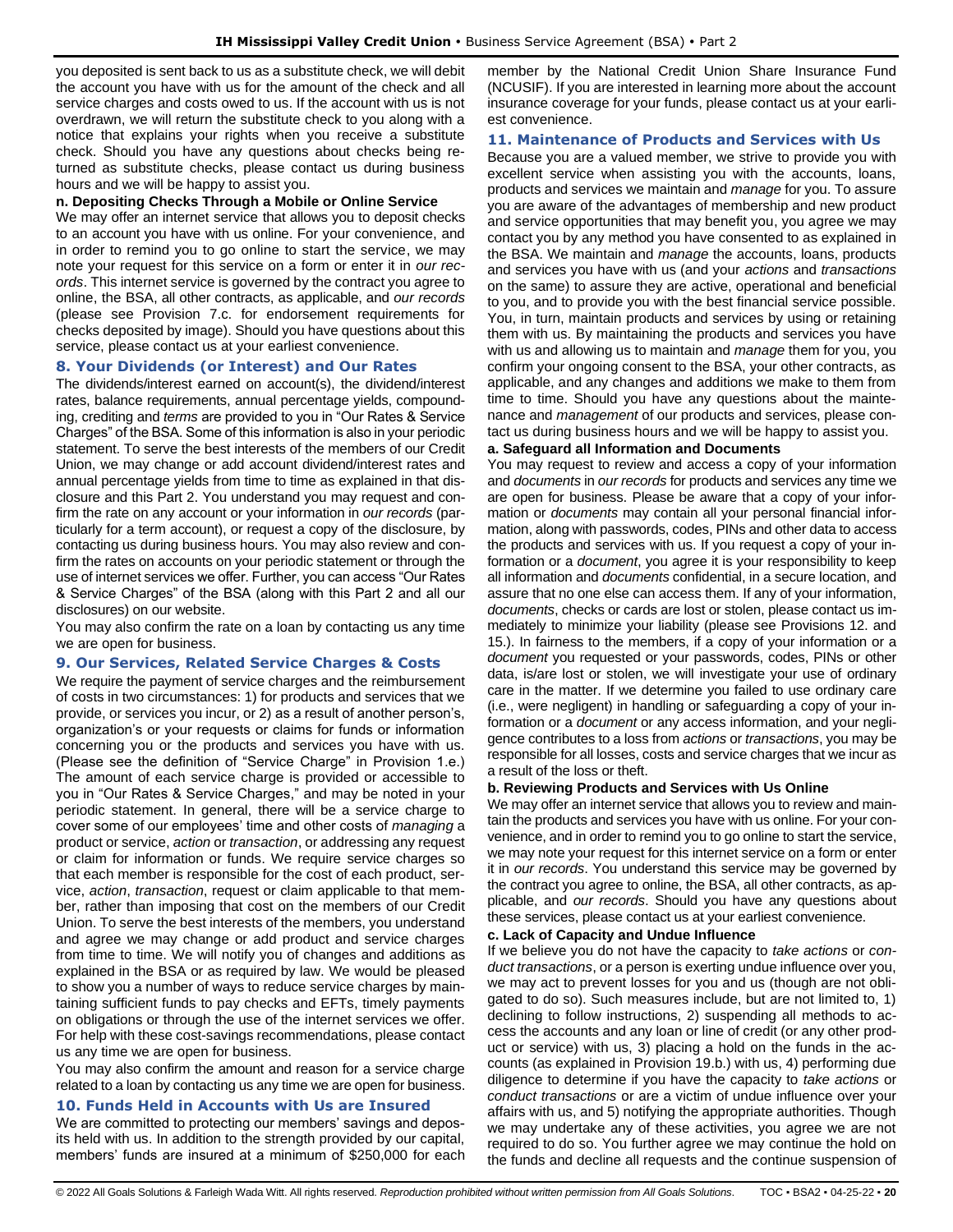all methods to access the products and services you have with us, until we 1) determine that you can personally handle your own business and affairs and/or are not the victim of undue influence, or 2) receive lawful notice instructing us otherwise.

### **d. Computer System and Internet Service Disruptions**

While we do our best to minimize disruptions to our internet services, website, phone system and any other component of our *computer system*, disruptions may occur on a planned and unplanned basis. We strive to restrict such disruptions to non-business hours, but are not always able to do so. In the event of planned disruptions (for upgrades and repairs), we may provide advanced notice and assist you when contacted during business hours. In the event of unplanned disruptions (caused by natural disasters or other emergencies or problems), we have taken every precaution to protect your information and funds, and will be working to restore our internet services, website or *computer system* to normal operations as soon as possible. We apologize in advance for any inconvenience a disruption causes you, and greatly appreciate your patience and understanding. Should you need assistance during a disruption, please contact us during business hours and we will do our best to assist you.

### **e. Proactive Steps for Data Security Incidents**

While we take every precaution to protect the information in our *computer system*, in the event of a data security breach we (or our associate) may notify you about the specific matter and information involved, along with any instructions for you to minimize or eliminate potential problems. Please be assured we have taken every proactive measure to safeguard the information and funds you have with us. Should you have any questions about a data security incident, please contact us at your earliest convenience and we will be happy to assist you.

### **f. Please Help Us with Recommendations or Complaints!**

*We apologize in advance* for any inconvenience or dissatisfaction we may cause you, and thank you for giving us the opportunity to address any recommendation or complaint. Excellent member service and your complete satisfaction with our accounts, loans, products and services is extremely important to us. Therefore, *we take all complaints very seriously*, and *greatly appreciate any recommendations to improve our service*. Please contact us during business hours and we will do our best to address your suggestion or problem immediately.

We thank you in advance for your time and valuable input, and will do our utmost to address all suggestions or concerns expediently and in a manner that serves the best interests of the members and you.

### **g. Suspension of an Action or Transaction**

For your and our protection and/or to *manage* our business, you understand we may suspend (hold and delay) an *action* or *transaction on* an account, loan, product or service for any reason not prohibited by law, including but not limited to, 1) our methods are inoperative due to emergencies or problems, 2) the product or service has been terminated, 3) we are unable to contact you, 4) failure to provide required documentation, information or ID, 5) failure to use a required method or *document*, 6) exceeding a limit or an amount set by us, 7) failure to meet a minimum balance for thirty (30) days, 8) inactive or abandoned products or services, 9) deposited check funds are not available, 10) funds are collateral for an obligation, 11) overuse of *actions* on our products or services, 12) any lost or stolen check, card or access device, 13) a breach of or unauthorized access to a product or service, 14) business or compliance purposes, 15) to stop or prevent a loss, 16) potential lack of capacity or victim of undue influence, 17) failure to comply with any *term* of a contract, 18) funds held or offset per a security interest or lien, 19) account and/or funds held for a dispute or uncertainty, 20) unpaid check(s) or EFT(s) for insufficient funds or stop payment orders, 21) deposited item(s) charged back for nonpayment or a claim, 22) a garnishment, levy or similar legal claim or notice, 23) default on any obligation, 24) limited to a savings

account and voting by mail, 25) ineligible for membership, 26) membership terminated, 27) notification of death, 28) the person for IRS reporting is removed or deceased, 29) causing us a loss, 30) not voluntarily repaying a loss, 31) anything unethical or unlawful concerning your business or organization, you or our business, 32) our belief that an *action* or *transaction* may be fraudulent, 33) any alteration, forgery or fraud concerning your business or organization, you or our business, 34) any falsification or misrepresentation concerning your business or organization, you or our business, 35) any alleged crime concerning your business or organization, you or our business, 36) abuse of or threats to anyone associated with us, or 37) any other reason we believe is appropriate to *manage* the business of our Credit Union.

### <span id="page-20-0"></span>**12. Lost, Stolen or Breached Products & Services**

If a check (or checks), debit card, ATM card, PIN, our check, any of your information or *documents* (we have provided or made accessible to you), is/are lost or stolen, or there is unauthorized access to any account or service, please call us immediately at 309- 793-6200. The sooner you contact us, the less liability you will have for unauthorized *actions* or *transactions*, and the sooner we can provide new accounts, products, services, checks, cards, PINs, internet services and numbers. Also, if a credit card is lost or stolen, please call us immediately at 309-793-6200. In fairness to the members, we may require a service charge for terminating and starting new accounts, products, services and numbers (and replacing checks or cards) when you lose a check (or checks), ATM or debit card. However, we will not require a service charge when checks, ATM or debit card are stolen. We may also require a service charge for terminating and starting a new internet service and related accounts, products and services. Additionally, in fairness to the members, if you notify us of unauthorized access, *actions* or *transactions on* an account, we will investigate your use of ordinary care in the matter. If we determine you failed to use ordinary care (i.e., were negligent) in handling or safeguarding the methods of access to the account, you agree to take responsibility for all losses, costs and service charges that you or we incur. If we incur a loss or a crime or potential crime is committed concerning the products or services you have with us, you agree to cooperate with us and any person and organization with a business or law enforcement interest in the loss, crime or potential crime to assist in the enforcement of rights or the prosecution of the crime. To protect you and the members of our Credit Union, if we incur a loss or a crime or potential crime is committed against you or us pertaining to the products or services you have with us, on our request you agree to file a police report and assist with the prosecution of anyone associated with the crime or potential crime. Additionally, if we incur a loss or a crime or potential crime is committed against us or an associate pertaining to the products or services you have with us, we may file a police report. While we will always comply with all required applicable law in addressing a loss, purported loss, crime or potential crime, you understand and agree that your failure to fulfill the obligations of this Provision in specific, and the BSA in general, may result in the termination of products, services and membership with us after we have complied with all applicable law.

### <span id="page-20-1"></span>**13. Membership, Product and Service Information**

You understand the business or organization and any representative, transactor, information user or other person you authorize may access information about the accounts, loans, products and services you have with us. You also understand any person you authorize may be able to see, access and release all information about all the accounts, loans, products or services you have with us, even if they have no interest in, or access to, such accounts, loans, products or services. You understand if this person is a representative, transactor or information user you may remove this person or otherwise change or terminate the account, loan, product and service any time we are open for business and as *we allow*. For these reasons, you agree that all *actions* and *transactions on* accounts, loans, products and services with us by this person are authorized, even if they are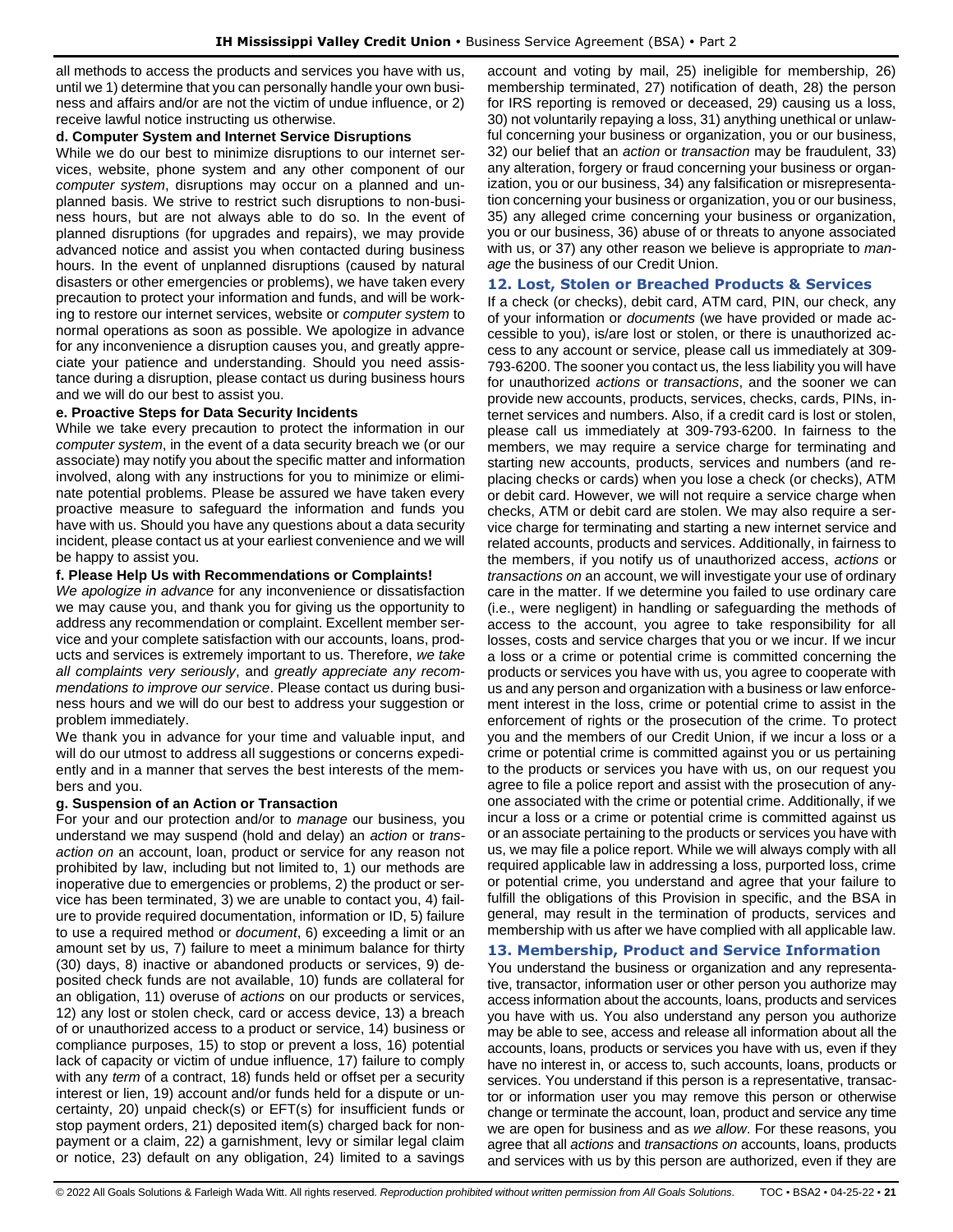not conducted for your benefit or according to your instructions. If you do not want another person to be able to see, access, use and release all information about the accounts, loans, products or services you have with us (or potentially *take actions* or *conduct transactions on* the accounts, loans, products or services), please let us know and we will explain your options to remove this person or change or terminate the accounts, loans, products or services. We may also be able to offer new or additional accounts, loans, products or services that only you may access (which may require the payment of a service charge).

We may require a service charge for research to cover any employee time and other costs involved in addressing your request, or another person's or organization's lawful claim, for information concerning the accounts, loans, products or services you have with us. To save you time, money and avoid or reduce research service charges, we encourage you to ask us about and use the internet services we offer that enable you to access your information.

We will not release your information to any person or organization without your consent unless the person or organization provides us with a valid subpoena, summons, search warrant, court order or other required documentation, or the disclosure of your information is otherwise permissible under applicable law. We may require a service charge from you for our time spent researching the information. Again, we require this charge so that each member is responsible for the time and expense we incur for any research caused by a thirdparty's (non-Credit Union) demand for member information, rather than imposing those costs on the members of our Credit Union. You also agree that we may require a service charge for research when addressing any claim you make concerning an *action* or *transaction on* accounts, products or services that is determined to be authorized. We require this service charge so that each member is responsible for the time and expense we incur addressing an authorized *action* or *transaction* involving that specific member, rather than imposing those costs on the members of our Credit Union. You agree to be responsible for legal advice we require to assist with or that results from any matter concerning a claim for information involving you (please see Provision 1.g.). Finally, you agree if you are ever obligated to repay us for any service charges, costs, losses or liability in connection with any product or service you have or had with us, we may share your information with any associate (including but not limited to credit reporting services, collection agencies or attorneys) assisting us with the collection of your obligation, whether or not you are still a member of our Credit Union.

#### **a. Our Records Govern Account Features**

Depending on the accounts selected, we may provide or make accessible to you a number of *documents* (i.e., periodic statements, information returns, maturity notices, etc.) that contain account information. You may also be able to access information about the account(s) you have with us through an internet service we offer. You understand that for confidentiality purposes and data processing constraints, *documents* and internet services may not include all the information about and do not control the accounts, products and services you have with us. You agree only the most recent service form we use (and if applicable previous forms) and/or *our records*, control the number of representatives (transactors and information users, if any) the accounts, products and services with us. To confirm the specific *terms* of any account, product or service with us, please contact us or request a copy of your information or a *document* in *our records* any time we are open for business.

### <span id="page-21-0"></span>**14. Notice by Us to You and Notice by You to Us**

To benefit our members, we may change and add to the *terms* of the BSA, which is accessible to you anytime on request and on our website. We will also notify you of any changes or additions to *terms*, rates and service charges that affect our accounts, products and services as required by law. Written notice we provide to you is effective when sent to you at the address or contact information in *our records* or made accessible through an internet service we offer. You understand we may rely on the information you provide to us in *our records*, for all *actions* and *transactions on* the accounts, loans, products or services you have with us. It is your responsibility to notify us of any changes to this information, and if we accept them, those changes are part of the BSA. You agree we may communicate with and contact you at all addresses, phone numbers and email addresses you provide in *our records*. You further agree we may contact you by any of these methods to assure you are aware of the privileges and advantages of new product and service opportunities that may benefit you. If we are unable to locate or contact you, we may suspend (or terminate) products and services and/or require a service charge for our attempt to locate you. For accounts, products and services with multiple representatives, you agree that notice to one representative is notice to all representatives and the business or organization.

Should you have questions about any matter we have notified you of regarding accounts, loans, products or services, please contact us at your earliest convenience. You may communicate with us about matters pertaining to accounts, loans, products, services, *actions*, *transactions* or any other matter *by any method we allow*. To provide excellent service and assure we know the key persons to contact about any matter concerning your products and services, you agree to notify us if the beneficial owner(s) or control person of the business has changed. We may require you to notify us about any matter in writing or to confirm the matter in writing. Any written notice from you is effective only when actually received and confirmed by us in writing at P.O. Box 1010, Moline, IL 61266-1010. You agree your failure to notify us in writing about any matter on our request may have the same effect as if no notice was provided by you about the matter. You also understand that any messages, instructions or recordings (including text messages and emails) you leave with us are not effective unless we agree to them in writing or note that we agree to them in *our records*. You agree it is your sole responsibility (and not our responsibility) to confirm any messages, instructions or recordings you leave with us in-person or by phone during business hours. Should you have questions about any matter you have communicated with us (or attempted to communicate with us), please contact us during business hours and we will be happy to assist you.

### <span id="page-21-1"></span>**15. Periodic Statements: Receipt/Access & Review**

**a. Purpose, Receipt of or Access to & Copies of Checks** We will provide or make accessible to you a periodic statement that shows the *transactions* and may also show *actions on* the accounts, products and services you have with us during the statement period. For accounts, products and services with multiple representatives, you agree that one statement mailed to the address in *our records* or otherwise made accessible as requested, is sufficient for all representatives and the business or organization. To minimize unnecessary losses, please review your statements and the accounts, products and services often, as well as your information that can be reviewed instantly online as we offer. You can learn more about our internet services by going to our website or by contacting us during business hours.

If you do not receive or cannot access your periodic statement, you agree to notify us within fourteen (14) calendar days of the time you regularly receive or can access your statement. This notification will assist you and us in avoiding and reducing losses on the accounts, products and services you have with us. You further agree your statement is correct for all purposes and we have no liability to you for any *action* or *transaction on* the accounts, loans, products or services unless you notify us within the stated time periods for unauthorized *transactions*, *actions*, errors or irregularities, as explained in the BSA or other contracts, as applicable. Your statement may also provide you with an opportunity to review all rates paid on accounts, payments made on loans and any service charges incurred during the period. When a check drawn on an account with us is paid, you understand we own the original check. We will make a copy of the check accessible to you on request for which we may require a service charge. You understand that both your statements and copies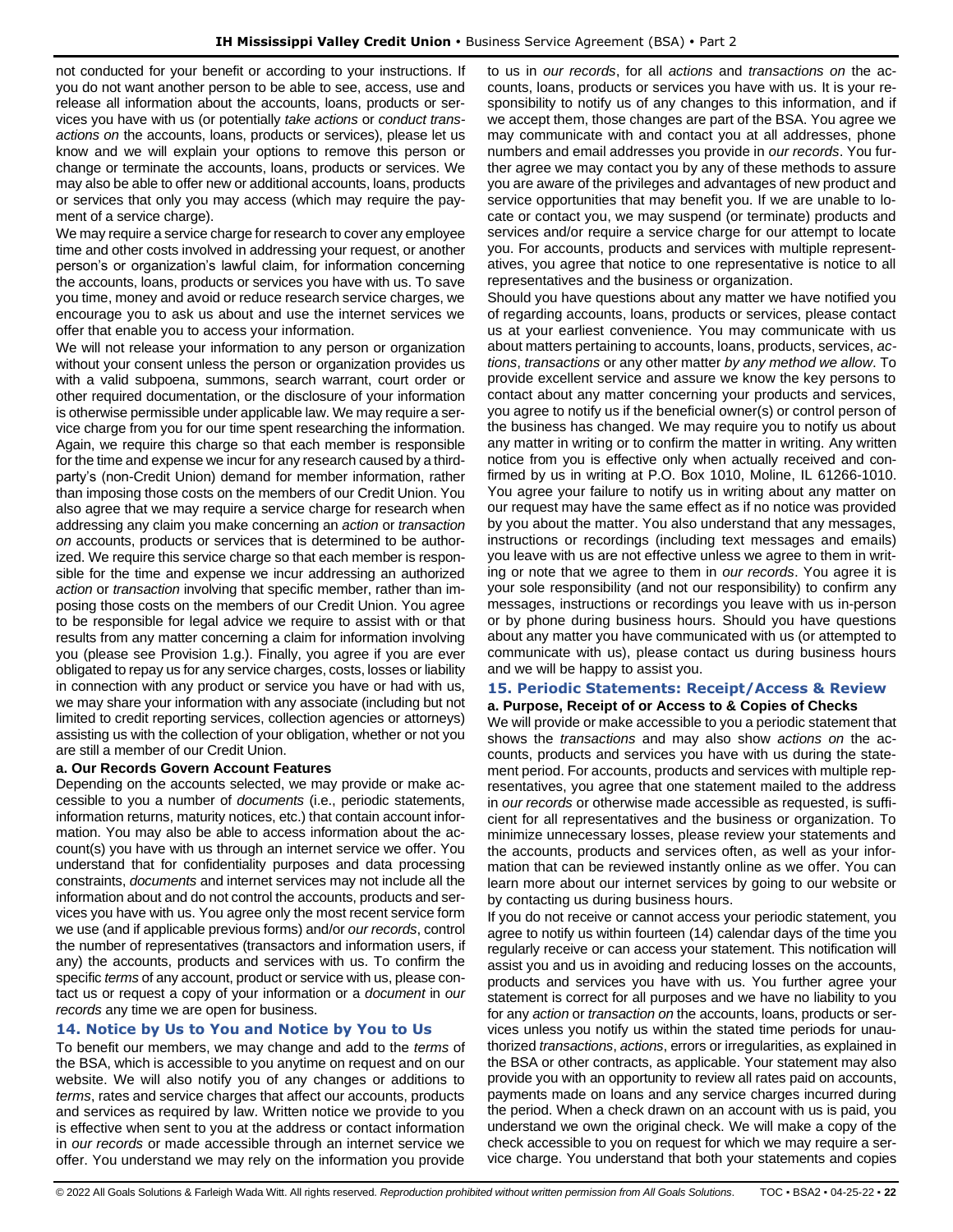of checks are accessible to you on the date the statement is mailed to you or when they are accessible to you online as you have requested. If you request an original or sufficient copy of a check, you agree we may provide you with a substitute check or an *electronically managed* copy of the original check.

### **b. Your Responsibility to Look for Errors and Fraud**

You are responsible for looking at every statement and notifying us of all unauthorized *actions* and *transactions on* accounts, products and services with us (particularly withdrawals) and any fraud, errors, inconsistencies or irregularities as soon as possible. We may require you to confirm your notification in writing (or as *we allow*) and assist us in addressing the *action*, *transaction*, fraud, error or problem. You are responsible for any altered, forged or unauthorized check drawn on an account you have with us if: 1) you do not notify us within thirty (30) calendar days of the mailing or accessibility of the statement identifying the matter, or 2) someone could not reasonably detect the fraud (such as the unauthorized use of facsimile signatures). You assume this liability because you, as the drawer of your checks, are in the best position to prevent and detect any altered, forged or unauthorized check drawn on the account. You can determine an unauthorized amount, because the amount of the check on your paper and *electronic* statement does not match the amount of the check you recorded in your check register or payment records. Similarly, you can identify forged drawer's signatures on checks, counterfeit checks and unauthorized remotely-created checks, because there may be a check number on your paper and *electronic* statement for a check you did not write. Only you will know the checks you authorized as well as the amount you authorized, and can compare the information provided on your paper and *electronic* statement with your register or records. You agree that our retention of your checks does not affect your responsibility to look at your paper and *electronic* statements and notify us of any and all unauthorized *actions*, *transactions*, fraud, errors or irregularities within the stated time limits explained in the BSA, other contracts, as applicable, or as required by law. You agree our retention of your checks does not affect your responsibility to look at your statements and notify us of any and all unauthorized or erroneous *actions*, *transactions* (including cash transactions), fraud, errors or irregularities within the stated time limits explained in the BSA, other contracts, as applicable, or as required by law.

**1) EFT Notification Time Periods.** Please see "Our Electronic Funds Transfer Terms" (at the end of this Part 2) to review the notification time periods for erroneous and unauthorized EFTs.

#### **c. Actions and Transactions that Appear or are Removed**

On your request, we may agree to allow you to *take actions* and *conduct transactions on* products and services with the assistance of our employees or the use of our *computer system* (please see Provision 1.f.1)). Depending on the *action* or *transaction*, you understand that some information pertaining to your request may appear on or be removed from your periodic statement (or the internet services we offer) and some may not. You understand and agree if the information pertaining to the requested *action* or *transaction* appears on or has been removed from your periodic statement (or an internet service we offer), it provides you with notice of and another method to confirm the *action taken* or *transaction*. Should you need to confirm the information pertaining to your request in *our records*, you may contact us any time we are open for business.

### **d. Electronic Periodic Statements Accessible Online**

We may offer an internet service that allows you to access *electronic* periodic statements (a.k.a., e-statements) online. For your convenience, and in order to remind you to go online to start the service, we may note your request for this service on a form or enter it in *our records*. This internet service may be governed by the contract you agree to online, the BSA, all other contracts, as applicable, and *our records*. Should you have any questions about this service, please contact us at your earliest convenience.

<span id="page-22-0"></span>**16. Exceptions to the Business Service Agreement** We may, at our discretion, and for any reason not prohibited by law, make exceptions to or waive any of the *terms* of the BSA to serve the best interests of our Credit Union. If we make an exception to the BSA, you understand it does not affect our right to rely on or apply any of the *terms* of the BSA in the future. You further understand and agree we may decline to make an exception to the *terms* of the BSA based on any reason not prohibited by law.

#### <span id="page-22-1"></span>**17. Changes and Additions to Products & Services**

You may *take action* to change any information or matter pertaining to a person, account, product or service as *we allow*. Changes include, but are not limited to, updating addresses, phone numbers and email addresses, revising passwords, codes and PINs, adding or terminating overdraft services or internet services, adding or removing transactors and information users, and adding or removing a representative (please see the definition of "Change" in Provision 1.e.). You may also simultaneously terminate an account, product or service along with any change to an account, product or service, which may be reflected as a "change" in *our records*. As addressed later in this Provision, you may also *take action* to add a new account, product or service with us as we offer *by any method we allow* (please see the definition of "Addition" in Provision 1.e.).

Where there are multiple representatives on the accounts, products and services, any representative acting alone may take *action* to make any changes or additions to an account, product or service, including the addition or removal of a representative, transactor or information user. When any person is removed from an account, product or service it is your responsibility to change (or request our help in changing) any password, code, PIN or other security identifying number for all the accounts, loans, products or services you have with us, to prevent the person removed from *taking actions* or *conducting transactions on* the products or services. You agree that until you make such a change (or request our help in making such a change) all *actions* or *transactions on* the accounts, loans, products or services conducted by this person with the password, code, PIN or other security identifying number are authorized. By maintaining the accounts, products and services with multiple representatives, you consent to any changes or additions to (along with any other *actions* or *transactions on*) the accounts, products and services by any representative. Prior to honoring your request to make a change to an account, loan, product or service we may require you to provide us with your ID and confirm your SSN and other confidential information (as explained in Provision 3.). When you request us, or we require you, to *take action* to make a change to an account, product or service, we may require you to sign or authorize a service form to *manage* the changed account, product or service. We may note the change by placing a "C" (for changed) in a box on the form. Alternatively, on your request we may agree to *manage* any changes to products and services with the assistance of our employees or the use of our *computer system* (please see Provision 1.f.1)). You understand and agree that all ID, photographs, images, film, voice and image recordings, fingerprints and other biometrics obtained when you make any change to a product or service are *managed* by us as explained in Provision 3.b. You understand we may require a service charge for multiple changes to accounts, products or services in a calendar year. If the person whose SSN is used for IRS reporting purposes on accounts, products and services with multiple representatives is removed or is deceased, we may at our discretion permit you to keep the account open. You may request or we may allow you to continue to use the account and your number by completing a new service form or by entering the information in *our records* as *we allow*.

To start a new additional account, loan, product or service we may require you to provide us with your ID and confirm your SSN and other confidential information (as explained in Provision 3.). We (or you) may also complete a service form, *document* or enter the information in our *computer system* to start the requested the new additional account, loan, product and service. Once you have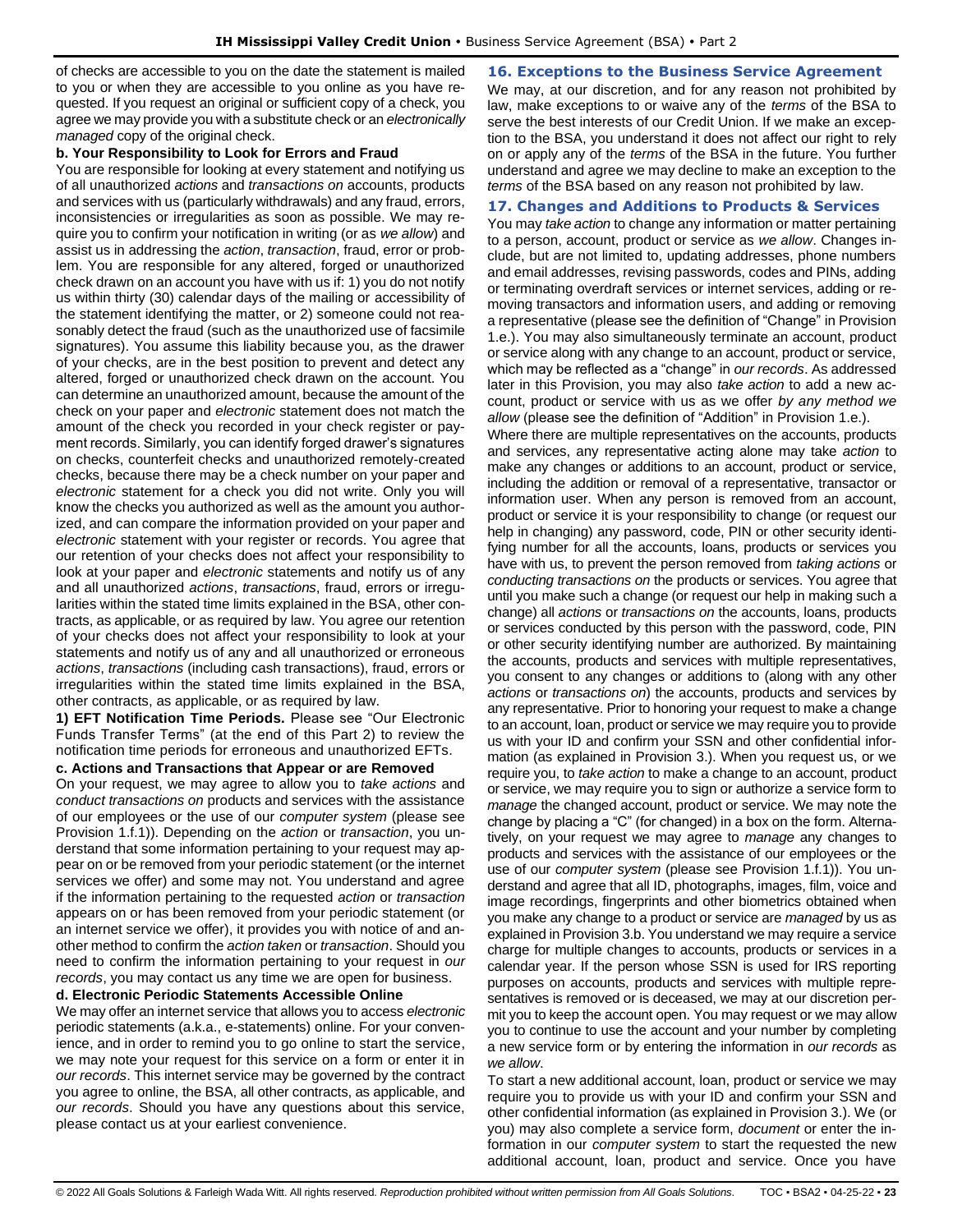reviewed your information you will consent to the *terms* of the BSA (and any other contract) and to the account, loan, product or service added (please see Provision 17.a. to see the matters we address for additions of new products and/or services). We may require you to sign or authorize a service form to *manage* the new product or service. We may note the addition by placing an "A" (for added) in a box on the form. You may also simultaneously terminate an account, product or service along with an addition of a new account, product or service, which may be reflected as an "addition" in *our records*. If you wish to start new accounts, products or services under a different number (or *as we allow*), we may require you to sign or authorize a service form to *manage* the new product or service. We may note the original use of the form by placing an "O" (for original) in a box on the form. Alternatively, on your request we may agree to start, obtain your consent, add and *manage* the new products and services with the assistance of our employees or the use of our *computer system* (please see Provision 1.f.1)). You understand and agree that all ID, photographs, images, film, voice and image recordings, fingerprints and other biometrics obtained when you add a new product or service are *managed* by us as explained in Provision 3.b. You agree we may review your account, employment and credit history to confirm your eligibility for any new additional account, loan, product or service. We may also require additional information from you to serve any currency needs for the new accounts, loans, products and services you have requested. You understand we may require a service charge for multiple additions to accounts, products or services in a calendar year. You agree for purposes of accuracy, we may subsequently verify and correct, complete or update your information concerning any changes or additions in *our records*. You also agree to notify us if the beneficial owner(s) or control person of the business has changed to assure we know the key persons to contact concerning any requested change to or addition of a product or service on behalf of the business. To protect all information, reduce costs and for the convenience of the members, you agree we may *electronically manage* (e.g., image or otherwise enter in our *computer system*) all changes and additions that pertain to the accounts, loans, products or services you have requested. For these same reasons, you understand and agree once we have *electronically managed* any paper *document* along with your information addressing the change or addition*,* we may also destroy the paper *document* and the information unless otherwise required by law. You agree that along with all paper *documents* and any information*,* all *electronically managed documents* and your information addressing the change or addition in *our records* are binding on you and us. You understand you may request to review or receive a copy of the information or a *document* pertaining to a change or addition in *our records* during business hours or *by any method we allow*. You agree that for all changes and additions, we may rely exclusively on the BSA, other contracts, as applicable, *our records* and any changes and additions we make to these contracts from time to time. Further, you understand any changes or additions you make to the account, loan, product or service are governed by the BSA, other contracts, as applicable, *our records* and any changes and additions we make to them from time to time.

For the benefit of our members and our Credit Union, you understand and agree we may make changes and additions to our products and services as well as changes and additions to the terms of the BSA at any time. We will notify you of changes and additions we make to our products, services, the BSA and other contracts, as applicable, as required by law. You understand and agree you are bound by these changes and additions, and may access the current version of this Part 2 and all disclosures by contacting us during business hours, and visiting our website. If you do not want to be obligated to any change or addition we make to our products, services, the BSA and other contracts, as applicable, you may always terminate the products, services and/or membership you have with us any time we are open for business as explained in the BSA and other contracts, as applicable.

**a. Matters We Address to Start a New Product and Service** When you start a new additional account, loan, product or service we: 1) may require additional documentation and information that validates the business's or organization's request and the authority of any person making the request, 2) may obtain relevant account, employment and credit reports, as needed, 3) review important information about the new account, loan, product or service with you, 4) enter the information about you and the product(s) and/or service(s) in a form or our *computer system* and review that information with you, 5) offer you a paper Part 2 of the BSA (or offer to mail it to you), email you the Part 2 of the BSA (if we have an address on file), and make the Part 2 of the BSA accessible to you on our website or in an internet service we offer, 6) run all required verifications and reviews, and address all applicable compliance requirements, 7) have you consent to the new account, loan, product, service and the BSA *as we allow*, 8) start the new additional account, loan, product or service you have requested, and 9) ask you (or advise you to ask) if you have any questions and encourage you to contact us during business hours about any matter pertaining to the new additional products or services. Finally, we will remind you that you may always access a current Part 2 of the BSA and disclosures on our website, and contact us about the information or *documents* in *our records* any time we are open for business.

### **b. Changes and Additions to Products and Services Online**

We may offer an internet service that allows you to *take action* to change a product or service, or add a new product or service, you have with us online. For your convenience, and in order to remind you to go online to start the service, we may note your request for this internet service on a form or enter it in *our records*. This internet service may be governed by a contract you agree to online, the BSA, all other contracts, as applicable, and *our records*. Should you have questions about this service, please contact us at your earliest convenience.

### **c. Changes and Additions to Products and Services by Mail**

On your request and for your convenience, we may at our sole discretion mail *documents* with your information to you to make changes or additions to products and services. We do not advise mailing your confidential information since it exposes you to numerous problems (ID theft, fraudulent *transactions*, etc.). We recommend you come to our Credit Union at your convenience (or use an internet service we offer) to make changes or additions to products and services. In fairness to the members, if you request us to mail your information you agree to take responsibility for all losses, costs and service charges that you or we incur as a result of the theft and unauthorized use of your information. Please contact us during business hours for any questions about changes or additions by mail.

#### **d. Denial of Additional Products or Services**

For your and our protection and/or to *manage* our business, you understand we may deny a requested new additional product or service for any reason not prohibited by law, including but not limited to, 1) our methods are inoperative due to emergencies or problems, 2) the product or service has been terminated, 3) we are unable to contact you, 4) failure to provide required documentation, information or ID, 5) exceeding a limit or an amount set by us, 6) failure to meet a minimum balance for thirty (30) days, 7) inactive or abandoned products or services, 8) any lost or stolen check, card or access device, 9) a breach of or unauthorized access to a product or service, 10) overuse of *actions* on our products or services, 11) information from a third-party report,12) business or compliance purposes,13) to stop or prevent a loss,14) potential lack of capacity or victim of undue influence, 15) failure to comply with any *term* of a contract, 16) funds held or offset per a security interest or lien, 17) account and/or funds held for a dispute or uncertainty, 18) unpaid check(s) or EFT(s) for insufficient funds or stop payment orders, 19) deposited item(s) charged back for nonpayment or a claim, 20) a garnishment, levy or similar legal claim or notice, 21) default on any obligation, 22) chronic dissatisfaction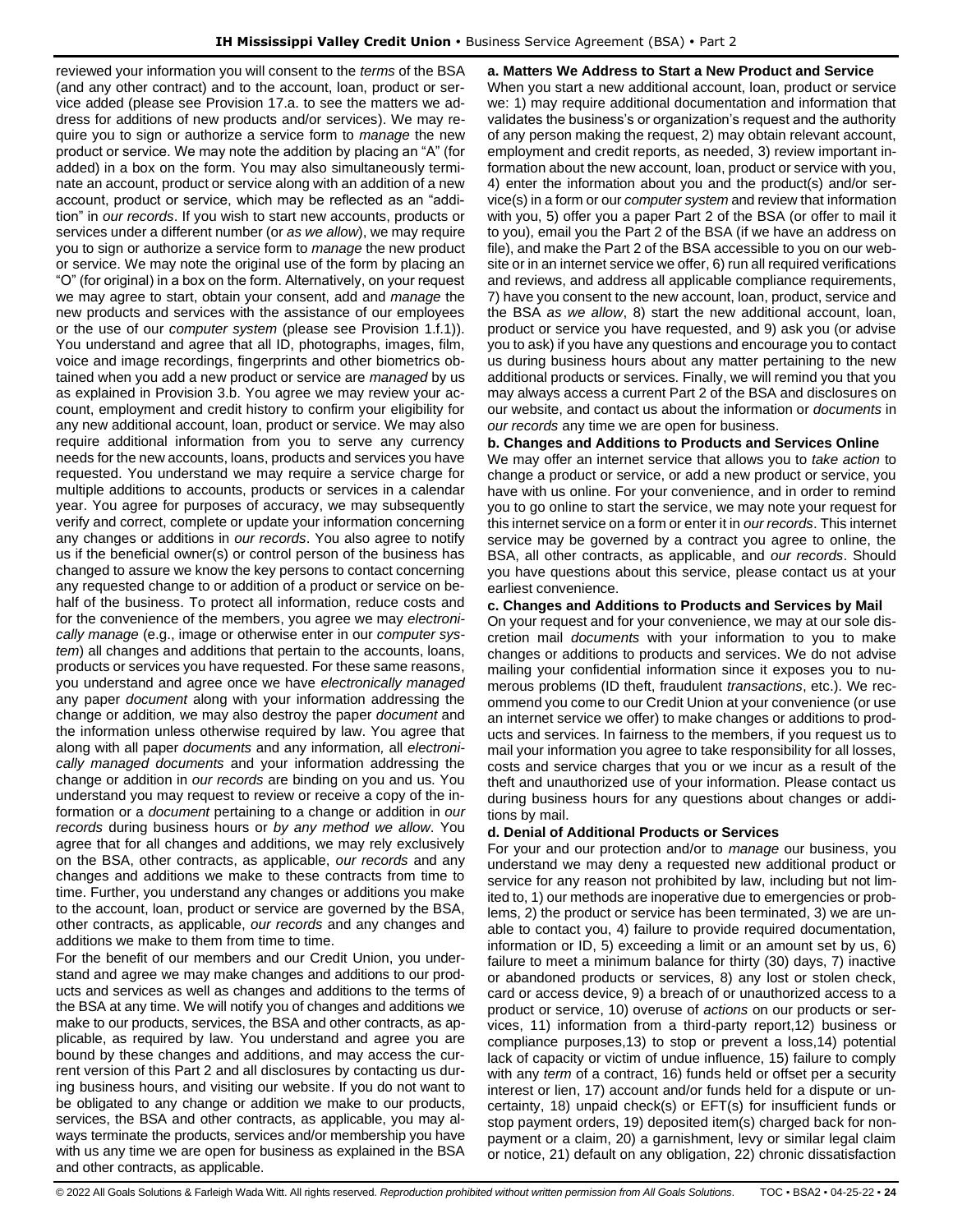with us, 23) disparaging our reputation, 24) limited to a savings account and voting by mail, 25) ineligible for membership, 26) membership terminated, 27) notification of death, 28) the person for IRS reporting is removed or deceased, 29) causing us a loss, 30) not voluntarily repaying a loss, 31) anything unethical or unlawful concerning your business or organization, you or our business, 32) our belief that an *action* or *transaction* may be fraudulent, 33) any alteration, forgery or fraud concerning your business or organization, you or our business, 34) any falsification or misrepresentation concerning your business or organization, you or our business, 35) any alleged crime concerning your business or organization, you or our business, 36) abuse of or threats to anyone associated with us, or 37) any other reason we believe is appropriate to *manage* the business of our Credit Union.

### <span id="page-24-0"></span>**18. Lien and Security Interest in Funds**

To protect all our members' funds, the law provides us with a lien on the funds in the account(s) you have with us under federal or state law, as applicable. This means we have a right to retain the funds in the account(s) you have with us to pay any debt or obligation owed to us by you or another responsible person or organization. Additionally, to protect all members' funds, you grant us a contractual security interest in the funds in the account(s), checks and EFTs you have an interest in, which also secures any amount you owe us for any reason. Our lien rights, contractual security interest and any right of set off apply no matter the source of funds in the account, check or EFT, including directly deposited government entitlements or benefits, such as Social Security deposits. However, they do not apply to any retirement accounts.

At our discretion, we may at any time apply the funds from an account, check or EFT you have any interest in to pay off your obligations to us without notice to you. You agree if you owe us money and either you or we have terminated an account, we may re-start the account to collect or obtain money owed to us, and may subsequently terminate the account again. You understand and agree if you owe us money, our lien rights and security interest also apply to any funds, check or item you deposit to any other account with us. You also agree that if you (or anyone you allow to use the accounts, products or services with us) owe us money and we are uncertain whether our lien rights, security interest or right of set off apply to the funds, we may hold and not release the funds as explained in Provision 19.b. If we decide not to enforce our lien or contractual security interest at any time, our non-action is not a waiver of our right to enforce our lien or security interest at a later time. You agree that a security interest granted by or on behalf of the business or organization on its account(s) with us will continue to secure that business's or organization's obligation to us until that obligation is completely satisfied.

### <span id="page-24-1"></span>**19. Third-Party Actions and Uncertainty about Funds a. Third-Party Legal Actions or Matters Concerning You**

If a person or organization notifies us of a legal action or other matter concerning you or the accounts, products and services you have with us, we may provide information and pay funds from an account in response to that legal action or matter. Alternatively, we may withhold information and hold funds in an account until the legal action or matter is resolved or we have completed any necessary due diligence. Examples of such actions and matters include, but are not limited to, a levy, garnishment, attachment, claim, subpoena, summons, court order, litigation, prosecution, investigation or other dispute. All legal actions or matters are subject to our lien rights and contractual security interest in the funds in an account (please see Provision 18.). You understand and agree we may require a service charge for research for any time spent by our employees (or associates) addressing any legal action or matter concerning you or the accounts, products and services you have with us. We require this service charge so that each member is responsible for the time and expense we incur addressing a thirdparty's (non-Credit Union) legal action or matter pertaining to you, rather than imposing those costs on the members of our Credit Union. You also agree to be responsible for legal advice we require in connection with any third-party's (non-Credit Union) legal action, matter or dispute involving you or the accounts, products and services you have with us (please see Provision 1.g.).

#### **b. Disputes or Uncertainty about Accounts and Funds**

If there is a dispute over, or we are uncertain who is authorized to access an account, the funds in an account or funds in our possession, you agree we may hold the funds, and suspend all *actions* and *transactions on* the account(s), products and services. The hold on the funds and suspension on the account, products and services will continue until either 1) all persons and organizations affected by the dispute or uncertainty agree in writing regarding what should be done with the account(s), products, services and/or funds, or 2) we receive appropriate notice or direction from a court or other legal authority instructing us on what to do with the account(s), products, services and/or funds. Examples of uncertainty include, but are not limited to, 1) conflicting, illegible or missing information and/or *documents* in *our records*, 2) competing claims to the account(s), products, services and/or funds, 3) our need to complete due diligence on any claim made to the account(s), products, services and/or funds, 4) a person's potential lack of capacity or victim of undue influence (e.g., elder abuse), or 5) the applicability of lien rights or security interests. During the hold period, we will continue to pay dividends/interest on the funds held in an account as explained in "Our Rates & Service Charges." You understand a suspension of access to the account(s), products and services, and/or hold on funds, is beneficial to you and us to assure only an authorized person or organization may access the account(s), products, services or funds. You agree to be responsible for the cost of legal advice we require in connection with any matter concerning a dispute or uncertainty involving the account(s), products, services or funds with us or you (please see Provision 1.g.). Alternatively, in the event of a dispute or uncertainty over who is authorized to access the account(s), products, services or funds, at our discretion we may deposit the funds with a court and ask the court to resolve the dispute or uncertainty over who is authorized to access the funds. In such instances, we may deduct our attorney fees and court costs from the funds to be deposited with the court. If we deposit the funds with a court, you agree the account(s), products and services may be terminated and all persons and organizations will need to claim the funds by contacting the court.

### <span id="page-24-2"></span>**20. Your Obligations to Us**

If we incur any fees, charges, costs, interest, losses, liability or obligation (including reasonable attorney fees) in connection with an account, loan, product or service we have provided you, or as a result of any *action*, *transaction*, error, dispute, uncertainty, membership or other matter concerning any obligated person or you, you agree you are jointly and individually liable to us. This means you are responsible for the full repayment of any fees, charges, costs, interest, losses, liability or obligation (including reasonable attorney fees), whether you are a member or not. If another person, business or organization is also responsible, we may attempt to collect from that person, business or organization, but we have no obligation to do so. You understand if you owe us money and use another person's, business's or organization's account at our Credit Union for a *transaction* and deposit your funds or a check in that account, funds from the deposit or check are also subject to our lien rights, security interest and your obligations and may be claimed by us. You agree we may contact you about any fees, charges, costs, interest, losses, liability or obligation (including reasonable attorney fees) you owe to us at all addresses, phone numbers and email addresses you have shared with us by any method of communication you have agreed to. You understand since membership is a privilege, if you cause us a loss (even if discharged in bankruptcy), we may request you to voluntarily repay that loss to retain the privilege of membership, accounts, products and services, or to be eligible for additional new products and services. Your failure to voluntarily repay a loss may result in denial or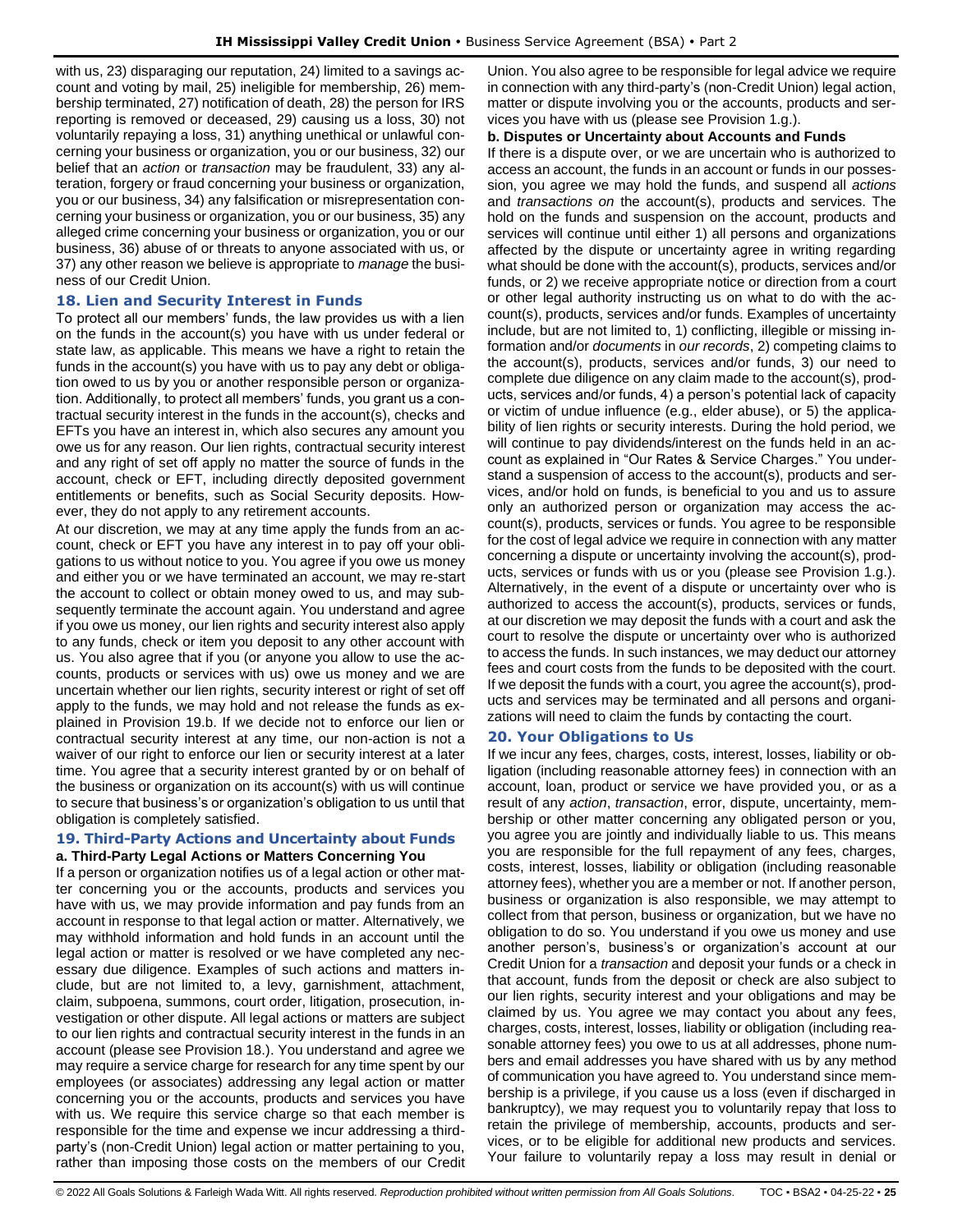termination of existing accounts, products and services and expulsion from membership. You also agree that if you are ever obligated to us for anything, we may share your information with any associate (such as collection agencies or attorneys) assisting us with the collection of your obligation, whether or not you are still a member of our Credit Union. You understand we may report any delinquent obligations you owe to us to account and credit reporting agencies. In some circumstances, federal law requires us to report a cancellation of indebtedness to the IRS even if we still retain the right to collect that debt. If we are required to report a cancellation of a debt to the IRS, we retain the right to collect that debt from you unless we have reached a settlement with you or we are barred by law from collecting the debt.

We may deduct any fees, charges, costs, interest, losses, liability or obligation (including reasonable attorney fees) from the account(s) you have with us without notice to you, regardless of the source of those funds according to our lien rights and contractual security interest (please see Provision 18.). You agree if you owe us money and either you or we have terminated an account, we may re-start an account to receive a deposit or credit, collect the money owed to us, and then terminate the account again. You also agree to pay any other reasonable fees, charges, costs, interest, losses, liability or obligation (including reasonable attorney fees) we may incur in providing you with accounts, loans, products, services, membership and *action*s or *transaction*s *on* the same, regardless of whether they are specifically covered by the BSA or other contract with us. Additionally, you understand that in the event of your death, if you owe us money for any reason, funds held in the accounts you have with us (or otherwise) may be used to repay your obligations to us before any funds are released to any other person or organization.

If either you or we commence legal proceedings to enforce or interpret any of the *terms* of the BSA, you and we agree the successful party is entitled to payment by the losing party for any reasonable attorney fees and costs, including those incurred on any appeal, bankruptcy proceeding and post-judgment action, unless otherwise limited or prohibited. You agree to indemnify, defend us against, and hold us harmless from any loss, damage, claim, liability or legal action (including reasonable attorney fees) arising from or related to membership, accounts, loans, products and services and your *actions* and *transactions on* the same. If any account is overdrawn, any loan is past due, or you are otherwise in default under any contract you have with us, we may suspend your ability to conduct *actions or transactions* on any or all accounts, products and services, until the default is cured.

#### **a. Full Payment Checks for Loans and Obligations**

If you are making a payment on a loan or other obligation you owe to us, please direct that payment as explained in the loan agreement or as we otherwise instruct. If you write**,** endorse or negotiate a check or any item to us that has a "full payment" legend or memo (such as "Paid in Full") or other language intended to indicate full satisfaction of any outstanding obligation, you must deliver the check or other item in-person to the attention of our CEO at the branch where she or he works. Otherwise, any payment you make is accepted with full reservation of our rights to recover any and all outstanding obligations or indebtedness you owe us.

### <span id="page-25-0"></span>**21. Our Responsibility for Errors**

If we are responsible for an erroneous *action* or *transaction*, we may be liable to you for losses up to the amount of the *action* or *transaction* unless otherwise required by law. We will not be liable for losses arising from: 1) insufficient funds to complete a *transaction*, 2) your negligence or the negligence of others, 3) your failure to follow any time limits, deadlines or amount limits as explained in the BSA, your other contracts and loans with us, as applicable, 4) circumstances beyond our control that prevent the performance of an *action* or *transaction* (such as natural disasters or other emergencies or problems), 5) occasions where you or we have entered information about an account, loan, product, service, *action*, *transaction* or you in *our records* on your request that you could have reviewed, changed, corrected and/or terminated but failed to do so, or 6) any losses caused by your failure to follow any *term* of the BSA, your other contracts or loans with us, as applicable. Our conduct in *managing* all products, services, *actions* and *transactions* will constitute the use of ordinary care if such conduct is consistent with applicable law, Federal Reserve regulations and operating circulars, clearing house rules and general banking practices followed in the area in which we service the accounts with us. If we ever disburse an amount of funds greater than you request or order to any person or organization you know (e.g., relative, friend, employee, business associate, creditor, etc.), you agree to assist us in recovering our funds, including participation in collection, litigation and prosecution. Finally, if you report that an *action* or *transaction on* an account, loan, product or service is erroneous or unauthorized, and we determine the *action* or *transaction* was taken, conducted and/or assisted by your family member, friend or employee (which is potentially a crime), we will investigate your use of ordinary care concerning the *action* or *transaction*. If we determine you failed to use ordinary care (i.e., were negligent) concerning the *action* or *transaction on* the account, loan, product or service, you agree to take responsibility for recovering any loss. You understand you are in the best position to address the loss and potential crime with your family member, friend or employee, rather than imposing the cost on the members of our Credit Union.

# <span id="page-25-1"></span>**22. Inactive Accounts and Unclaimed Property**

### **a. Accounts Determined Inactive**

If the amount of funds in an account falls below the minimum balance required by "Our Rates & Service Charges" of the BSA, and you are not using specific products or services, we may consider an account inactive. If an account you have with us is inactive, we may require a service charge (and may require a service charge to notify you of any inactivity). We require service charges on inactive accounts because of the cost incurred by the members in *managing* accounts not being used by a member (who is also not using products or services that would otherwise justify this cost). We will discontinue the service charges once you meet the balance or product or service use requirements. We may also terminate an inactive account and deposit the funds in another account, mail a check to you at an address in *our records*, or if allowed remit the funds to a state as unclaimed property.

#### **b. Funds & Checks Presumed Unclaimed Property**

If there is no activity on an account, such as deposits and withdrawals, and we are unable to contact you for a set period of time, state law considers the funds in the account "abandoned" and requires or allows us to send the funds to the state as unclaimed property. Once we have sent the funds to the state, the account will be terminated and you will need to reclaim the funds by contacting the appropriate state agency. Similarly, if our cashier's or teller's checks are outstanding and unpaid for a specified period of time, state law also considers them "abandoned," requiring or allowing us to send the funds to the state as unclaimed property. If anyone presents our check after the funds have been sent to the state as unclaimed property, she or he will need to seek payment by contacting the appropriate state agency.

#### <span id="page-25-2"></span>**23. Termination of Products and Services**

Any representative (whether on the accounts, products and services individually or with multiple representatives) may terminate the accounts, products and services with us acting alone *by any method we allow*. When you request us, or we require you, to terminate an account, product or service, we may require you to sign or authorize a service form to *manage* the termination. We may note the termination by placing a "T" (for terminate) in a box on the form. Alternatively, on your request we may agree to *manage* the termination of products and services with the assistance of our employees or the use of our *computer system* (please see Provision 1.f.1)). You understand and agree that all ID, photographs, images, film, voice and image recordings, fingerprints and other biometrics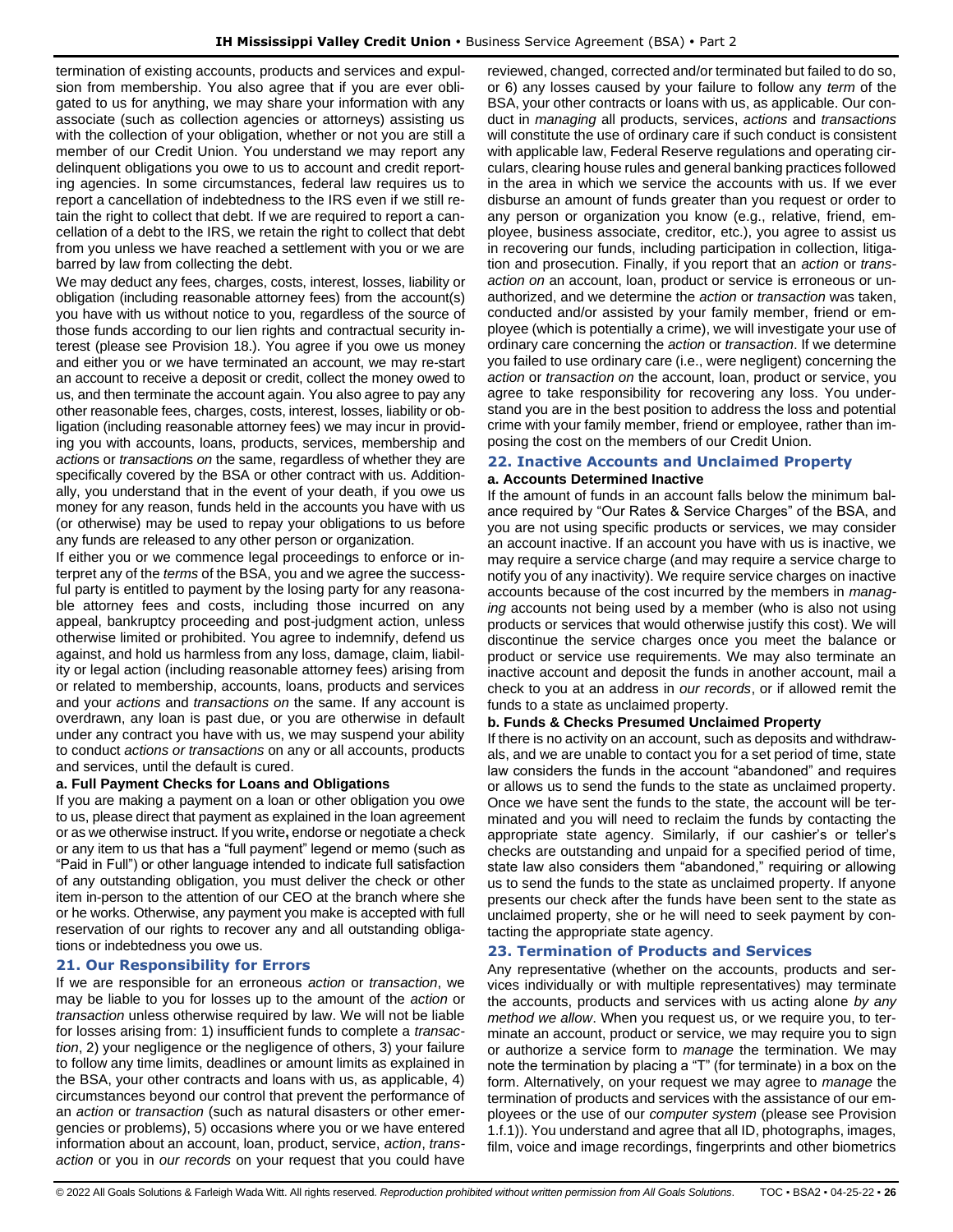obtained when you terminate any product or service are *managed* by us as explained in Provision 3.b.

You agree that you (and not us) are responsible for any *actions* or *transactions on* an account, loan, product or service until the account, loan, product or service is terminated. You also agree that if we pay any check or transfer on an account you have with us after the account is terminated, you will reimburse us for the amount of the check or transfer, including any service charges and costs. If you ask us to change an existing account, product or service, you agree we may require you to terminate and start a new account, product, service and number *as we allow*. To cover our employee's time and costs, we may require a service charge for multiple terminations and new accounts, products or services (a.k.a. multiple *actions*) in a calendar year.

We may terminate accounts, products, services or your number with us at any time and, without notice for any reason allowed by law, including but not limited to, 1) the product or service has been discontinued, 2) a request to change a product or service, 3) we are unable to contact you, 4) failure to provide required documentation, information or ID, 5) failure to meet a minimum balance for thirty (30) days, 6) exceeding a limit or an amount set by us, 7) inactive or abandoned products or services, 8) failure to use products or services to justify membership, 9) any lost or stolen check, card or access device, 10) a breach of or unauthorized access to a product or service, 11) overuse of *actions* on our products or services, 12) business or compliance purposes, 13) to stop or prevent a loss, 14) potential lack of capacity or victim of undue influence, 15) failure to comply with any *term* of a contract, 16) funds held or offset per a security interest or lien, 17) account and/or funds held for a dispute or uncertainty, 18) unpaid check(s) or EFT(s) for insufficient funds or stop payment orders, 19) deposited item(s) charged back for nonpayment or a claim, 20) a garnishment, levy or similar legal claim or notice, 21) default on any obligation, 22) chronic dissatisfaction with us, 23) disparaging our reputation, 24) limited to a savings account and voting by mail, 25) ineligibility for membership, 26) membership terminated, 27) notification of death, 28) the person for IRS reporting is removed or deceased, 29) causing us a loss, 30) not voluntarily repaying a loss, 31) anything unethical or unlawful concerning your business or organization, you or our business, 32) our belief that an *action* or *transaction* may be fraudulent, 33) any alteration, forgery or fraud concerning your business or organization, you or our business, 34) any falsification or misrepresentation concerning your business or organization, you or our business, 35) any alleged crime concerning your business or organization, you or our business, 36) abuse of or threats to anyone associated with us, or 37) any other reason to *manage* the business of our Credit Union.

If we terminate an account, we may deposit the funds into another account you maintain with us, or mail you a check for the balance in the account at an address in *our records*. If we cannot locate you and it is allowed by law, we may remit the funds to a state as unclaimed property. You understand whether the accounts, loans, products and services are terminated by you or us, once terminated all *actions* or *transactions* will be dishonored, not paid, refused, rejected or returned. You agree any termination does not release you or any person from any service charges, costs, losses, obligations or liabilities incurred on the account, loan, product or service under the BSA or other contract you have with us, as applicable. Finally, you agree if you owe us money and either you or we have terminated an account, we may re-start the account to collect or obtain money owed to us, and may then terminate the account.

### **a. Termination of Products and Services Online**

We may offer an internet service that allows you to *take action* to terminate a product or service with us online. For your convenience, and in order to remind you to go online to start the service, we may note your request for this internet service on a form or enter it in *our records*. This internet service may be governed by a contract you agree to online, the BSA, all other contracts, as applicable, and *our*  *records*. Should you have any questions about this service, please contact us at your earliest convenience.

### <span id="page-26-0"></span>**24. Termination of Membership with the Credit Union**

Membership with us is a privilege granted to you by our Credit Union under applicable law. However, you may terminate membership with us at any time by communicating to us your desire to no longer be a member of our Credit Union. When you request us to terminate membership, we may require you to sign or authorize a service form to assist us in *managing* the termination. We may note the termination by placing a "T" (for terminate) in a box on the form. Alternatively, on your request we may agree to *manage* the termination of membership with the assistance of our employees or the use of our *computer system* (please see Provision 1.f.1)).

In the interest of the members and to protect our Credit Union, we may terminate (expel) any member for cause, which includes: 1) ineligibility for membership, 2) we are unable to contact you, 3) failure to provide required documentation, information or ID, 4) exceeding a limit or an amount set by us, 5) failure to meet a minimum balance for thirty (30) days, 6) inactive or abandoned products or services, 7) failure to use products or services to justify membership, 8) any lost or stolen check, card or access device, 9) a breach of or unauthorized access to a product or service, 10) overuse of *actions* on our products or services, 11) business or compliance purposes,12) to stop or prevent a loss, 13) potential lack of capacity or victim of undue influence,14) failure to comply with any *term* of a contract, 15) funds held or offset per a security interest or lien, 16) account and/or funds held for a dispute or uncertainty, 17) unpaid check(s) or EFT(s) for insufficient funds or stop payment orders, 18) deposited item(s) charged back for nonpayment or a claim, 19) a garnishment, levy or similar legal claim or notice, 20) default on any obligation, 21) chronic dissatisfaction with us, 22) disparaging our reputation, 23) notification of death, 24) the person for IRS reporting is removed or deceased, 25) causing us a loss, 26) not voluntarily repaying a loss, 27) anything unethical or unlawful concerning your business or organization, you or our business, 28) our belief that an *action* or *transaction* may be fraudulent, 29) any alteration, forgery or fraud concerning your business or organization, you or our business, 30) any falsification or misrepresentation concerning your business or organization, you or our business, 31) any alleged crime concerning your business or organization, you or our business, 32) abuse of or threats to anyone associated with us, or 33) any other reason to *manage* the business of our Credit Union. You understand that for the protection and safety of our employees, volunteers, members or any associate, if you are abusive or threaten the safety of any of our employees, volunteers, members or associates, we may immediately suspend your privileges to enter our premises and do business with us in-person and may begin the process to lawfully terminate all aspects of the membership relationship you have with us. Whether the privilege of membership is terminated by you or us, the termination does not release any person or you from any loans, service charges, costs, losses, liabilities or other obligations to us as explained in the BSA or other contracts, as applicable.

### <span id="page-26-1"></span>**25. Decedents' Accounts, Products and Services a. Disbursal of Funds to Representative or Claimant**

In the event your estate representative (or a claimant, such as a creditor or relative) attempts to claim the funds in an account with us, you agree that the estate representative or claimant is bound by the terms of the BSA. If we agree to investigate any claim, we may require an estate representative or claimant to prove her or his authority with documentation as an estate representative or claimant of the funds before we will release the funds held in any account. Any estate representative or claimant will also need to provide us with her or his ID, SSN, birthdate, physical address and other identifying information as we require (such as a second form of ID, thumbprint or fingerprint, etc.) for us to complete our due diligence before we can honor any claim for the funds in an account (or other product or service, such as a safe deposit box). We may require an estate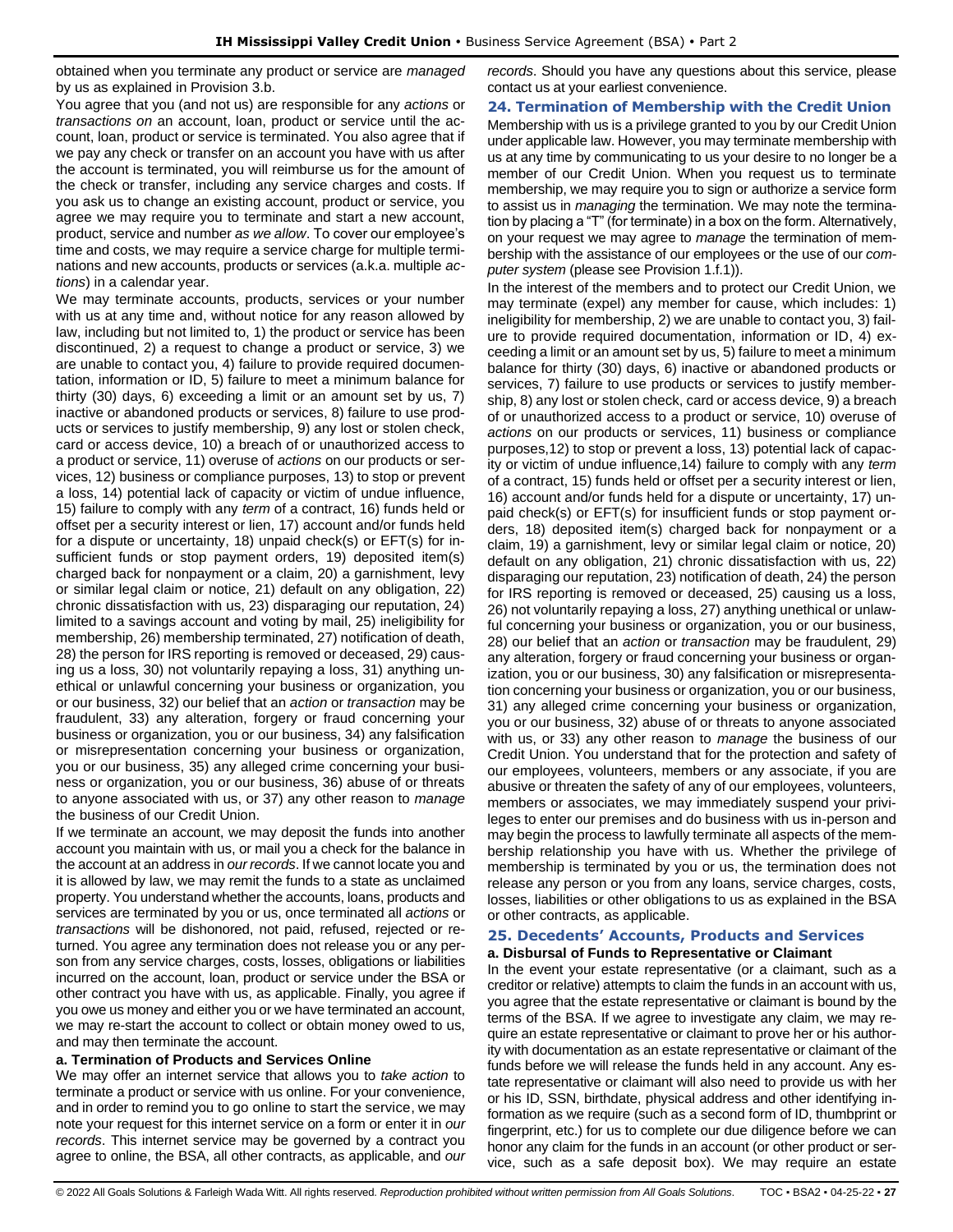representative or claimant to indemnify, defend us against and hold us harmless before we will release any of the funds held in an account. We may continue to honor all *actions* and *transactions* on an account, product or service until we receive a certified copy of the relevant person's death certificate, along with proof of the estate representative's or claimant's authority and identification as an estate representative or claimant. The business (and owner(s)) or organization agrees to be responsible for legal advice we require in connection with any matter concerning a claim involving the accounts, products and services with us (please see Provision 1.g.). The business (and owner(s)) or organization also understands if and when we honor a claim made on the funds in the accounts, we may do so by issuing our check payable to the business or organization or the relevant deceased person's estate. Alternatively, if there is a dispute or uncertainty about who is entitled to the funds in an account (or that we otherwise hold), we may either hold the funds or deposit them with a court at our discretion (please see in Provision 19.b.). Finally, the business (and owner(s)) or organization understands and agrees if the business (and owner(s)) or organization owes us money for any reason, the funds held in the account(s) or otherwise may be used to repay the business's (and an owner's) or organization's obligations to us before any funds are distributed to an estate representative or claimant.

### **b. Disbursal of Funds to Beneficiaries and POD Payees**

If we allow one or more beneficiaries/POD payees to be designated on an account for a sole proprietorship, any distributions to a beneficiary or POD payee from the account will be governed by and made according to the Member Service Agreement. You understand you may contact us and request to review or access a paper or *electronically managed* copy of your information or *document* in *our records* and a current version of the Member Service Agreement Part 2 any time we are open for business. You may also access a current version of the Member Service Agreement Part 2 on our website.

### **c. Non-Authoritative Requests for Product Information**

You agree it is your responsibility to communicate information about the accounts, loans, products and services you have with us to any person(s) you believe should have that information. You understand we will not be able to provide information or access to any product or service to a person until she or he has first established his or her legal authority to access the information, product or service with us.

### <span id="page-27-0"></span>**26. Agreement to Arbitration of Claims or Disputes**

### **PLEASE REVIEW THIS PROVISION CAREFULLY; IT AFFECTS YOUR LEGAL RIGHTS**

#### **Either party may choose to have any claim or dispute resolved through arbitration rather than in court.**

**Arbitration of a dispute results in loss of any right to participate in a class action lawsuit related to the claims arbitrated. a. Claims Subject to Arbitration; Class Action Waiver**

If there is a claim or dispute between us arising from or related in any way to any account, product, or service governed by this agreement, either you or we may require the claim or dispute be resolved through binding arbitration before a neutral party instead of a lawsuit or other resolution in court. This includes all past, present, and future claims, including claims that arose before this provision became effective.

If either party requires the claim or dispute to be resolved through arbitration, it will be subject to arbitration even if the other party does not agree. This arbitration provision will apply irrespective of whether the claim or dispute arises under contract, tort, statute, or any other basis. Such claim or dispute shall be arbitrated on an individual basis and not in a class action. You and we waive any right to arbitrate disputes as part of a class action. If a class action lawsuit is initiated against us, you agree that this provision applies to such action and if we require claims covered by the class action to be arbitrated, you will withdraw from or agree to dismissal of the class action and allow your claim to be arbitrated on an individual basis.

### **b. Claims Not Subject to Arbitration**

A claim filed against either you or us in small claims court in Alaska is excluded from this arbitration requirement as long as the claim remains in small claims court as an individual claim and not a class action. In addition, no claim is subject to this arbitration requirement if you are an active-duty armed service member.

### **c. Arbitration Procedures**

Either of us may require arbitration of a claim or dispute even if one of us has already initiated legal action related to the claim or dispute. The arbitration may be required and initiated by: (i) making written demand for arbitration on the other party; (ii) initiating an arbitration proceeding against the other party; or (iii) filing a motion to compel arbitration in a court in which litigation has already begun. The arbitration shall be conducted pursuant to the Consumer Arbitration Rules of the American Arbitration Association ("AAA"). The arbitration shall take place in the federal district in which you reside, or in which you entered into this Agreement. We will reimburse the amount of filing, case management, administration, and arbitrator fees you pay to the arbitration organization and the arbitrator that exceed \$250, to a maximum of \$5000, unless the arbitration rules or arbitrator's decision requires us to pay more. We will not reimburse any fees if the arbitrator determines that your claim or dispute was frivolous or baseless. Each party shall be responsible for its own fees in any arbitration unless the arbitrator awards attorney fees under applicable law or agreement. More information about the AAA rules and procedures is available at www.adr.org or by phone at (800) 778-7879.

This arbitration provision and any arbitration conducted under it are governed by the Federal Arbitration Act (9 U.S.C. § 1 et seq.) and are not subject to any state law related to arbitration.

### **d. Acceptance of Arbitration and Class Action Waiver**

Your decision not to reject this Agreement as confirmed by your continued use of your Account constitutes your consent to the Agreement to Arbitration of Claims and Disputes provision for all of your accounts and services.

### <span id="page-27-1"></span>**27. The BSA & State and Federal Law**

### **a. Governing Law; Severability**

Membership, accounts, products and services you have with us are primarily governed by Parts 1 and 2 of the MSA, *our records* and/or any other contract with us, as applicable. They are also governed by the applicable law of the state in which the branch or service center where you started the account in-person is located. If you started the account by mail, phone, or our internet services (as we offer), the accounts, products and services are governed by the law of the State of Illinois. Finally, federal law and regulations, Federal Reserve operating circulars, and clearing house rules also govern our accounts, products, and services to the extent applicable. If any *term* of the MSA conflicts with controlling law, that *term* will be nullified and stricken from the MSA to the extent that it is inconsistent with the law and the law will govern. If any *term* of the MSA is declared invalid, unenforceable, unconscionable or unlawful by a court, that *term* will not affect the validity of any other *terms* of the MSA, which will continue in full force and effect.

### **b. Limitation of Time to Commence Action**

Any action or proceeding by you to enforce an obligation, duty or right arising under this agreement or by law with respect to any product or service not governed by a separate agreement must be commenced within one year after the cause of action accrues.

# **Our Electronic Funds Transfer Terms**

<span id="page-27-2"></span>"Our Electronic Funds Transfer Terms" explains your and our rights and responsibilities concerning electronic fund transfer (EFT) debits from and credits to the accounts you have with us. EFTs are electronically initiated transfers of money involving an account with us and multiple access options, including Online Branch, direct deposits, automated teller machines (ATMs), and Visa Debit Card (Card).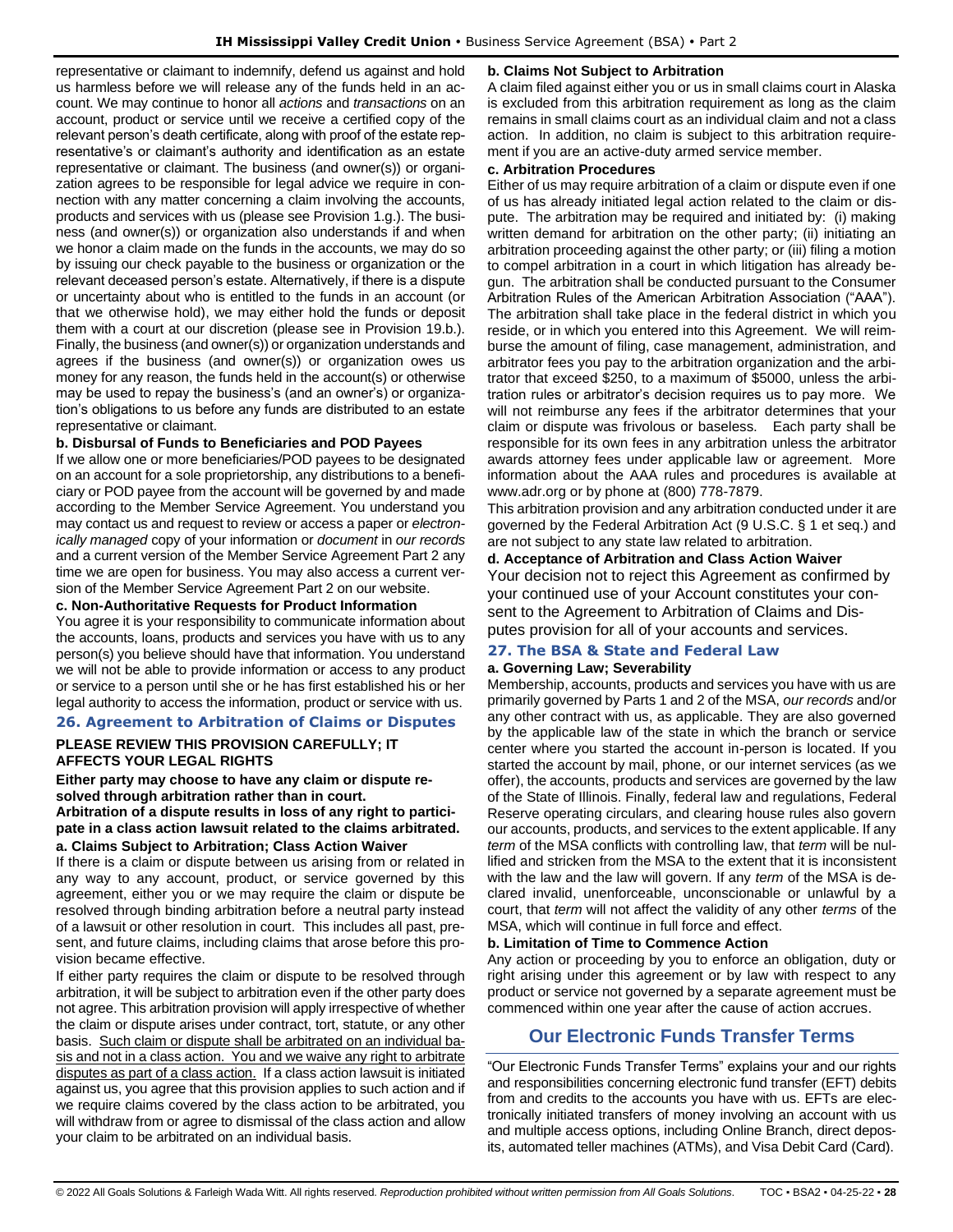#### <span id="page-28-0"></span>**1. EFT Services**

### **a. Automated Teller Machines**

You may use your Card and personal identification number (PIN) at Automated Teller Machines (ATMs) of our Credit Union, Shazam network, and such other machines or facilities as we may designate. At the present time, you may use your Card to:

- Make deposits to the checking and savings accounts with us.
- Obtain cash withdrawals from the checking or savings accounts with a Visa Debit Card.
- Transfer funds from the savings to checking accounts with us.
- Transfer funds from the checking to savings accounts.
- Obtain information about the balance of the checking and savings accounts.

## **b. Direct Deposit**

On the instruction of (i) your employer, (ii) the Treasury Department, or (iii) other financial institutions, we will accept direct deposits by EFT of your paycheck or of federal recurring payments, such as Social Security.

### **c. Preauthorized Debits**

You may make direct withdrawals by EFT from the checking or regular savings account you have with us to a particular person or company, at least periodically, which you have arranged with that person or company, provided you have enough funds in the account with us to cover the payment.

### **d. Online Branch**

If we approve your application for Online Branch, you may use a personal computer to access the accounts. For this service, you will need a personal computer with internet access. The address for Online Branch services is www.ihmvcu.org. You must use your Online Validation Code along with your account number to access the accounts. You are responsible for the installation, maintenance, and operation of your computer and software. We will not be responsible for any errors or failures involving any telephone service, internet service provider, your software installation or your computer. At the present time, you may use the Online Branch service to:

- Transfer funds between the checking and savings accounts with us.
- Transfer funds between the savings accounts.
- Transfer funds from line of credit to the checking or savings accounts.
- Transfer funds from the savings or checking to another financial institution.
- Transfer funds from one member to another member.
- Transfer funds from another financial institution to pay a loan.
- Make payments from the checking or savings accounts to loan accounts.
- Obtain information about the balance of the checking and savings accounts.

Transactions involving the accounts you have with us are addressed by the BSA, whereas transactions involving a loan are addressed by the applicable loan agreement(s).

# **e. Bill Pay**

You may use the Bill Pay service (accessed through Online Branch or Mobile Banking) to make payments to third parties. Use of the Bill Pay service requires enrollment in Online Branch and agreement to the Bill Pay service terms and conditions. You may use the Bill Pay service to:

- Make loan payments by EFT from any checking or savings account to a loan account with us.
- Make payments by EFT from any checking or savings account to another financial institution.
- Pay bills from any checking or savings account.
- Transfer funds to other people using the account to account (A2A) or person to person (P2P) transfer feature.

Please note that if payment to a payee is made by check, the check may be processed and debited from your account before the scheduled payment date.

# **f. Mobile Banking**

Mobile Banking is a personal financial information management service that allows you to access account information, make payments to merchants who have previously consented to accept payments through our Online Branch service and make such other transactions as described in the Online Branch Service Agreement using compatible and supported mobile phones and wireless devices ("Wireless Device"). You agree and understand that the Mobile Banking service may not be accessible or may have limited utility over some mobile telephone networks, such as while roaming. The services that you may access through Mobile Banking are the same account and service transactions available through Online Branch. When you register for Mobile Banking, the designated accounts and bill payment payees linked to the account through Online Branch will be accessible through Mobile Banking. For all mobile check deposits, you must endorse the original paper check with your signature and write: "FOR IH MISSISSIPPI VALLEY CREDIT UNION MOBILE DEPOSIT ONLY" in the endorsement area. If you fail to provide this endorsement, we may refuse the deposit and return it to you. You agree to indemnify our Credit Union from any liability or loss to our Credit Union arising from the payment of the original paper check without such required endorsement.

### **g. Visa Debit Card**

You may use your Visa Debit Card to purchase goods and services any place Visa is honored by participating merchants and merchants accepting the Card and PIN at point of sale (POS) terminals. Funds to cover your Card purchases will be deducted from the checking account. If the balance in the account is not sufficient to pay the transaction amount, we may treat the transaction as an overdraft request pursuant to any overdraft protection plan, or we may terminate all services under the BSA.

Some merchants may permit you to initiate debit and bill payment transactions with your card using either the Visa network or another network shown on your card. We will honor your debit transactions processed by any of these networks.

Depending on our authorization protocols and network availability, transactions processed over other networks may or may not require you to use your PIN to validate a transaction. Generally, you enter your card number or swipe your card and provide or enter a PIN. You may instead be asked to sign a receipt or payment authorization. Provisions applicable only to Visa transactions (such as Visa's zero liability protections) will not apply to non-Visa debit transactions and the liability rules for other EFTs in the section titled "Member Liability" will apply.

### **h. Electronic Check Transaction**

You may authorize a merchant or other payee to make a one-time electronic payment from the checking account using information from your check to pay for purchases, pay bills or pay other obligations ("Electronic Check Transactions"). You agree that your authorization for an electronic check transaction occurs when you initiate such a transaction after receiving any required notice regarding the merchant's right to process the transaction or payment, including any written sign provided by the merchant at the time of your transaction. All terms governing electronic funds transfer services will apply to Electronic Check Transactions. You remain responsible for notifying us of any unauthorized electronic check transaction shown on your statement.

### <span id="page-28-1"></span>**2. Service Limitations**

### **a. Automated Teller Machines**

**1) Withdrawals.** Cash withdrawals from ATMs can be made as often as you like. You may withdraw (or transfer to another account) up to \$2,000 (if there are sufficient funds in the account) per business day. For purposes of determining whether you have reached the daily limit, a day ends at 6:00 p.m. Friday, Saturday,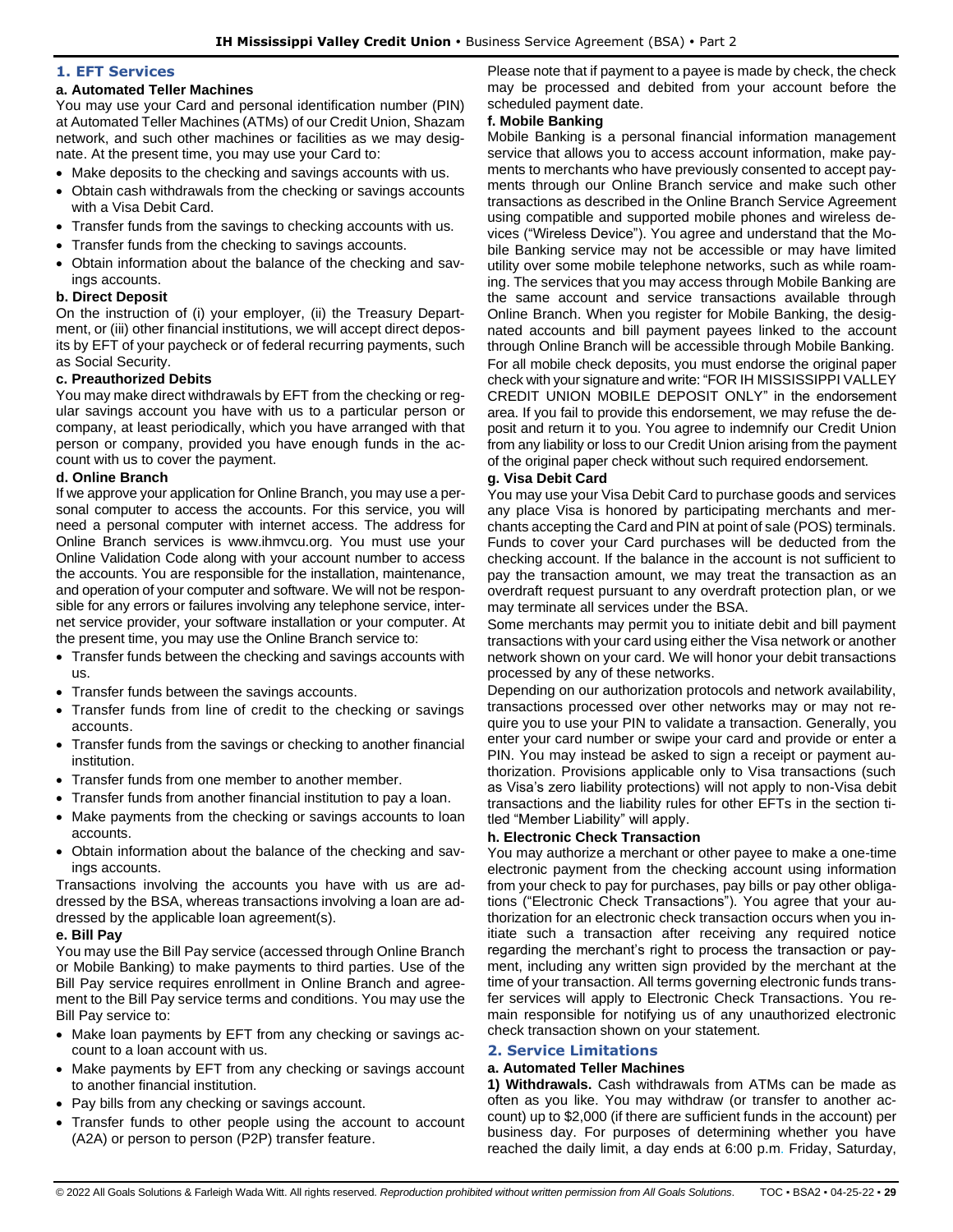Sunday, and holidays are considered as one business day for the purposes of this limit.

### **b. Online Branch Service**

**1) Transfers.** You may make funds transfers to the accounts with us, or other accounts you authorize, as often as you like. We may limit the number of certain types of withdrawals from some accounts, as described in "Our Rates & Service Charges." Bill payer transactions are limited to \$45,000 per transaction. You may transfer or withdraw up to the available balance in the account or available credit line at the time of the transfer, except as limited under other agreements. When you initiate an internal transfer, we will try to pull the funds out of the account on the day the transfer is initiated. If the funds are not available in the account, we will attempt to pull the funds out again on the following day. We reserve the right to refuse any transaction that would draw upon insufficient or unavailable funds, lower an account below a required balance or otherwise require us to increase our required reserve on the account.

**2) Account Information.** Account balance and transaction history information may be limited to recent account information. The availability of funds for transfer or withdrawal may be limited, due to the processing time for ATM transactions. See "Funds Availability of Deposits."

**3) E-Mail and Stop Payment Requests.** We may not immediately receive e-mail communications that you send and we will not act based on e-mail requests until we actually receive your message and have a reasonable opportunity to act. Any stop payment request you transmit electronically is deemed to be a verbal request and will expire in fourteen (14) days unless confirmed in writing as addressed in the BSA. Contact us immediately regarding an unauthorized transaction or stop payment request.

### **c. Bill Pay A2A and P2P Transactions**

For A2A and P2P transfers, limits will be set at the time you use the service and will be disclosed to you prior to your use of the service.

### **d. Mobile Banking**

You are fully responsible for understanding how to use Mobile Banking before you actually do so, and you must use Mobile Banking in accordance with any use or operational instructions posted on our web site. You are also responsible for your use of your Wireless Device and the Mobile Banking Service software provided to you. Mobile deposits are limited to no more than \$4,000.00 per deposit per day. If you authorize the use of biometric login (for example, fingerprint or retinal scan) for Mobile Banking, the service may be accessed using any biometric login recognized by your wireless device, even if it is not your own. If you have permitted another person to use their own biometrics to authorize activity on your wireless device, their biometrics will also gain access to Mobile Banking if you have authorized biometric login. We will not be liable to you for any losses caused by your failure to properly use Mobile Banking, the Software or your Wireless Device. You may experience technical or other difficulties related to Mobile Banking that may result in loss of data, personalization settings or other Mobile Banking interruptions. We assume no responsibility for the timeliness, deletion, misdelivery or failure to store any user data, communications or personalization settings in connection with your use of Mobile Banking. We assume no responsibility for the operation, security, or functionality of any Wireless Device or mobile network that you utilize to access Mobile Banking. Financial information shown on Mobile Banking reflects the most recent account information available through Mobile Banking, and may not be current. You agree that we are not liable for delays in updating account information accessed through Mobile Banking. We are not responsible for any actions you take based on information accessed through the Mobile Banking app that is not current. If you need the most current account information, you agree to contact us directly.

### **e. Visa Debit Card**

There is no limit on the number of Visa Debit Card purchase transactions you may make during a statement period. Point of Sale transactions are limited to a total of \$5,000.00 for purchases per

business day. We reserve the right to refuse any transaction that would draw upon insufficient funds or require us to increase our required reserve on the account. We may set other limits on the amount of any transaction, and you will be notified of those limits. You are solely responsible for any disputes you may have with merchandise or services received using the Visa Debit Card. We are not responsible for any damages, liability or settlement resolution as a result of the misrepresentation of quality, price, or warranty of goods or services by a merchant.

The use of a Card and Account with us are subject to the following conditions:

**1) Ownership of Cards.** Any Card or other device that we supply to you is our property and must be immediately returned to us, or to any person whom we authorize to act as our agent, or to any person who is authorized to honor the Card, according to instructions. The Card may be repossessed at any time at our sole discretion without demand or notice. You cannot transfer the Card or Account to another person.

**2) Honoring the Card.** Neither we nor merchants authorized to honor the Card will be responsible for the failure or refusal to honor the Card or any other device we supply to you. If a merchant agrees to give you a refund or adjustment, you agree to accept a credit to the account with us in lieu of a cash refund. You may not use the Card for any illegal or unlawful transaction. We may refuse to authorize any transaction that we believe may be illegal or unlawful.

**3) Visa Account Updater Service.** The account you have with us is automatically enrolled in the Visa Account Updater Service (VAU). The service is provided as a benefit in order to facilitate uninterrupted processing of recurring charges you have authorized. Under the VAU service, if you have authorized a participating merchant to bill your Card for recurring payments, your new Card number and expiration date will automatically be sent to that merchant if we change your Card number (i.e. when replacing a lost or stolen Card). Card numbers are only supplied to merchants who participate in the VAU service. Because not all merchants participate in the VAU service, you should still notify each merchant when your Card number changes in order to permit recurring payments to continue to be charged to the account.

**4) Currency Conversion; International Transaction Fee.** Purchases and withdrawals made in foreign countries will be billed to you in U.S. dollars. The currency conversion rate for international transactions, as established by Visa International, Inc., is a rate selected by Visa from the range of rates available in wholesale currency markets for the applicable central processing date, which may vary from the rate Visa itself receives, or the governmentmandated rate in effect for the applicable central processing date. In addition, you will be charged an International Transaction Fee as set forth in "Our Rates & Service Charges" for any card transaction at a location in a foreign country or with a merchant located in a foreign country even if you initiate the transaction from within the United States.

### <span id="page-29-0"></span>**3. Security of Personal Identification Number**

The Personal Identification Number (PIN) is established for your security purposes. The PIN is confidential and should not be disclosed to third parties or recorded. You are responsible for safekeeping your PIN. You agree not to disclose or otherwise make your PIN available to anyone not authorized to sign on the accounts with us. If you authorize anyone to have or use your PIN, that authority will continue until you specifically revoke such authority by notifying us. You understand that person may use the online account access, online services or debit card to review all of your account information and make account transactions. Therefore, we are entitled to act on transaction instructions received using your PIN and you agree that the use of your PIN will have the same effect as your signature in authorizing transactions.

If you authorize anyone to use your PIN in any manner, that authority will be considered unlimited in amount and manner until you specifically revoke such authority by notifying us and changing your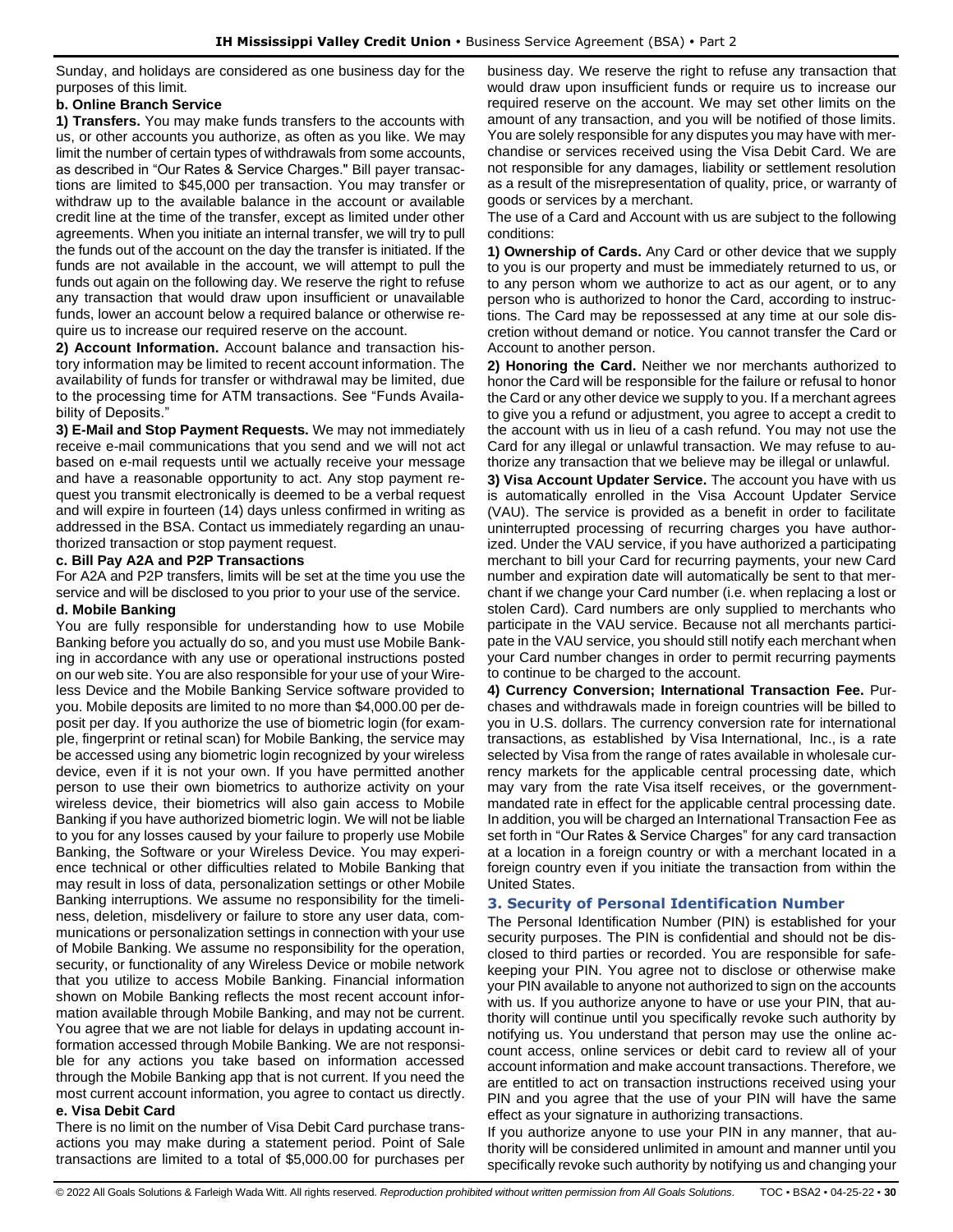PIN immediately. You are responsible for any transactions made by such persons until you notify us that transactions and access by that person are no longer authorized and your PIN is changed. If you fail to maintain or change the security of these PINs and we suffer a loss, we may terminate your electronic fund transfer and account services immediately.

### <span id="page-30-0"></span>**4. Member Liability**

You are responsible for all transfers you authorize using your EFT services under this Agreement. If you permit other persons to use an EFT service, Card or PIN, you are responsible for any transactions they authorize or conduct on any of the accounts you have with us. However, tell us at once if you believe anyone has used the account, Card or PIN and accessed the accounts with us without your authority, or if you believe that an electronic fund transfer has been made without your permission using information from your check. Telephoning is the best way of keeping your possible losses down. For Visa Debit Card purchase transactions, if you notify us of your lost or stolen card you will not be liable for any losses provided that you were not negligent or fraudulent in handling your Card and you provide us with a written statement regarding your unauthorized Card claim.

### <span id="page-30-1"></span>**5. Charges for EFT Services**

There are certain charges for the EFT services as set forth on "Our Rates and Service Charges." We reserve the right to impose service charges at a future date after we give you notice of such changes as required by law. If you request a transfer or check withdrawal from your personal line of credit account, such transactions may be subject to service charges under the terms and conditions of your loan agreement. If you use an ATM that is not operated by us, you may be charged an ATM surcharge by the ATM operator or an ATM network utilized for such a transaction. The ATM surcharge will be debited from the account with us if you elect to complete the transaction.

### <span id="page-30-2"></span>**6. Our Liability for Failure to Make Transactions**

If we do not complete a transfer to or from an account with us on time or in the correct amount according to our agreement with you, we will be liable for your actual transaction loss or damage. Our sole responsibility for an error in a transfer will be to correct the error. You agree that neither we nor the service providers are responsible for any loss, property damage, or bodily injury, whether caused by the equipment, software, Credit Union, or by internet browser providers such as Microsoft (Microsoft Internet Explorer), Apple (Safari), Mozilla (Firefox), Google (Chrome) or by Internet access providers or by online service providers or by an agent or subcontractor for any of the foregoing. Nor shall we or the service providers be responsible for any direct, indirect, special, or consequential economic or other damages arising in any way out of the installation, download, use, or maintenance of the equipment, software, online access services, or Internet browser or access software. In this regard, although we have taken measures to provide security for communications from you to us via the online access service and may have referred to such communication as "secured," we cannot and do not provide any warranty or guarantee of such security. In states that do not allow the exclusion or limitation of such damages, our liability is limited to the extent permitted by applicable law. Our Credit Union will not be liable for the following:

- If, through no fault of ours, you do not have adequate funds in an account to complete a transaction, the account is terminated, or the transaction amount would exceed your credit limit on your line of credit.
- If you used the wrong identification code or you have not properly followed any applicable computer, Internet, or Credit Union instructions for making transfers.
- If your computer fails or malfunctions or if our Credit Union's online access system was not properly working and such problem should have been apparent when you attempted such transaction.
- If the ATM where you are making the transfer does not operate properly, does not have enough cash or you use your Card improperly.
- If circumstances beyond our control (such as fire, flood, telecommunication outages, postal strikes, equipment, or power failure) prevent making the transaction.
- If the account with us is frozen because of a delinguent loan or is subject to legal process or other claim.
- If the error was caused by a system beyond our Credit Union's control such as your Internet Service Provider, any computer virus, or problems related to software not provided by our Credit Union.
- If you have not given our Credit Union complete, correct, and current instructions so our Credit Union can make a transfer.
- If the error was caused by any applicable ATM or payment system network. The ATM machine may retain your Card in certain instances, in which event you may contact our Credit Union about its replacement.

We may establish other exceptions in addition to those listed above.

### <span id="page-30-3"></span>**7. Termination of EFT Services**

You agree that we may terminate this Agreement and your use of any EFT services, if you, or any authorized user of the account or PIN breach this agreement with us, or if we have reason to believe that there has been an unauthorized use of your Card, account or identification code.

You or any other party to the account can terminate this Agreement by notifying us in writing. Termination of service will be effective the first business day following receipt of your written notice. However, termination of this Agreement will not affect the rights and responsibilities of the parties under this agreement for transactions initiated before termination.

### <span id="page-30-4"></span>**8. Pay My Loan**

You may use your Visa Debit card for the Pay My Loan Service. Payments are limited to \$3000 per payment, but there is no daily limit. Payments submitted after 3:00 pm Central Time will be processed as of the next business day. If payment is rejected or returned for any reason, you must make payment by an alternate method. If you have specified recurring payments, you must discontinue the payments once the loan has been paid off.

### <span id="page-30-5"></span>**9. Notices**

We reserve the right to change the terms and conditions upon which this service is offered.

### <span id="page-30-6"></span>**10. ATM Safety Notice**

The following information is a list of safety precautions regarding the use of Automated Teller Machine (ATM) and Night Deposit Facilities.

- Be aware of your surroundings, particularly at night.
- Consider having someone accompany you when the ATM or night deposit facility is used after dark.
- If another person is uncomfortably close to you at the time of your transaction, ask the person to step back before you complete your transaction.
- Refrain from displaying your cash at the ATM or night deposit facility. As soon as your transaction is completed, place your money in your purse or wallet. Count the cash later in the safety of your car or home.
- If you notice anything suspicious at the ATM or night deposit facility, consider using another ATM or night deposit facility or coming back later. If you are in the middle of a transaction and you notice something suspicious, cancel the transaction, take your card or deposit envelope, and leave.
- If you are followed after making a transaction, go to the nearest public area where people are located.
- Do not write your personal identification number or code on your card.
- Report all crimes to law enforcement officials immediately.